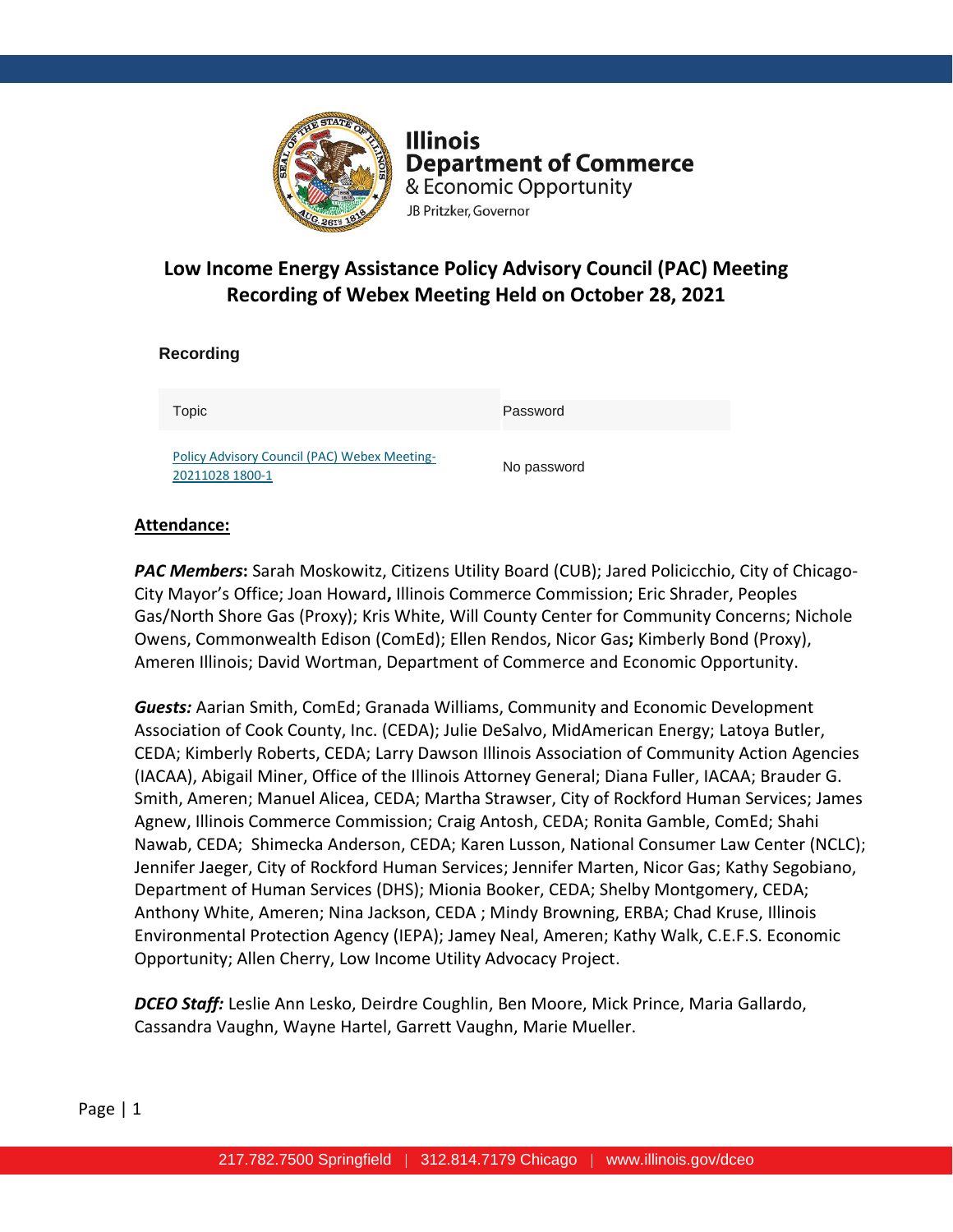# **Policy Advisory Council (PAC) Webex Meeting Transcript October 28, 2021**

#### **WEBVTT**

#### 1

david wortman 00:00:57.180 --> 00:01:18.325

27 participants were 1 minute in, so we'll just jump into it so I call the meeting to order and want to remind everyone that the meeting is being recorded. We've got everyone on mute. So, if you later want to talk, you'll need to mute, but we're gonna continue to mute people. You can always enter questions into the chat area.

#### 2

Maria Gallardo 00:01:34.120 --> 00:01:55.265

Good afternoon everyone this is Maria. You already done with uh, I will call the back members name so please either mute yourself and say that you are present or also we can monitor the chat and gather your attendance. So we'll start with bearing from.

3

Maria Gallardo 00:01:55.269 --> 00:01:57.634 People's gas in North North.

4

Maria Gallardo 00:02:04.720 --> 00:02:06.725 Family and support services.

5

Maria Gallardo 00:02:09.664 --> 00:02:11.555 Nicole Owens from comments.

6

Nichole Owens 00:02:13.235 --> 00:02:14.795 Hey, good afternoon. The call was on.

#### 7

Maria Gallardo 00:02:15.635 --> 00:02:16.085 Thank you.

#### 8

Maria Gallardo 00:02:17.410 --> 00:02:19.925 Let me brown from Emily.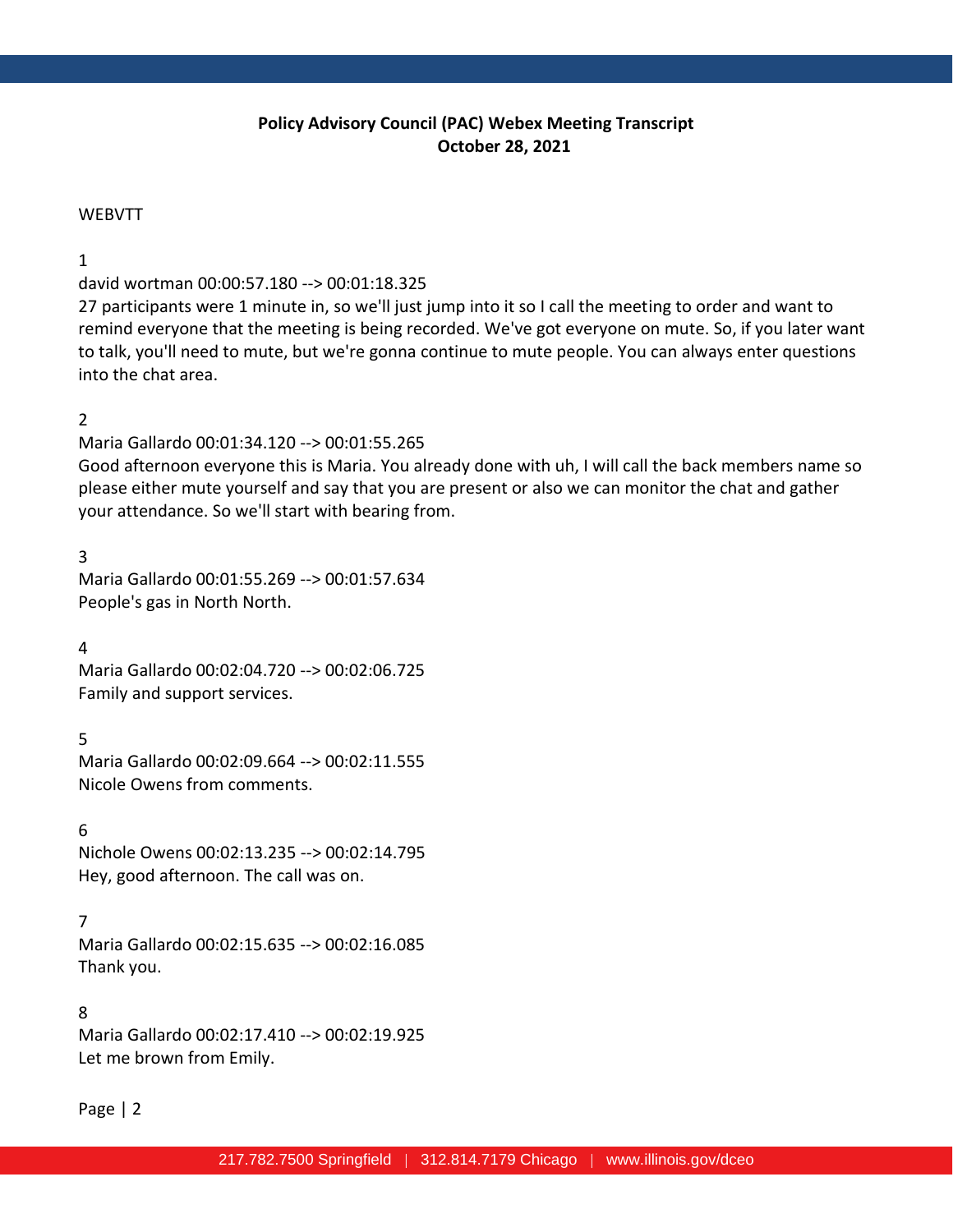Maria Gallardo 00:02:32.920 --> 00:02:36.725 Skilled send from Illinois area agency of aging.

### 10

Maria Gallardo 00:02:40.084 --> 00:02:43.204 Uh, 1, the Hopkins for himself.

### 11

Maria Gallardo 00:02:46.805 --> 00:02:49.355 Don't Howard from Commerce Commission.

#### 12

Joan Howard 00:02:50.195 --> 00:02:51.305 I'm Maria. I'm here.

### 13

Maria Gallardo 00:02:51.665 --> 00:02:52.505 Hey.

### 14

Maria Gallardo 00:03:01.520 --> 00:03:13.185 Jared police police issue city of Chicago city majors office. Okay. Thank you. Uh, Ellen renders.

# 15

Maria Gallardo 00:03:17.905 --> 00:03:21.415 Right in Robertson from looters, Robertson and.

# 16

Maria Gallardo 00:03:24.209 --> 00:03:28.374 So the lawyer from champagne county and regional planning commission.

# 17

Maria Gallardo 00:03:31.374 --> 00:03:34.404 Terry vendor from department of human services.

# 18

Maria Gallardo 00:03:37.164 --> 00:03:41.604 Laurie walls, city of Chicago, the burden of family and support services.

### 19

Maria Gallardo 00:03:54.325 --> 00:03:55.615 The electric agency.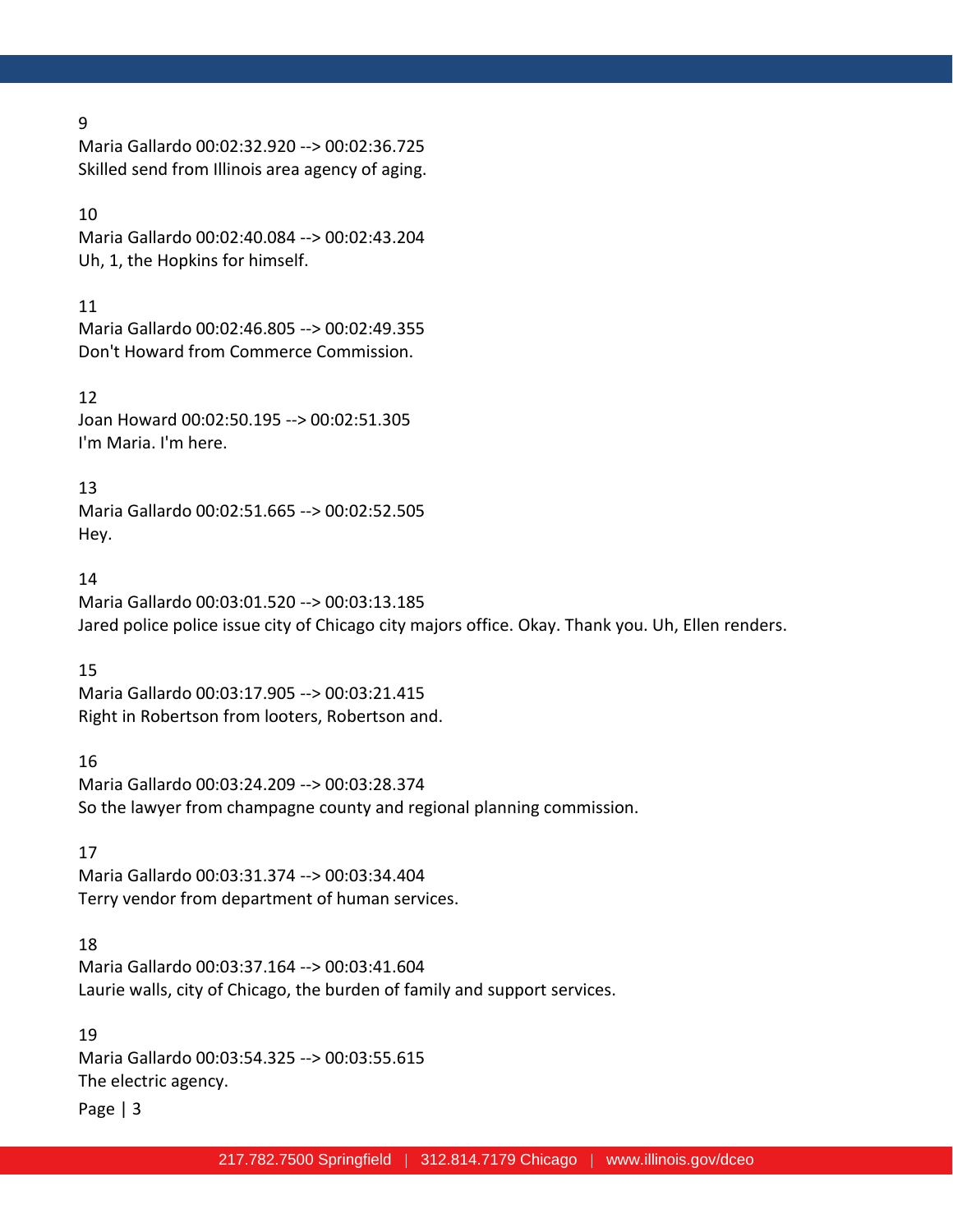Maria Gallardo 00:03:58.435 --> 00:04:09.295 Giving right representing the independent energy providers and the last, but not least, uh, David department, the Department of commerce.

#### 21

david wortman 00:04:09.895 --> 00:04:10.285 Yep.

#### 22

Maria Gallardo 00:04:10.915 --> 00:04:18.954 Right. So I little monitored the chat as well but if any members had.

### 23

Maria Gallardo 00:04:18.984 --> 00:04:31.195 That had not identified themselves yet. Please let us know if you are present either a muting yourself or you can put your name on the chat. I'll turn it back to you.

### 24

david wortman 00:04:31.645 --> 00:04:40.105 Maria, I'm not an expert or, uh, uh, I, I don't know robert's rule uh, completely, but did we.

# 25

david wortman 00:04:40.109 --> 00:04:43.344 Do you have a quorum? It sounded like we had less than 50%.

# 26

Maria Gallardo 00:04:45.444 --> 00:04:58.614 So, we have 77 members so far with 8 because Eric, I'm seen his name now with the chat. So we got 8 members out of 19.

# 27

david wortman 00:05:00.234 --> 00:05:01.254 So, it's not a big.

# 28

david wortman 00:05:01.285 --> 00:05:05.815 You know, because we, the only thing we have to vote on is the approval of the minutes, uh.

### 29

Maria Gallardo 00:05:05.815 --> 00:05:06.325 Right.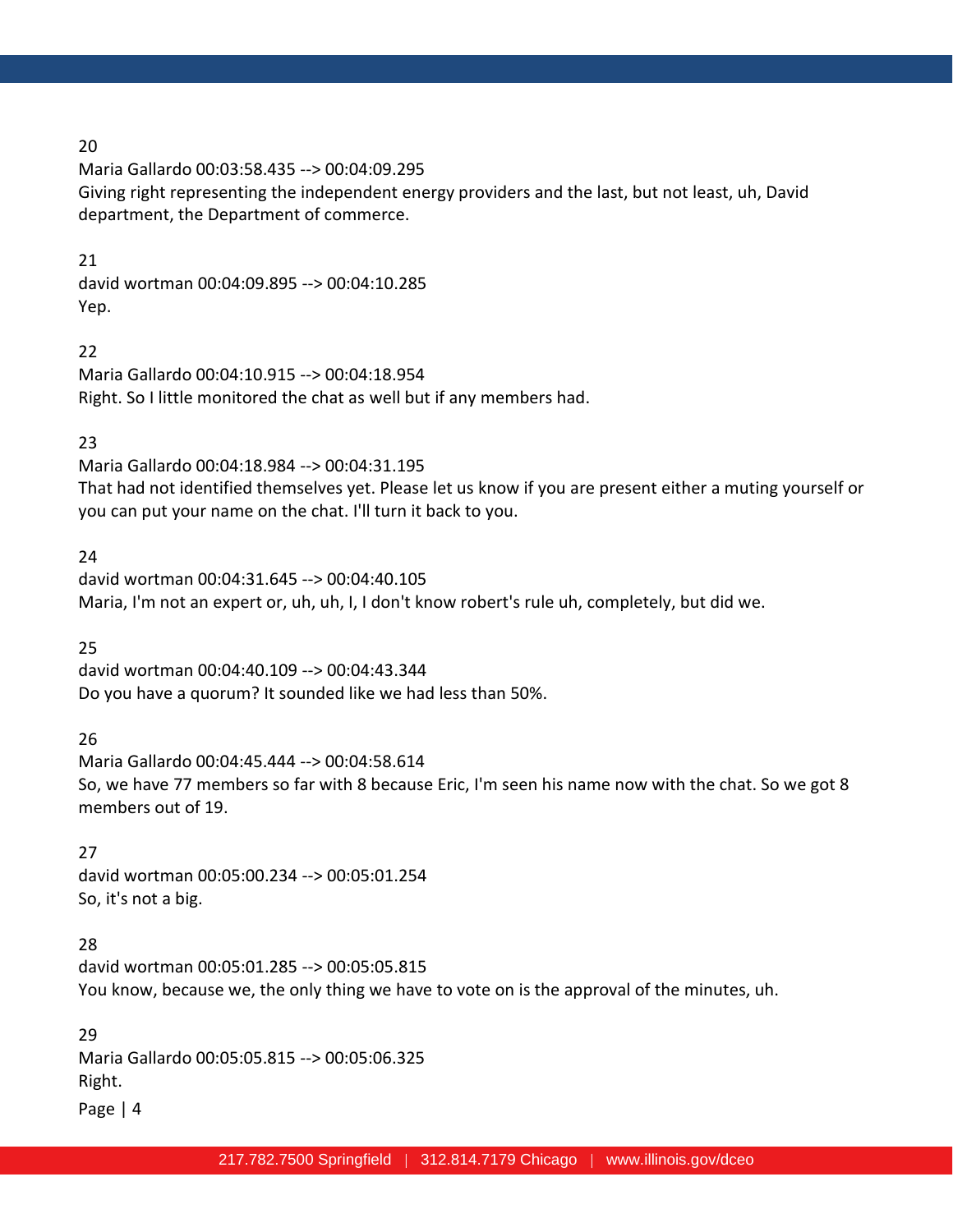david wortman 00:05:06.325 --> 00:05:22.405 I think there's another voting item, right? I'm going to say that, since we only have 8 of 19, we're not going to approve the minutes. Um, we should probably on the next meeting.

### 31

david wortman 00:05:22.434 --> 00:05:28.134 That again, Maria just put on the January, or is it January?

### 32

Maria Gallardo 00:05:28.974 --> 00:05:30.534 January yes, that's correct.

# 33

david wortman 00:05:30.654 --> 00:05:33.834 Yeah, so we'll just do the approval of both meetings, uh, both.

# 34

david wortman 00:05:34.134 --> 00:05:34.614 Does that mean.

### 35 Maria Gallardo 00:05:35.334 --> 00:05:35.574 Okay.

# 36

david wortman 00:05:35.574 --> 00:05:43.554 Okay, so, um, but so everyone knows we do it the same way the link for the previous meeting recording and.

# 37

david wortman 00:05:43.559 --> 00:06:04.704 The transcripts were attached, so that is available. So we'll move on to the pack discussion items. I was asked earlier by Mick if he could jump the queue and go in front of ben's fiscal report. Because Mick has some other work he has to do later this afternoon. So, Nick, do you want to give you.

# 38

david wortman 00:06:04.710 --> 00:06:05.515 Position report.

# 39

Mick Prince 00:06:06.325 --> 00:06:08.455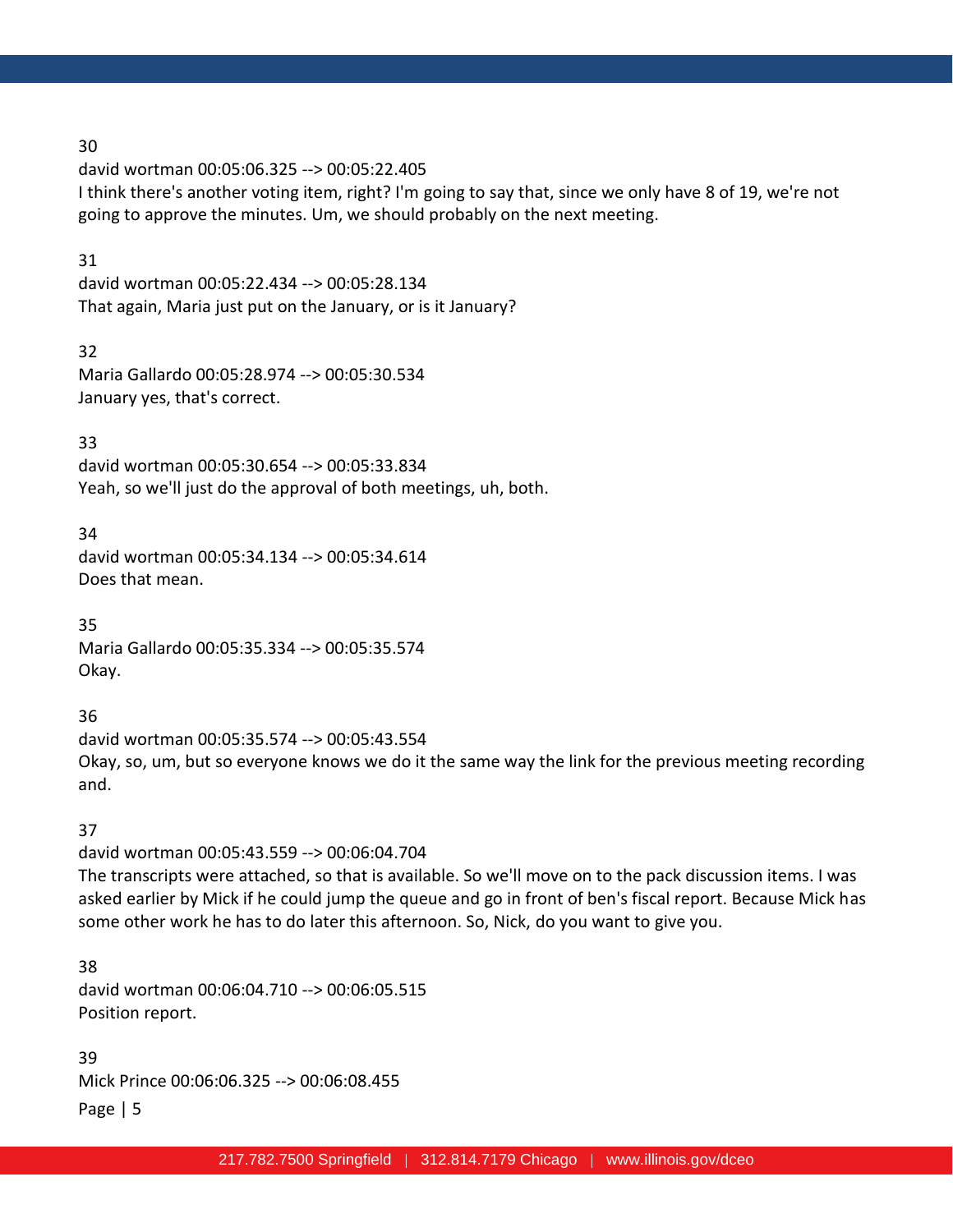Yeah, thank you David. Can you hear me? All right.

### 40

david wortman 00:06:08.845 --> 00:06:09.205 Yep.

# 41

# Mick Prince 00:06:10.135 --> 00:06:24.955

Okay, let me pull up my notes here real quick, so just real quick on production numbers right now it looks like we're right around 350 completed units, uh, with approximately 650 units in progress.

# 42

# Mick Prince 00:06:31.280 --> 00:06:52.185

We're, we're obviously behind where we would like to be, um, you know, I think it's nationwide. Here's a, that we're experiencing fatigue and all business sectors and I, I think is also experiencing some of that on on some levels anyway. Um.

# 43

# Mick Prince 00:06:52.454 --> 00:07:12.104

Couple of other quick updates many of our local agencies are wrapping up procurement right now. Um, it should have been done right around October 1st to coincide with the carry over grants expiring. But there's still a few agencies that are kind of in the final stages of contract execution.

#### 44

# Mick Prince 00:07:31.720 --> 00:07:52.865

Contractors, um, and some of the work the agencies did together, they, they worked together on a market analysis to create kind of a regional pricing structure. Um, I think varying levels of success right now, with, with the regional pricing, um, pilot.

# 45

# Mick Prince 00:07:52.869 --> 00:08:13.294

So work together to arrive at a uniform methodology for prequalifying contractors as well as the scoring rubric for we're prequalifying those contractors. And I, I definitely think that part of the project was was a success. Um, so, anyway, hopefully we brought on some new contractors and.

# 46

# Mick Prince 00:08:14.044 --> 00:08:24.664

And, uh, I've introduced the program to, um, some new folks, and we'll have some more resources here in the future. Um.

#### 47

Mick Prince 00:08:25.324 --> 00:08:45.874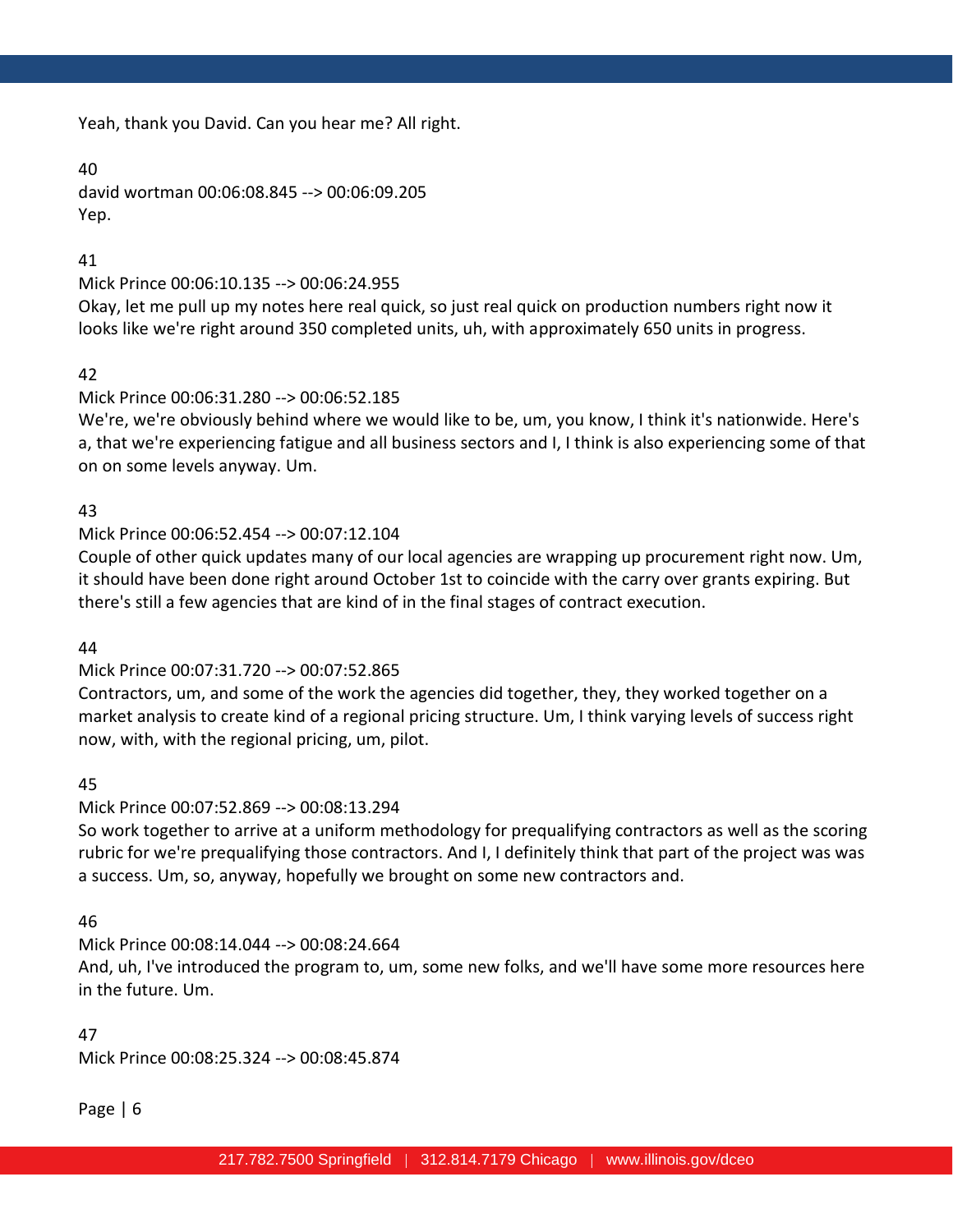Some of the big work that we've been doing is with apex. I T, they're they're the developers for the new weather work system. The actual development hasn't started yet, but we've been working with them for the last couple months on, um, just getting all the requirements for the system. And so we're.

### 48

### Mick Prince 00:08:46.474 --> 00:09:07.594

Definitely really excited about the prospect of replacing whether works and so far. So good. The project seems like it's, it's on track and, uh, we hope to have a new system here in the next couple of years. Um, 1 thing I did want to bring up, um, it's come to my understanding that the.

### 49

# Mick Prince 00:09:07.774 --> 00:09:28.744

Program, uh, may be a need of updating the schema for system communications, between light heat, dot net and the utility providers. And if that, that, in fact is happening, I would definitely like to get considerations made for some of the changes.

# 50

# Mick Prince 00:09:28.749 --> 00:09:49.894

In the schema, we basically require a lot of the same information that he does with respect to their performance measures looking at Pre and post Westernization, consumption data. So, anyway, I just wanted to bring that up that we would we'd like to be involved.

### 51

Mick Prince 00:09:49.924 --> 00:09:55.804 And discussion, if there is, in fact, a schema change on the horizon.

# 52

Mick Prince 00:09:57.634 --> 00:10:01.534 That's really all I have for updates David. If there's any questions.

#### 53

david wortman 00:10:04.144 --> 00:10:13.624 I have a question Maria. Can you scroll down? So I can see the bottom of the uh, okay, so you're at 637 is that the number? I see at the bottom of.

# 54

Mick Prince 00:10:16.144 --> 00:10:21.394 That's units that are actually in progress. We have around 348 that are complete.

#### 55

david wortman 00:10:22.204 --> 00:10:22.714 Okay.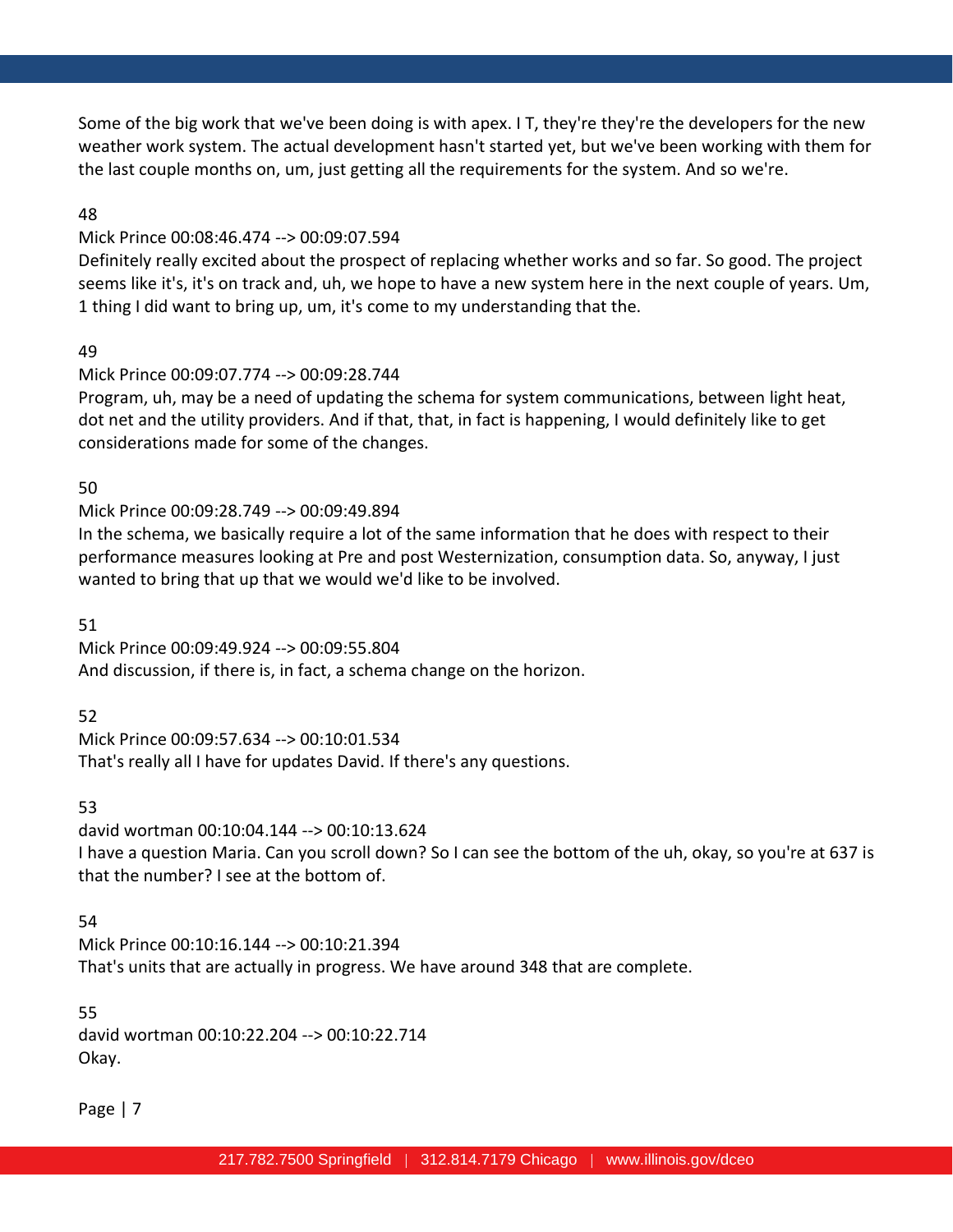david wortman 00:10:25.204 --> 00:10:26.194 Okay, I see.

### 57

Mick Prince 00:10:26.194 --> 00:10:27.484 Behind where we want to be.

### 58

david wortman 00:10:28.594 --> 00:10:42.814

Yeah, I was pulled up on my other screen. I have last year's numbers at this time and, uh, yeah, so this, uh, make sure that I understand this is starting from July 1.

59 Mick Prince 00:10:44.794 --> 00:10:45.334 Correct.

60 david wortman 00:10:45.754 --> 00:10:46.204 Okay.

61 david wortman 00:10:52.415 --> 00:10:57.485 All right any questions from the rest of the group here.

62

Nichole Owens 00:10:59.165 --> 00:11:12.995

Yes, this is the call from comment, um, certainly can understand and attest to the covet fatigue. I think we're all at that point. Was there any additional insights that you may have gathered? Maybe even from the agencies, if there's other.

# 63

Nichole Owens 00:11:13.089 --> 00:11:27.994

Factors that are clank into the numbers and you're saying 11%. So my 2nd, question is you stayed at 11% is behind where we want it to be just wanted to make sure where is it that we would expect to be at this point. I'm not sure if that's that 21.

# 64

Mick Prince 00:11:29.254 --> 00:11:34.234 No, we, we generally the 1st quarter is pretty slow and so.

65 Mick Prince 00:11:34.654 --> 00:11:55.294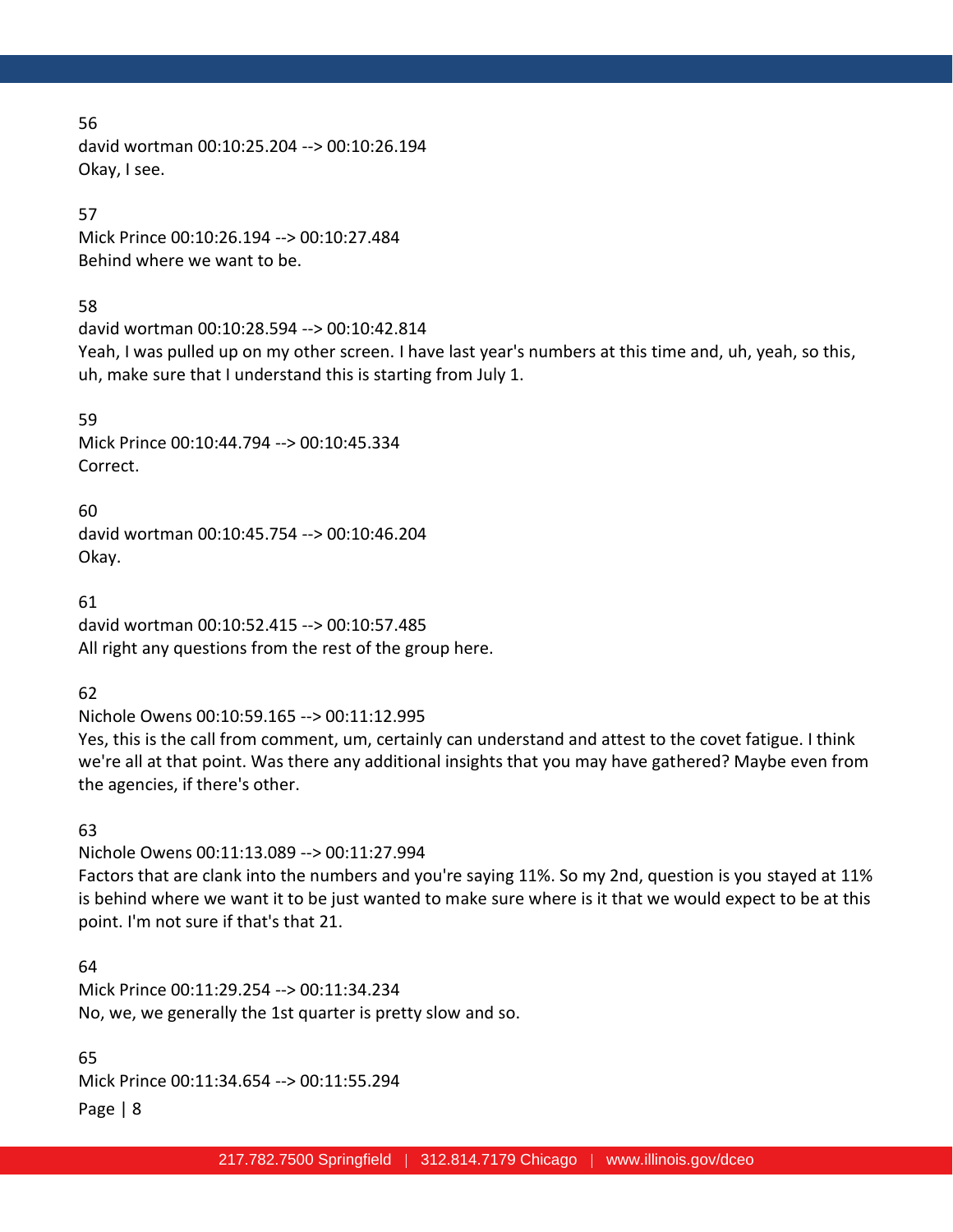11, I, I'd like to see us at 25. um, we're not there. Um, generally, we're, we're not at 25% either. I'd have to go back and look at this time last year at the at the document, and see where we were then. But, of course, we had, it seems like we're in into our 3rd year of.

### 66

Mick Prince 00:11:55.504 --> 00:12:04.594

I don't think it's been quite that long, but it's impacted several program years now. So, um, but I'd like us to be right? Sitting right at a quarter.

67 Mick Prince 00:12:06.785 --> 00:12:07.895 Right.

68 david wortman 00:12:08.225 --> 00:12:12.005 I looked up the last 2 years you were right around 30 at this point.

69

Mick Prince 00:12:12.545 --> 00:12:12.965 Right.

### 70

Mick Prince 00:12:16.625 --> 00:12:36.215

That we're behind, and part of that is due to the fact that agencies are they have to do procurement and get these, you know, just got resource, uh, low resources. And when you have to break off and do a massive undertaking, like procurement, uh, then it will definitely.

71 Mick Prince 00:12:36.279 --> 00:12:37.204 Fact production.

# 72

david wortman 00:12:38.614 --> 00:12:57.154 Yeah, it looks like your units completed or significantly lower. You're actually a little higher on what's the last column called? Work orders so the units underway or last year you were at 404 right now you're at 637 on the units underway. So it looks like.

# 73

david wortman 00:12:58.234 --> 00:13:04.504 You you are behind, but, uh, there's more going now than were a year ago.

Page | 9 74 Mick Prince 00:13:21.285 --> 00:13:29.265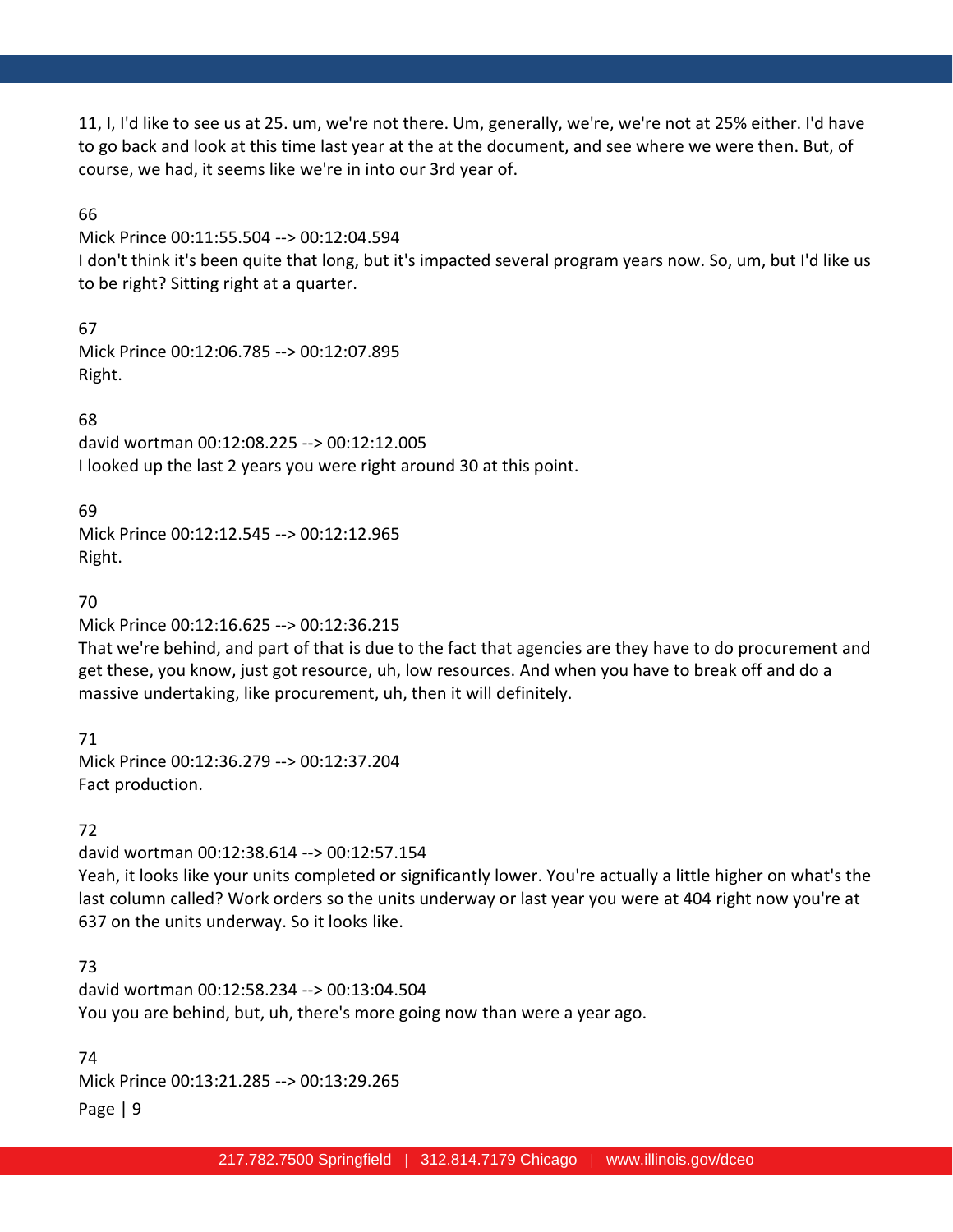In the trades in general, but also in web and so I, I think there's just a, it's kind of a perfect storm right now.

### 75

david wortman 00:13:33.614 --> 00:13:33.944 Good.

### 76

david wortman 00:13:37.160 --> 00:13:39.315 Their questions or comments.

77 Mick Prince 00:13:46.424 --> 00:13:46.634 Thank you.

78

Mick Prince 00:13:46.724 --> 00:13:47.054 Great.

# 79

david wortman 00:13:47.564 --> 00:13:54.314 Yep, thank you. Mick. Uh, moving on. We'll, uh, have Ben talk about his fiscal report.

80 david wortman 00:14:07.184 --> 00:14:07.994 It's been.

81 Maria Gallardo 00:14:11.535 --> 00:14:14.355 Saw it I think it may be double muted.

# 82

Ben Moore 00:14:16.639 --> 00:14:37.634

Sorry about that. Yeah so in weather station we have about 48.7Million out to the grantees for this year and they've expended about 4.7, which is reflective of what we just heard Nick commenting on. This is somewhat of a slow start. So we have about 43.9.

# 83

Ben Moore 00:14:37.844 --> 00:14:42.854 Still available for the, for the grantees to utilize through this program year. Um.

Page | 10 84 Ben Moore 00:14:46.815 --> 00:14:54.495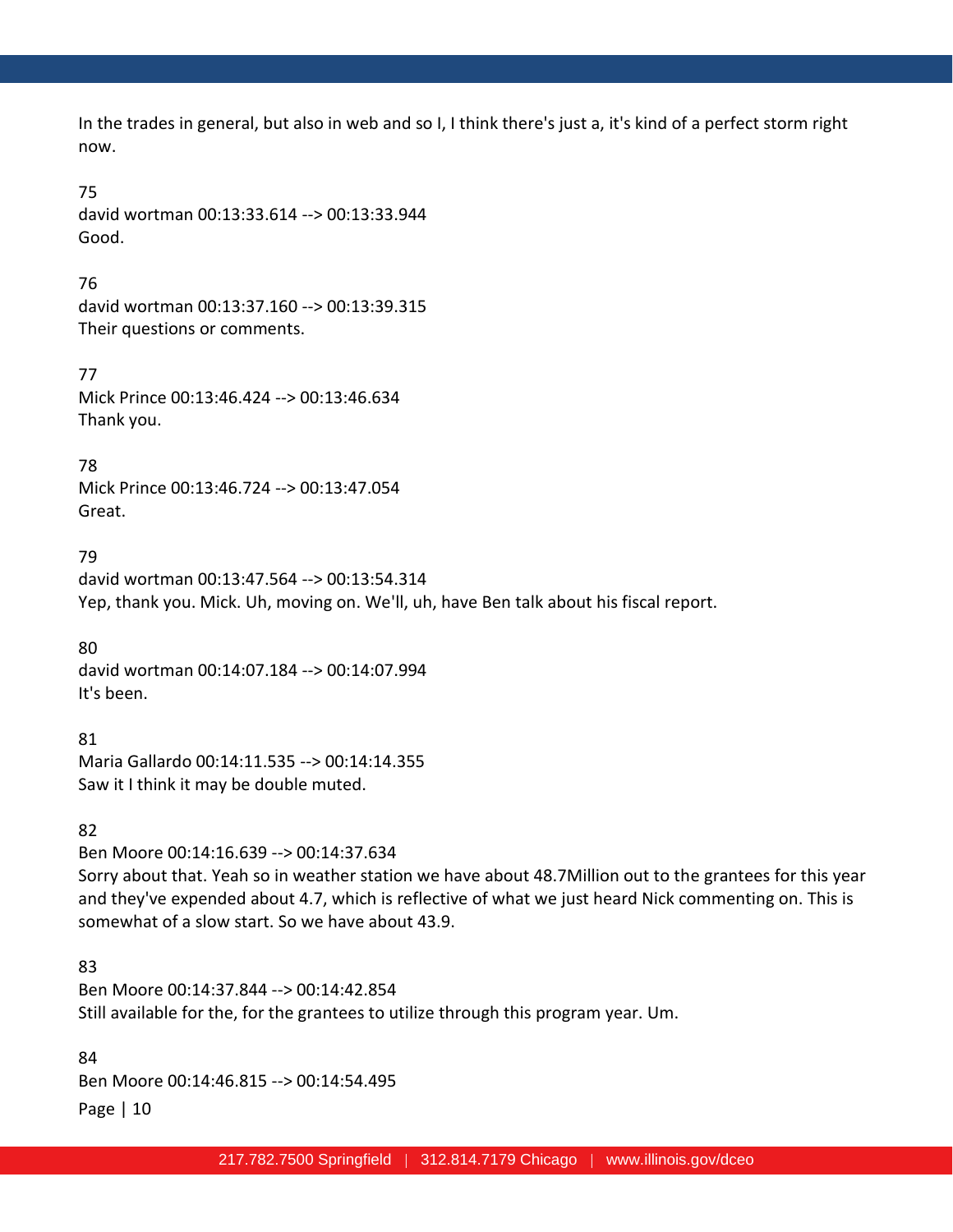Don't really have any other comments on the weather report, um, portion of the reports and for why he.

#### 85

Ben Moore 00:14:59.505 --> 00:15:18.675

In total, we have about 456Million out to the grantees, Marie if you could scroll down a little bit. So they could see the whole thing would be great and then my animals at all set. But so we're about 456Million out in total in in grants and so far about 413.

### 86

Ben Moore 00:15:18.705 --> 00:15:24.045 1Million of it expended with about 42Million remaining.

### 87

Ben Moore 00:15:29.534 --> 00:15:47.414

The RPR grant here, I'm realizing that the upper grant amounts are the amounts that are out to the grant are actually being utilized by grantee. The full amount for RPO is about 208Million. So, um.

### 88

Ben Moore 00:15:48.824 --> 00:15:53.744 I apologize in the middle of the report there so I think I need to look into.

#### 89

david wortman 00:15:54.434 --> 00:15:54.944 Um.

90

Ben Moore 00:15:54.944 --> 00:15:55.844 To that amount.

91 david wortman 00:15:56.264 --> 00:15:57.734 What number are you talking about?

# 92

Ben Moore 00:15:58.274 --> 00:16:09.434 Well, the, the RPO in the middle, it only has 35Million. So I'm, I'm realizing that that I think it may be part of the problem that you and I were discussing.

# 93

Ben Moore 00:16:09.439 --> 00:16:17.594 This morning, David, or the dot net doesn't reflect all the grants that they haven't utilized any of it yet. So.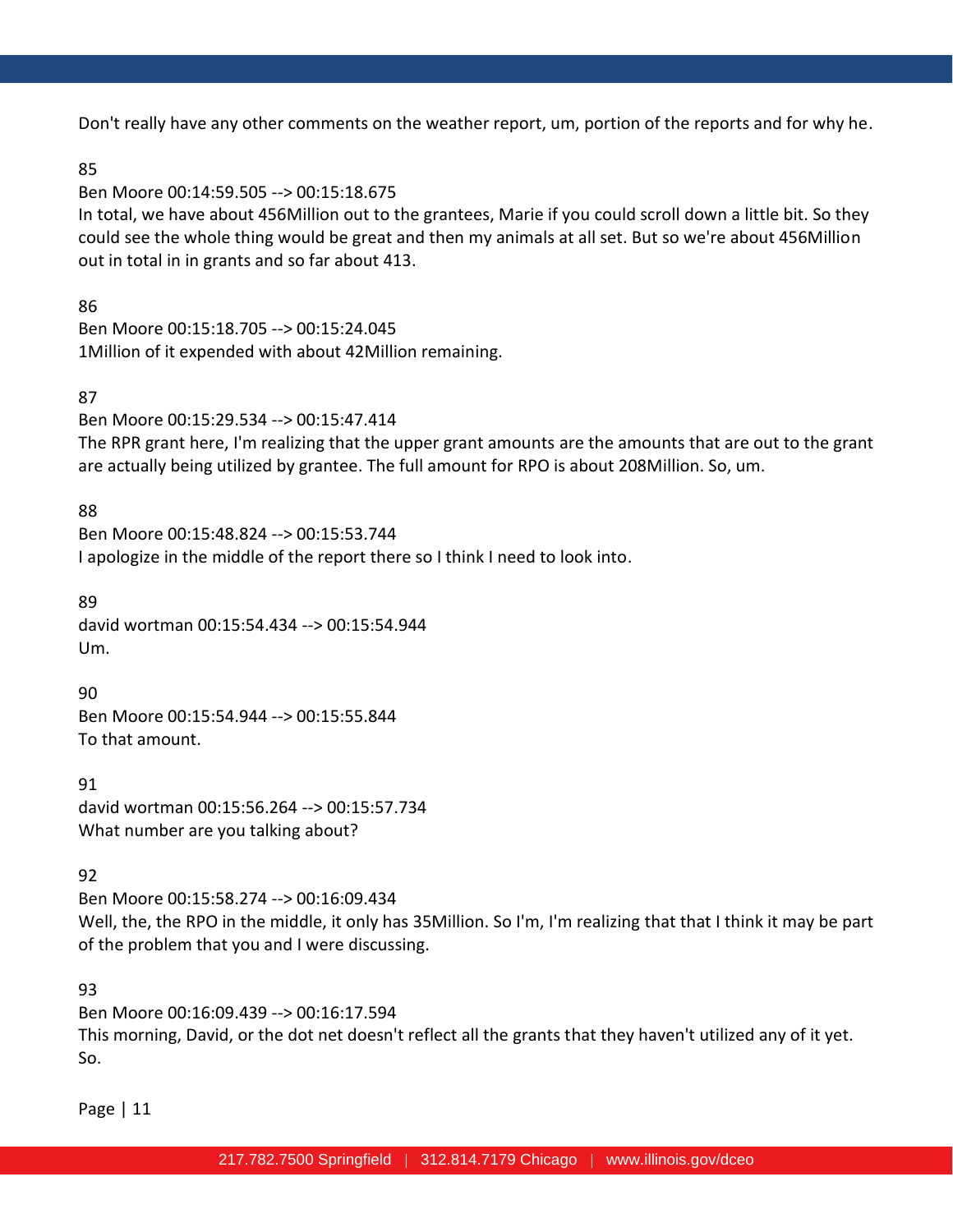david wortman 00:16:18.074 --> 00:16:28.574

Yeah, Maria, can you scroll down? Just a little more so we can see the, uh, the bottom line number Yeah right there.

#### 95

Ben Moore 00:16:28.604 --> 00:16:29.534 Okay, yeah.

#### 96

Ben Moore 00:16:34.034 --> 00:16:42.734 I apologize I think there that I must have an error in the RPO. So that should be 208.

### 97

Ben Moore 00:16:47.924 --> 00:17:06.104 Which is gonna gonna impact the totals. So I think I'm gonna need to Relook at this day. Cause I'm, I'm realizing that that total that 456. if we add the 200 is gonna be more than we actually have out there.

### 98

Ben Moore 00:17:10.543 --> 00:17:16.634 So, I think I'm going to I need to revise this and we'll we'll send it out to the pack after I. correct. It.

99 david wortman 00:17:20.925 --> 00:17:21.615 Okay.

100 david wortman 00:17:25.994 --> 00:17:37.514 So people, so we can understand you've got the bold lines there. So what are the 4? So, the top line is the 21.

# 101

Ben Moore 00:17:54.280 --> 00:18:11.075 With the, and the supplemental, um, last year so that grant is effectively completed. The majority of grantees are utilizing their offer grant at this point, which is the 2174 in the middle.

#### 102

david wortman 00:18:12.185 --> 00:18:15.215 So, the next bold, the 22.

Page | 12 103 david wortman 00:18:15.934 --> 00:18:20.554 For I would have thought that would have been largely unspent.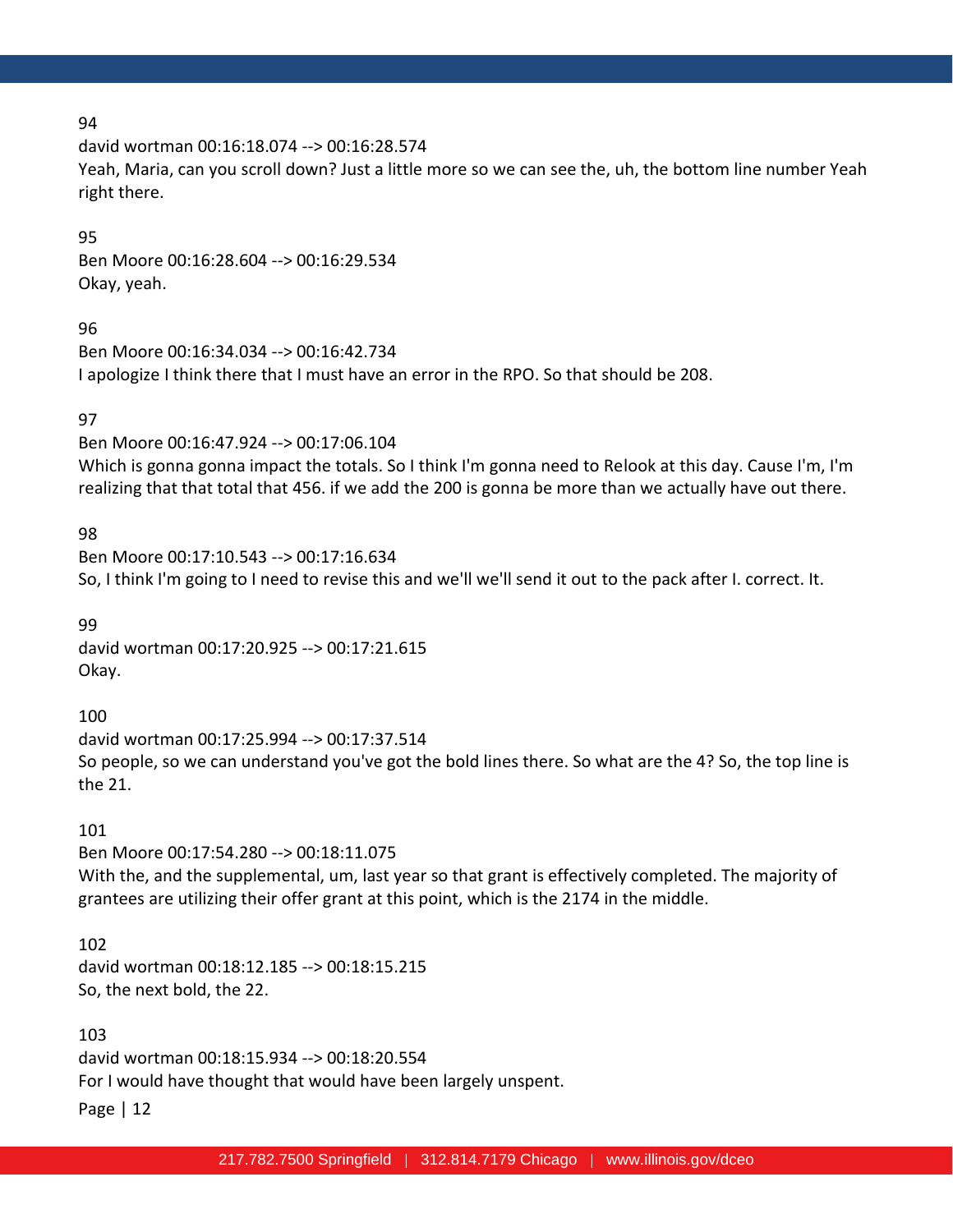104 Ben Moore 00:18:21.544 --> 00:18:22.684 Yeah, right.

105

david wortman 00:18:25.355 --> 00:18:38.585 So that's right so the top line is our is last year's grant, which is almost completely spent the next line is this year's 224 grant this year's grants.

106 Ben Moore 00:18:38.915 --> 00:18:39.845 And.

107 david wortman 00:18:40.055 --> 00:18:46.355 Largely unspent and then the 3rd bold is the, which is 2.

108

david wortman 00:18:46.449 --> 00:18:59.224 Nate, which we're trying to completely exhaust this year, but we're at the very beginning I think we've spent about 40Million as of this morning. I pulled it up this morning. And then.

109 Ben Moore 00:18:59.224 --> 00:18:59.344 So.

110 david wortman 00:18:59.344 --> 00:19:02.824 Is the, uh, this year state grant.

111 Deirdre Coughlin 00:19:06.304 --> 00:19:10.684 Because this is obligated to not expended Ben does that make a difference on the sheet here?

112 Ben Moore 00:19:13.684 --> 00:19:14.104 Um.

113 Deirdre Coughlin 00:19:16.354 --> 00:19:17.314 Maybe obligated.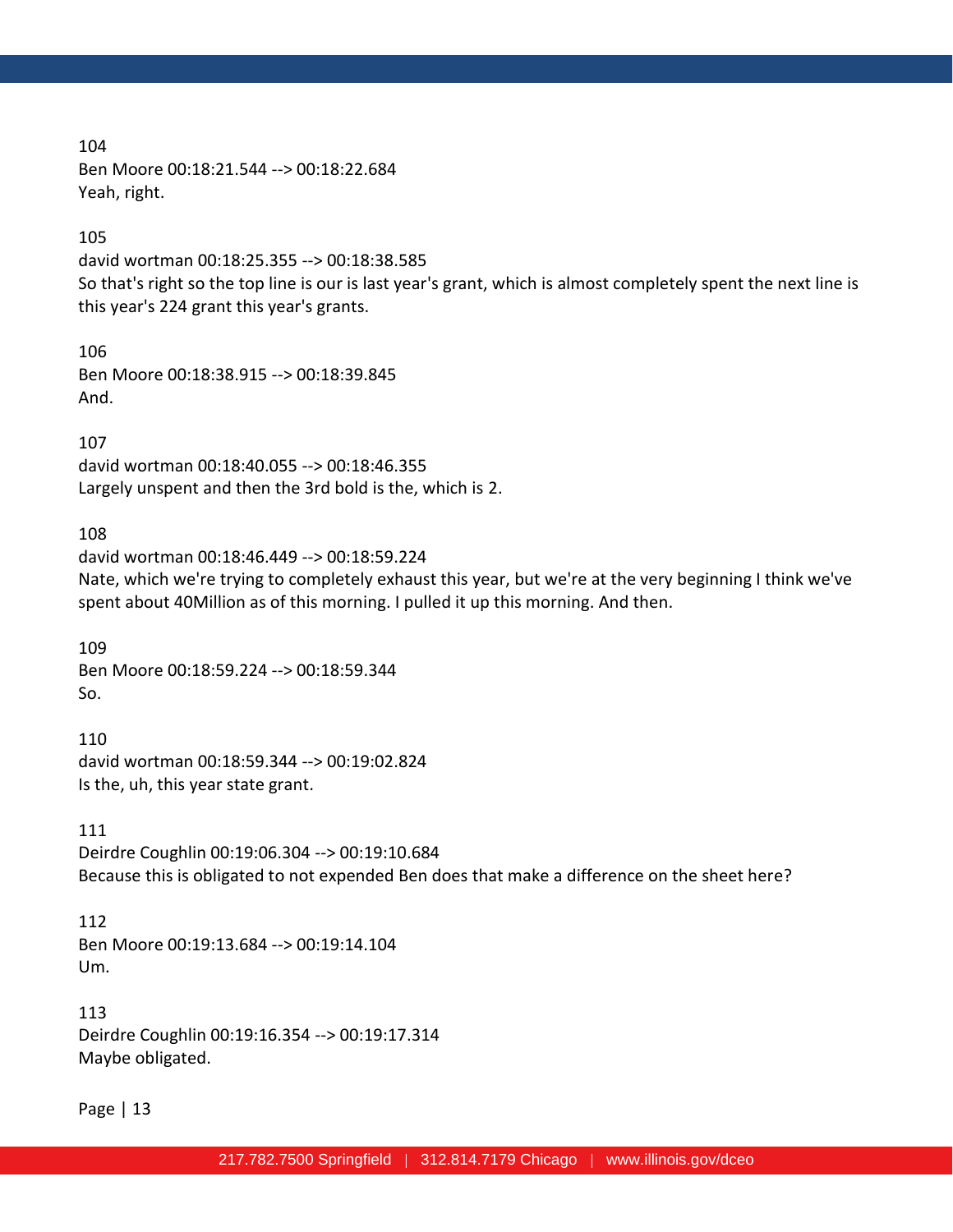Ben Moore 00:19:17.374 --> 00:19:34.354

No, not the 20, the 21 grant obligations and expenditure should be synonymous here. So I yeah, I, I think there's yeah, I'm realizing that this, the PIP number in the 2. 5, 4 is in.

#### 115

Ben Moore 00:19:34.415 --> 00:19:55.355

Correct but the total available for the 207 grant, I may have sent the wrong report from Maria to post. I apologize because this is just not accurate. So I'm going to need to review this.

```
116
```
Ben Moore 00:19:56.254 --> 00:20:16.594

Because this year 1 thing I wanted to point out this year, we did break out the PIP grants in a separate series, the 207 there at the bottom and the, the 204, which is the state lie. Heap does not include tip this year. So, um, I.

117 Ben Moore 00:20:17.284 --> 00:20:20.494 It's just not right I am not sure what happens.

### 118

david wortman 00:20:21.124 --> 00:20:34.354 Because the, uh, the lie, each supplemental grants so the 205 for the, the 2nd, from the bottom that's bold. That is the state fund like dollars correct?

119 Ben Moore 00:20:34.444 --> 00:20:34.774 And.

120 david wortman 00:20:34.804 --> 00:20:37.804 The bottom bottom line is, is the state.

# 121

david wortman 00:20:37.864 --> 00:20:39.064 Pip numbers.

#### 122

Ben Moore 00:20:40.384 --> 00:20:47.854 Correct yeah, and and the, the state, like, he should only be about 26Million or less so right.

Page | 14 123 david wortman 00:20:48.274 --> 00:20:48.574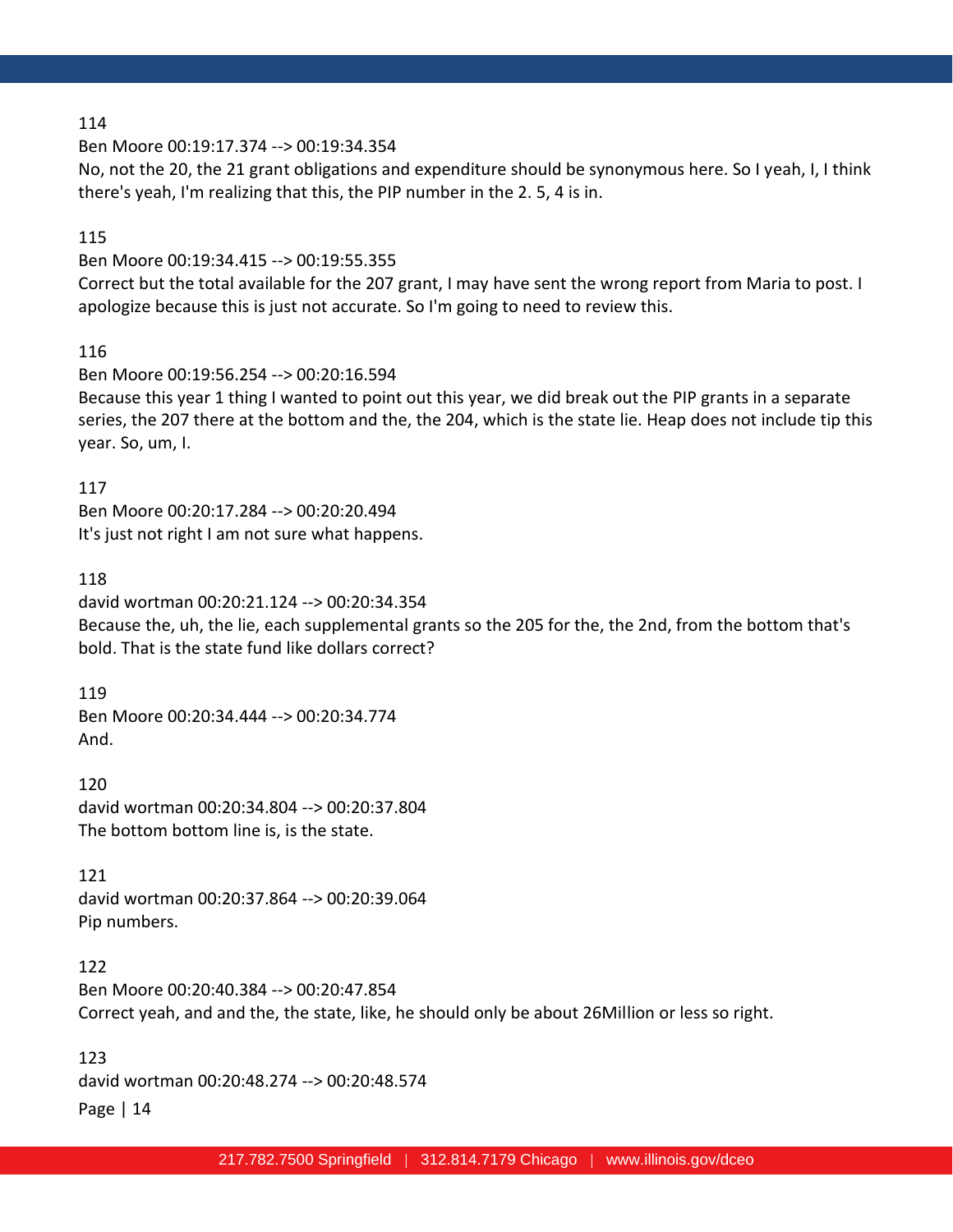Right.

#### 124

Ben Moore 00:20:51.214 --> 00:20:58.984 I'm sorry, it's just not accurate. So I'm gonna need to like I said, we, I can correct it and we can distribute it to.

#### 125

Ben Moore 00:20:59.134 --> 00:20:59.734 To the.

#### 126

david wortman 00:21:00.604 --> 00:21:04.384 And I think we could get that out here tomorrow.

#### 127

david wortman 00:21:06.934 --> 00:21:09.424 I think we could have it by the end of day tomorrow. Correct?

#### 128

Ben Moore 00:21:10.084 --> 00:21:11.374 Yes, definitely.

#### 129

david wortman 00:21:14.014 --> 00:21:20.134 So, we will send, uh, we will send a revised out by end of day tomorrow. Um, I've been trying to.

#### 130

david wortman 00:21:20.139 --> 00:21:40.894 Checking the, uh, dollars out, and we had a meeting with the local agencies last Tuesday. I believe I can't remember, but we're 7 weeks into the live heap here right now and really.

#### 131

david wortman 00:21:41.314 --> 00:22:02.134

I, I was curious this far in whether we would look more like Pre covet or look like last year and it's not surprising that we're, uh, we're in between, uh, and I would say we're in between but closer to last year. And that's so, what that means, um, the.

#### 132

david wortman 00:22:03.125 --> 00:22:23.585

When we reduce the face to face applications, the number of applications completed the percentage of applications completed. So an application started versus 1 that is given benefits. There's the denial rate last year under.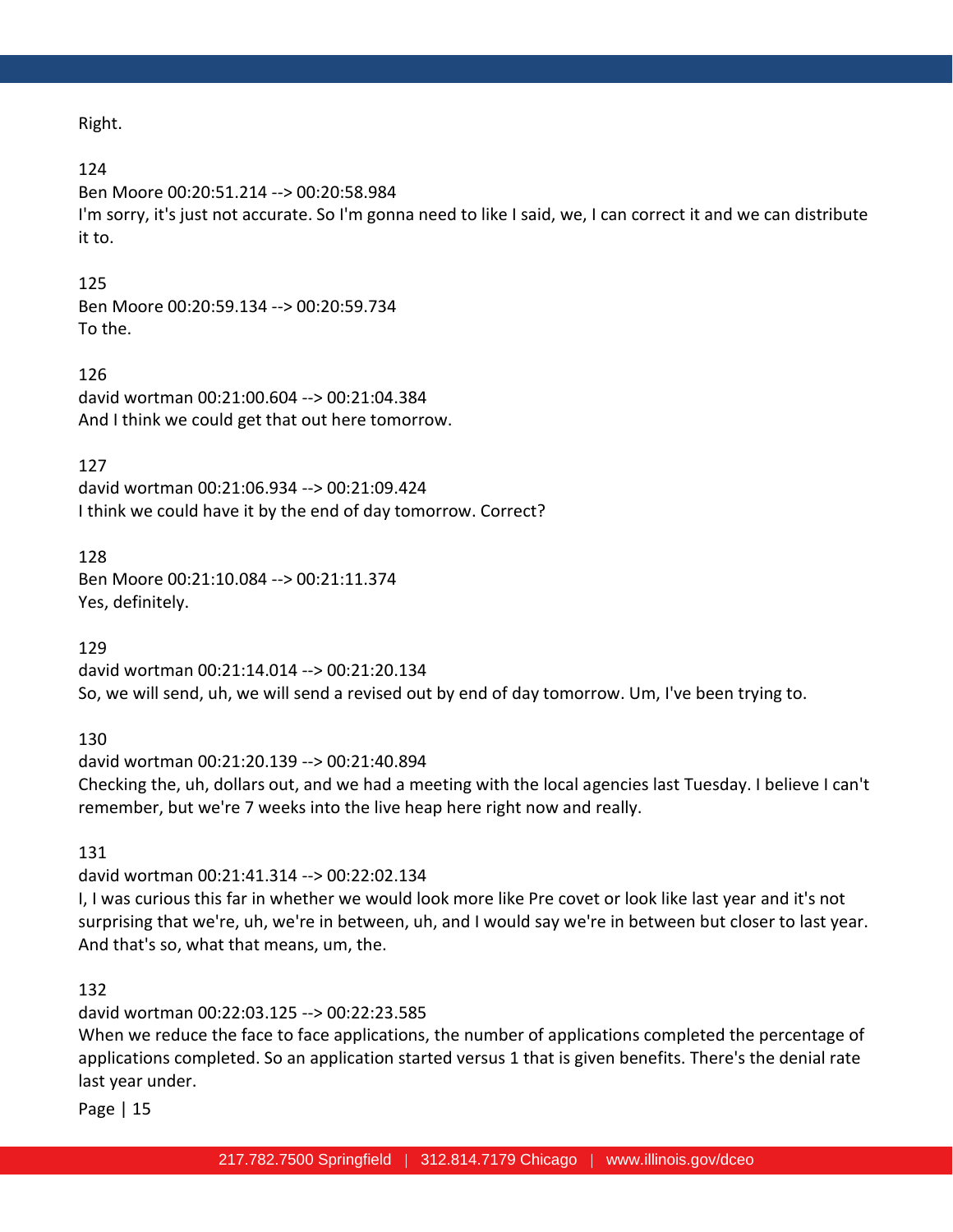#### david wortman 00:22:23.614 --> 00:22:43.444

That denial rate went way up in normal years. We would have about 9% of the applications would be denied. Last year. It was 26% this year. It's looking like it's going to be. It's I don't think it's gonna be 26, but we're I don't think we're going to be down at 9% again.

### 134

# david wortman 00:22:44.764 --> 00:23:05.674

Spending rate it's early. It's hard to tell because we have that 30. we have a, you know, the length of time that a local agency has to take an application versus get it complete. So, the numbers kind of the money out the door is constantly changing and it's a bit delayed but it looks to me, like.

### 135

david wortman 00:23:06.214 --> 00:23:25.204

Uh, on a path to get the money out that we had budgeted, which, uh, was, um, well, lighting can fit together was 295Million. So, I think, uh, we're on track to do that.

136 david wortman 00:23:28.385 --> 00:23:30.785 So, Ben, did you have any more on? Is there a.

137

Ben Moore 00:23:31.805 --> 00:23:47.435

Well, no oh, yeah, I apologize. Yeah, there is there's the distribution of the state funds, which we have to programme T or per utility. So with the, the regular.

138

Ben Moore 00:23:49.114 --> 00:24:09.334

Distributed about 1.2Million to this, the distribution across the utilities in the regular heat state, light, heat fund and David I'm guessing that a majority of those are a good portion. Well, we did have some grantees who there are for Grant was not executed.

139

Ben Moore 00:24:09.544 --> 00:24:29.644

When the program started, so they needed to utilize state funds to start the program. And so I think that's actually a majority of it. The balance would be the, the customers, the undocumented customers who are eligible for the state funds, but not for the, the federal money. So.

140

Ben Moore 00:24:30.489 --> 00:24:51.634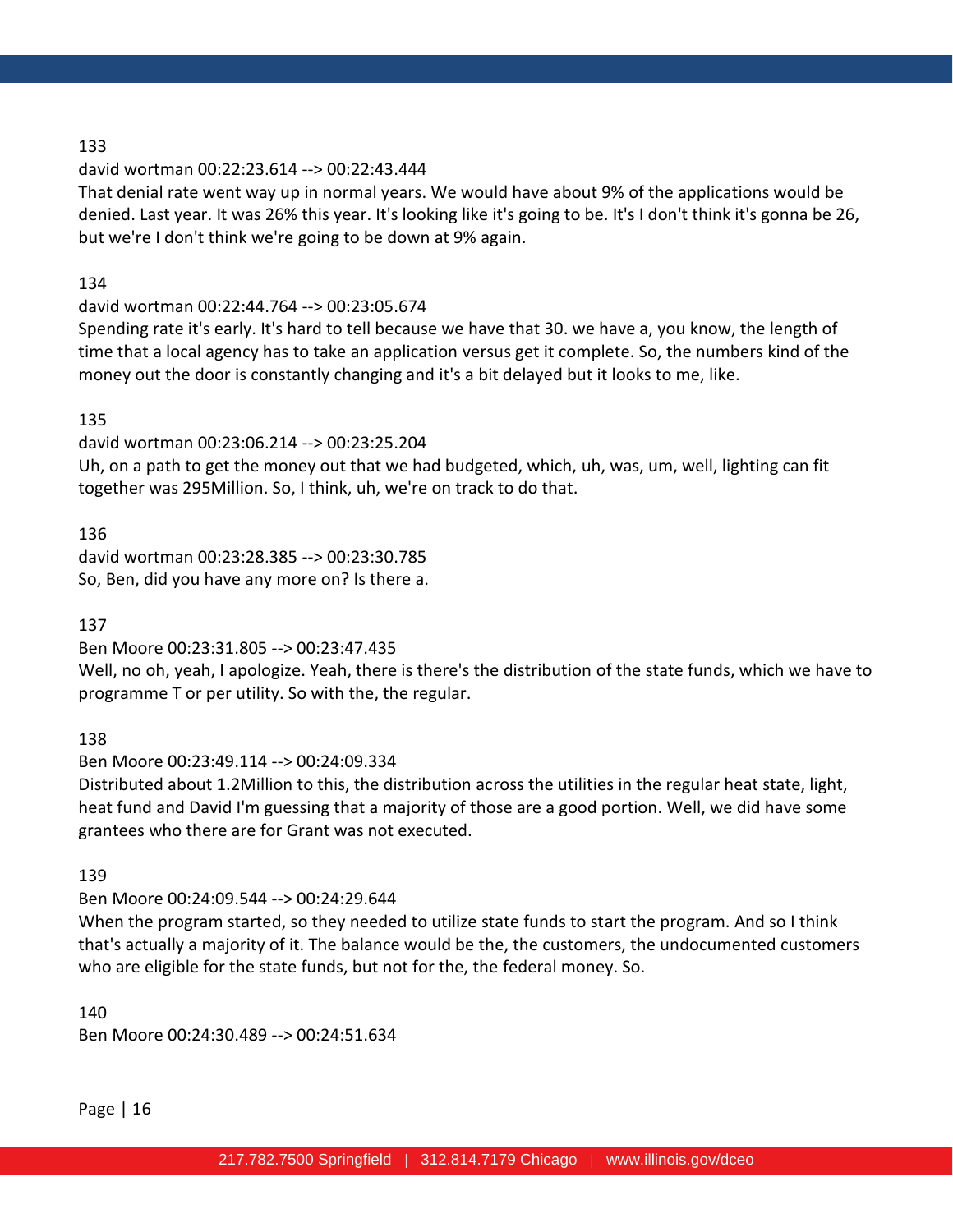That wouldn't make up most of those and now that everyone's our for Grant is executed. I would anticipate that there would wouldn't be much expenditure in the regular state. My heap grant for regular life activity until the RPO money is expended. Um, and then for Pip is about 20.

141

Ben Moore 00:24:51.664 --> 00:24:59.314 8.8Million, they're in obligated or accepted pledges for the state.

142

# Ben Moore 00:25:04.355 --> 00:25:22.535

Okay, and just back on the other reports. So the, the new lanky board that started with the new fiscal year, October 1st, we have all of the grants ready to go, but we have not received our award yet. So the numbers on here.

# 143

# Ben Moore 00:25:22.714 --> 00:25:43.174

Supposed to represent what was going to be available, but the, we don't have the award yet. Once we get the award then we can begin processing those grants and actually getting them executed. But for now, grantees are utilizing the RPO money, which, you know, we anticipate certainly should get us through to when we're able to execute the.

# 144

Ben Moore 00:25:44.464 --> 00:25:53.884

Grants and actually we don't really anticipate utilizing much of that 22 the new 22 award this program year. Right? David, based on our estimate.

145

david wortman 00:25:54.814 --> 00:25:55.054 Correct.

# 146

Ben Moore 00:25:56.284 --> 00:26:04.954

And then the livestock grants have not been issued we're in the process we're in the final stages of getting those out. So I didn't I didn't represent them here because the.

# 147

# Ben Moore 00:26:04.984 --> 00:26:16.774

Graham hasn't officially started at any grantees, but again, we're in the final stages of getting the live off the water program grants out and hope to be able to allow grantees to start that program soon.

148

david wortman 00:26:19.444 --> 00:26:39.784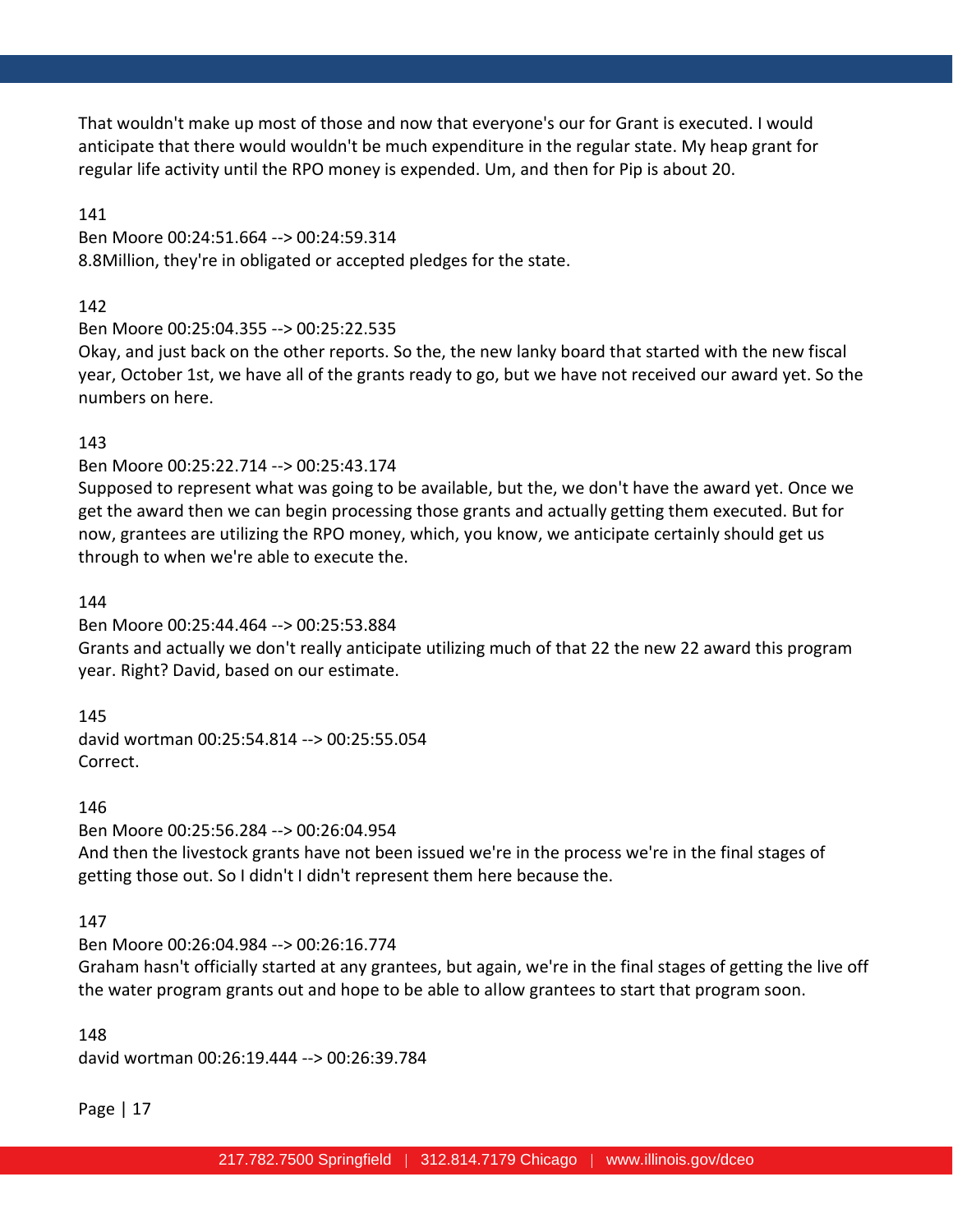Maria, can you go up to the bottom of the 1st page so okay right there so the numbers that, uh, on the bottom there the 4. wow. Did that really add up to 5 fours 44,444. so that is the number of recipients.

#### 149

david wortman 00:26:43.114 --> 00:27:00.964 Households and the 32,700 is a tip. Um, so those numbers are good. Uh, 2 years ago on 19 we had 21,000 in the.

#### 150

david wortman 00:27:01.360 --> 00:27:21.995 Program last year we had 28,000, so 2128 and now we're 32.7 so the number of Pip households has increased significantly. I mean, from 21 to 32, that's a 50% increase from 2 years ago. And I'm looking.

#### 151

david wortman 00:27:22.534 --> 00:27:33.844 I'm comparing the same October pack report from 19 to this year. So reporting, like, numbers were 50% higher. So that's good.

152 david wortman 00:27:38.705 --> 00:27:40.805 So, Ben, did you have anything else in your.

153 Ben Moore 00:27:41.345 --> 00:27:42.785 No, I don't think.

154

Eric Schrader 00:27:44.405 --> 00:27:55.595 David, is it, uh, is there a just curious since you have that up? What were the liking numbers that they come down to reflect the increased Pip enrollment or.

155 david wortman 00:27:56.885 --> 00:27:57.365 You can't.

#### 156

david wortman 00:27:59.074 --> 00:28:18.904 You can't do that. Uh, I think that was Eric asking. You can't do that because we started at different points. So, the October report from 19, the light here had only started October. 1st. So we only had 18,500 on whatever, October 20.

Page | 18 157 david wortman 00:28:18.910 --> 00:28:24.995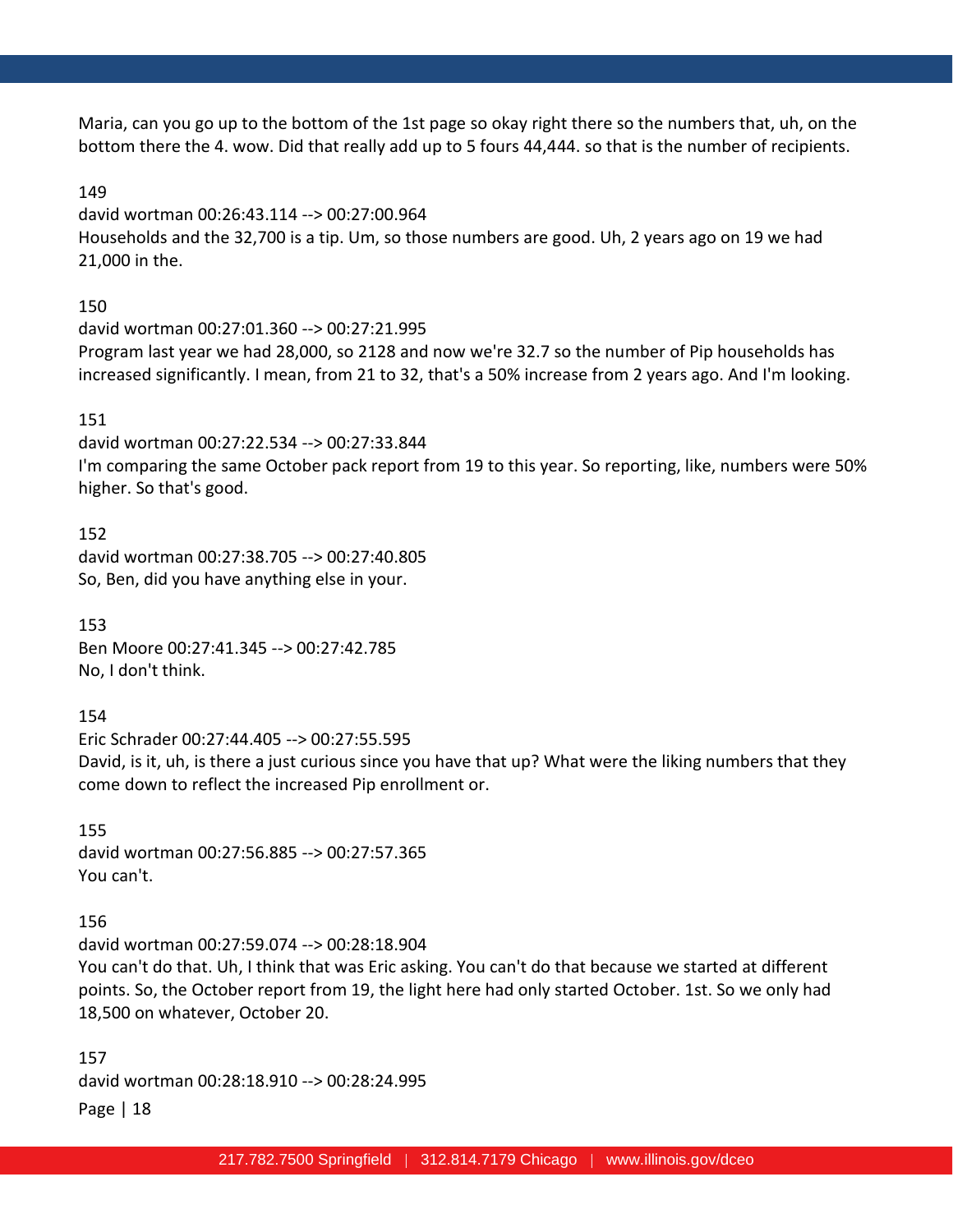For 2019, but this year we started September 1 so it's hard to compare.

158

Eric Schrader 00:28:26.015 --> 00:28:27.215 That's fair, thank you.

159

david wortman 00:28:27.245 --> 00:28:31.745 Right, but the PIP, because it's year round, uh, the number should be comparable.

160

# david wortman 00:28:37.504 --> 00:28:55.324

So, uh, if that's everything from Ben, as we said, we'll be sending out a revised document by the end of day tomorrow to everyone that's on this call and we'll move to the next discussion item, which is the program status report for likey.

161

# Leslie Ann 00:28:58.204 --> 00:29:16.684

Thanks David. Good afternoon. Everyone the state plan for was submitted to August 30th, and it has been approved. The document can be found on the website. We, thank you all for your input.

162

# Leslie Ann 00:29:17.225 --> 00:29:37.865

We will send this group a direct link to that document tomorrow with ben's revised fiscal report as David said, the new enrollment period started September 1st, and it's been open to all priority groups. Well, all groups in order to.

# 163

Leslie Ann 00:29:38.224 --> 00:29:47.914 Households with income loss, reduction, impacted by Covalent, so no priority groups. Everyone can apply. Excuse me.

# 164

# Leslie Ann 00:30:10.225 --> 00:30:29.815

Uh, in terms of the application entry count, the have taken a total of 82,049 applications, uh, that is from September 1st to October 21st. So they have entered a lot of applications and.

165

# Leslie Ann 00:30:30.774 --> 00:30:51.174

They then we've moved back to having the final disposition for applications be within 30 days of application date. So we look forward to seeing a lot of approvals coming up as David said we met with the last week. We had.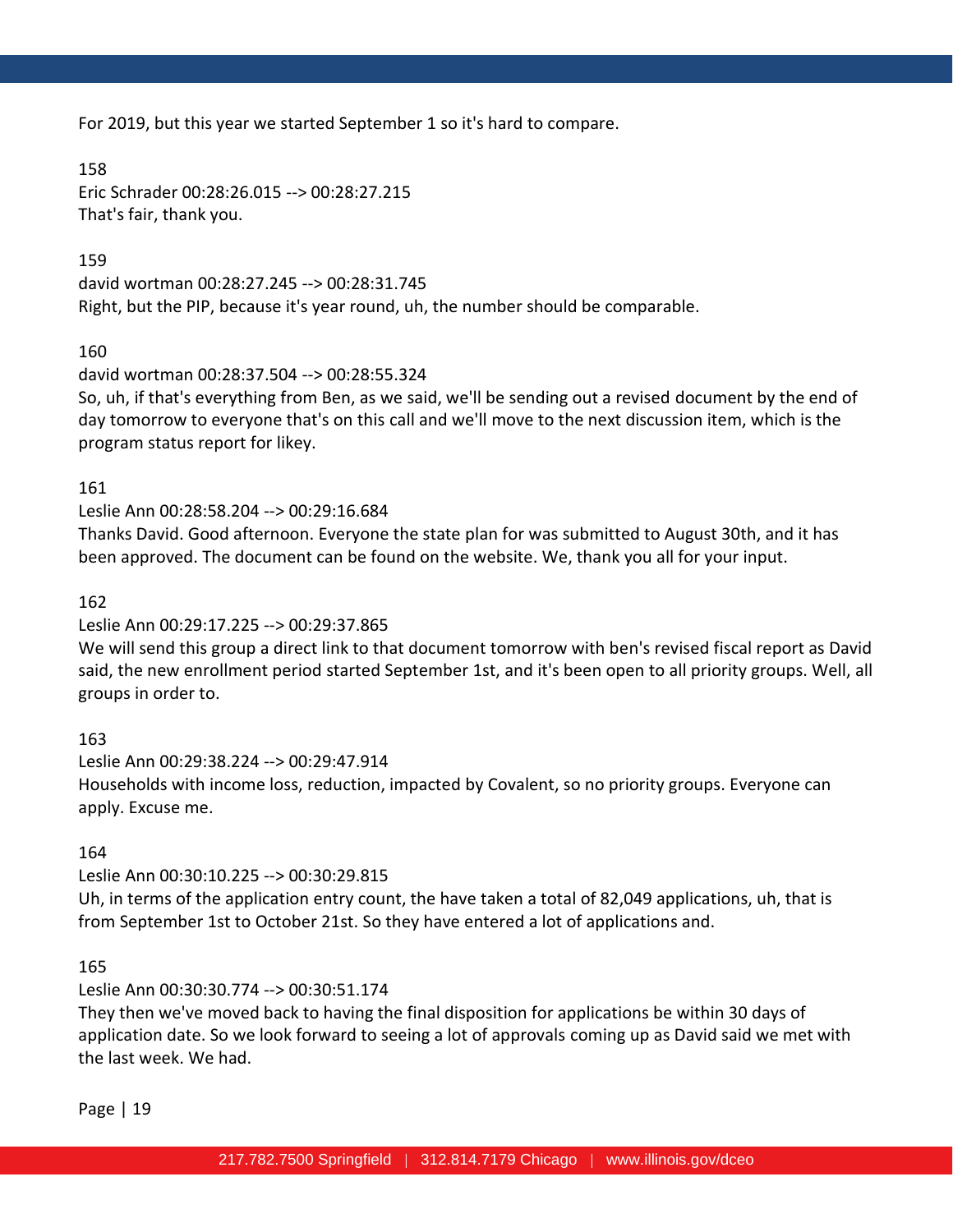### Leslie Ann 00:30:51.179 --> 00:31:12.084

touch base meeting to see how's it going so far this program here we discussed the importance of continuing to work with applicants and approved applications within thirty days work with customers to have less denials and getting the benefits paid

#### 167

### Leslie Ann 00:31:13.224 --> 00:31:33.474

To the utilities and the vendors within 45 days, we'll continue working with to better understand issues that they're currently facing that prevents prevents timely application approvals and hopefully less denials.

#### 168

#### Leslie Ann 00:31:33.479 --> 00:31:53.904

Reminded the group about the program flexibility, such as proof of social security number if it's already been used on an approved application in the past, and it's in our database they don't have to get a copy of the social security proof utility bills.

#### 169

#### Leslie Ann 00:31:54.745 --> 00:32:15.595

have different flexibilities for that the verified income will remain valid for ninety days excuse me which is the policy that we've had in the past presumptive eligibility means looking forward if they have some type of documentation or or

#### 170

#### Leslie Ann 00:32:16.854 --> 00:32:36.924

Affidavit their own words, say, you know, that they've lost their income. It's sort of like a DHS has a stopped income policy, I think, or they used to we can look forward and say, we don't they don't we don't anticipate any income for them going forward and get them help that way. There's.

#### 171

#### Leslie Ann 00:32:36.929 --> 00:32:58.074

On a regular check rule so that we're not counting if they get 5 checks in a month, because of the date, we're not counting that check against them. We're counting whatever to the customer's benefits or advantage and also using the intake workers out the David case notes. Et cetera, to try to.

#### 172

#### Leslie Ann 00:32:58.079 --> 00:33:18.114

Tie the whole application together and get to an approval hopefully. So the flexibility are encouraged to help customers their barriers or in lieu of customer documentation when the customer has no other means of submitting documentation.

#### 173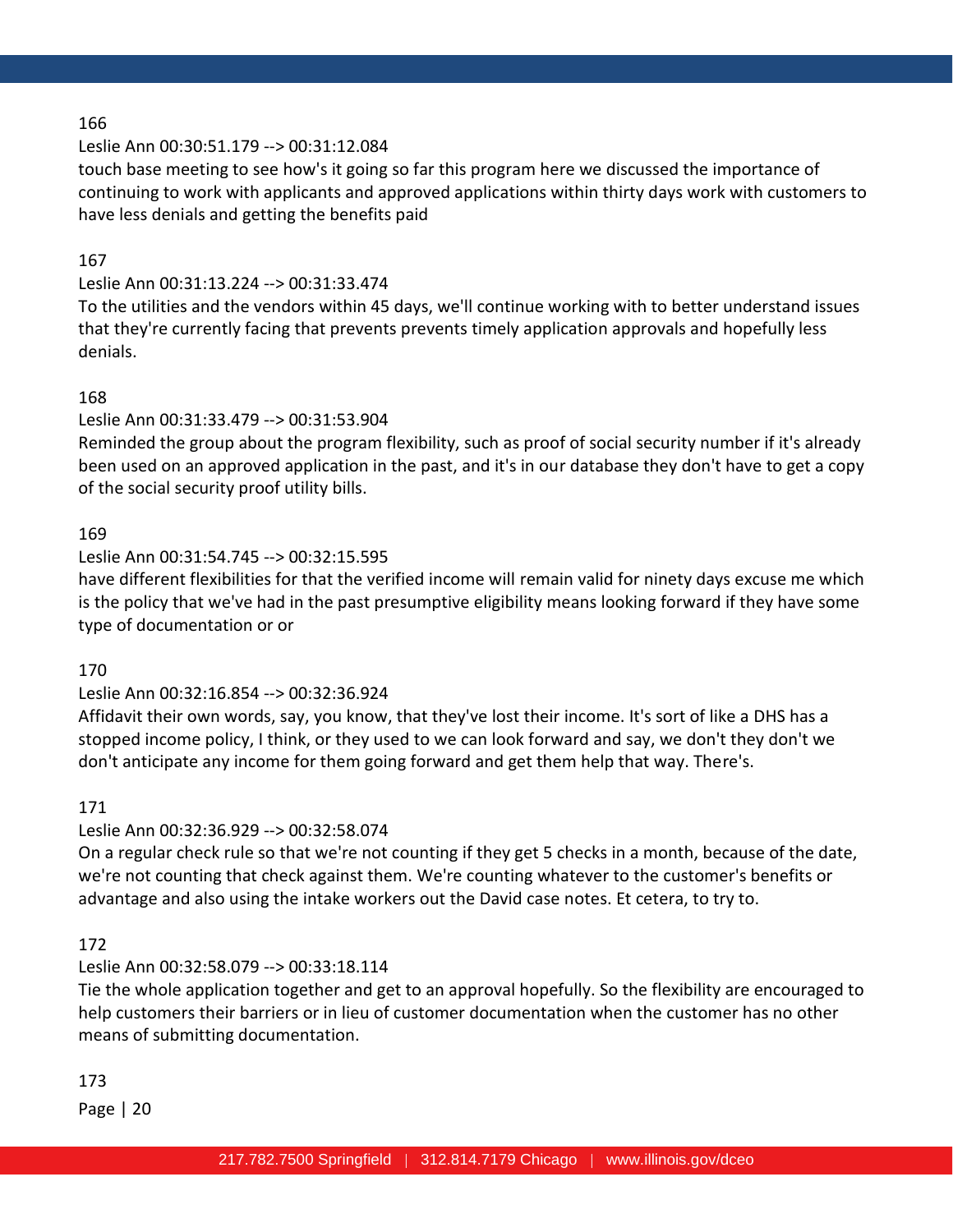### Leslie Ann 00:33:19.674 --> 00:33:40.374

More agencies are using the customer inquiry portal, the upload feature for the documentation. So that's good to see. In addition. There are some reports available on my dot net that can assist agencies that they, we say, quote unquote work. They're denied.

### 174

# Leslie Ann 00:33:41.155 --> 00:34:01.195

Look through your denied applications and make sure did they was the denial really? Correct can it be overturned respond to missing documentation as it comes in? After the denial? Excuse me? And they can overturn those documents. I mean, denials.

# 175

# Leslie Ann 00:34:02.364 --> 00:34:22.164

As we discussed in previous meetings, and as a reminder, the new program details, we're maintaining heap income guidelines at 200% of federal poverty guidelines, and 60% of state median income. We increase the likely benefit matrix by 50.

### 176

# Leslie Ann 00:34:22.824 --> 00:34:43.074

So that is significant. The, the reconnection assistance, maximum benefit amount has been increased to 1200 dollars per household per year. We are not having the good faith effort, or the customer payment requirement.

#### 177

# Leslie Ann 00:34:45.475 --> 00:35:04.585

Those are continued to be overwritten and the reconnection assistance benefit is being provided to eligible households, regardless of the restoration of energy services. Several of those we've had both policies have been in effect since March.

#### 178

#### Leslie Ann 00:35:13.465 --> 00:35:31.555

And we're leaving the definition of imminent threat of disconnection to be at 300 or greater dollars outstanding balance. Instead of the 7 days prior to this connection. We.

### 179

# Leslie Ann 00:35:32.129 --> 00:35:52.944

Have added categorical eligibility to our policy as a customer is active snap tennis, cash or cash. They the agencies can use their notice of decision letter to verify.

#### 180

Leslie Ann 00:35:54.084 --> 00:36:14.034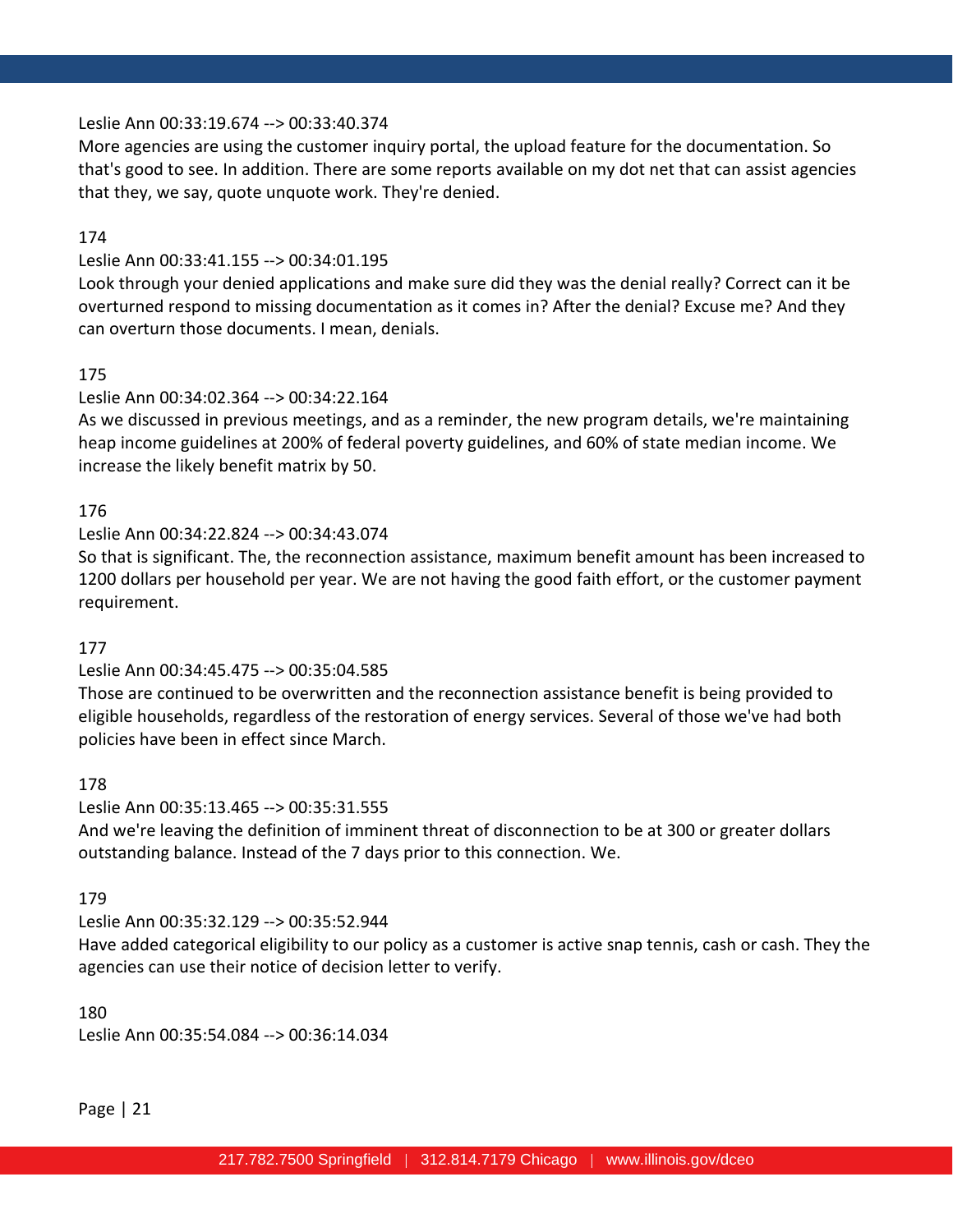And put the customer in the correct bracket where they need to be for their percentage of poverty. We put an insert into 450,000, DHS, notice of decision letters. It was in August reminding customers that they.

### 181

#### Leslie Ann 00:36:14.844 --> 00:36:35.574

That they may be eligible for and redirected them to, I think, a phone number and a website. It might've been to help you on our families. We have a new. Oh, this is new, new new I did. I think I brought this up a few meetings ago that we're going to be starting.

#### 182

#### Leslie Ann 00:36:35.634 --> 00:36:56.724

Vendor monitoring, we're initiating this beginning in January, our federal funding source has been encouraging grantees to include vendor monitoring a process for years. So the goal of this monitoring is to ensure likely customer.

#### 183

#### Leslie Ann 00:36:57.295 --> 00:37:17.875

Received their benefits and that they were properly credited to the customer's account in a timely manner. We've already met with the 6 regulated utilities to sort of get the ball rolling and we got a good meeting and in the future, we will add other vendors that we want.

#### 184

#### Leslie Ann 00:37:17.879 --> 00:37:30.024

wanted to just start with the regulated utilities at first i know that was a lot of information so if you have any questions i haven't been able to look at the chat

#### 185

Leslie Ann 00:37:33.654 --> 00:37:35.124 My best to answer.

#### 186

Leslie Ann 00:37:38.874 --> 00:37:48.204 Okay, otherwise, um, Maria has the now it's meant to make and then she's going to talk about to program status.

#### 187

Nichole Owens 00:37:51.595 --> 00:38:00.325 Hey, this is Nicole from comment before you transition, could you the vendor monitoring? Could you give a little bit more insight into that? What is that? Exactly?

Page | 22 188 Leslie Ann 00:38:03.025 --> 00:38:23.965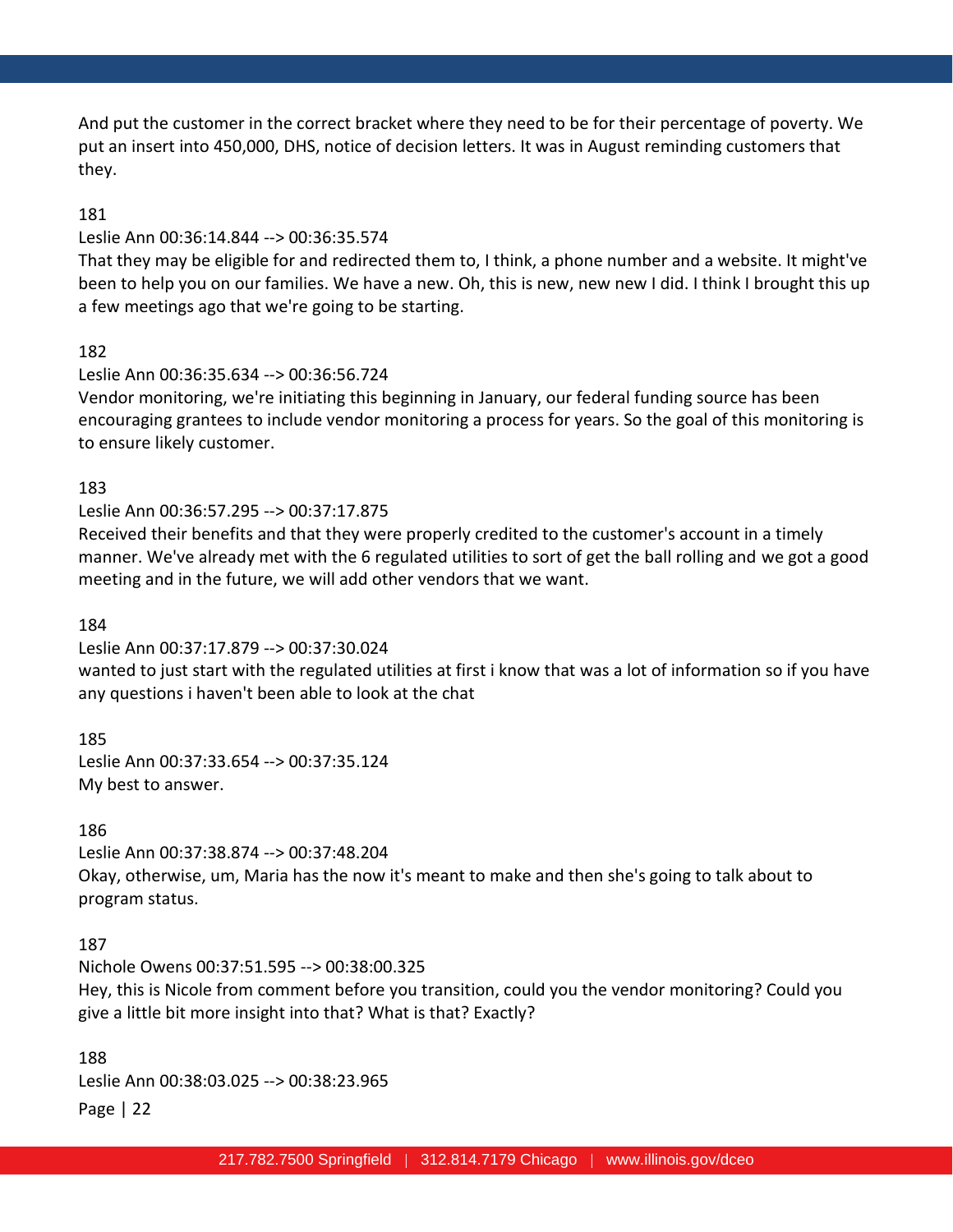Uh, we will be sending a sample a request for a random sample of the customers that we have information that we have provided he benefits I believe Aryan attended the meeting. I don't know if anybody else from comment was at that meeting. I think it might've been on October 5th, but we.

### 189

### Leslie Ann 00:38:24.684 --> 00:38:45.144

Recently started meeting and we don't even have it all worked out that exactly what we're going to do because we wanted to work with all the utilities regarding exactly. What kind of proof of monitoring, what kind of monitoring items we need.

#### 190

### Leslie Ann 00:38:45.594 --> 00:39:03.324

To be able to check off our boxes that the payments were posted basically to the correct customer the correct amount that it reconciles with our records. The utility records meet match our records.

### 191

### Nichole Owens 00:39:07.645 --> 00:39:27.595

Okay, thank you. I was unclear if you were saying that this is like, a system enhancement or process improvement, it might be a little bit of both. And the intent is to make sure that whatever is post it from a utility standpoint. And from an agency standpoint that the customer pain.

#### 192

Nichole Owens 00:39:28.344 --> 00:39:34.884 Or the assistants grant is consistent that we don't have discrepancies between the 2 systems.

# 193

Leslie Ann 00:39:37.074 --> 00:39:48.744 Well, it's not a, our system electronically communicates with your system. It is each utility their representatives may need to request a certain query or.

#### 194

# Leslie Ann 00:39:48.749 --> 00:40:07.374

They might be able to run some different reports to be able to show us that the, or the sample that we choose that yes, it matches our records with the 2 records batch. It's just like an auditing monitoring process.

#### 195

Leslie Ann 00:40:10.404 --> 00:40:14.724 Establishing it, I don't know Dan wants to jump in.

### 196

Ben Moore 00:40:15.114 --> 00:40:30.894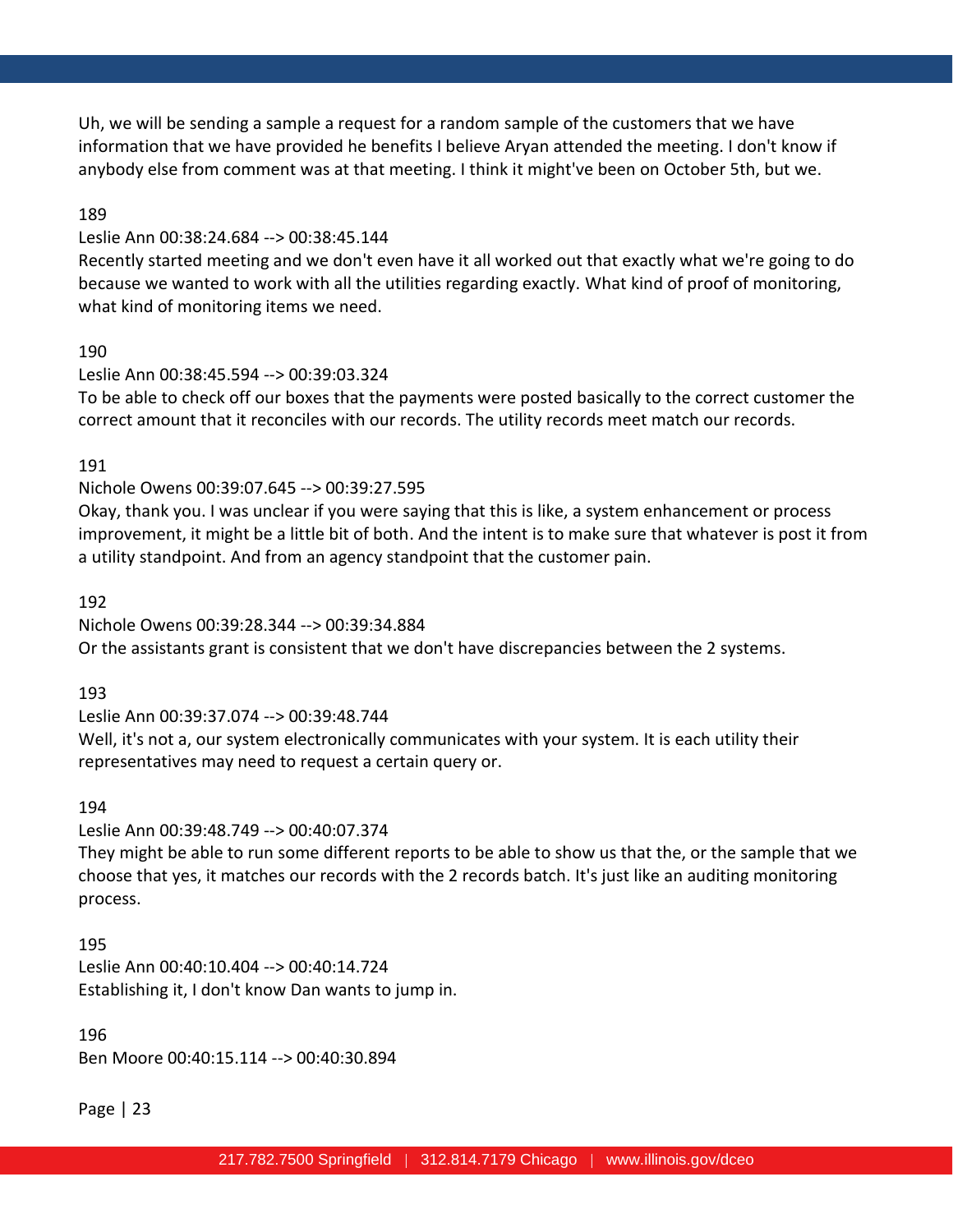Yeah, Leslie and thanks. I mean, it's what you said it is, it's a manual process area and it's at this point, there's no nothing automated through the system for it. We will do a random sampling of benefits that we've.

### 197

#### Ben Moore 00:40:31.314 --> 00:40:52.194

We have on record in my heap dot net that we're paid for certain customers at each of the utilities. We're going to share that sample with utilities. They will gather the necessary documentation to validate that the payment that we have on record on. Why he gotten that was actually posted to that customer, you know, the proper customer's account and in a timely manner. So, at this point, it really is.

#### 198

#### Ben Moore 00:40:52.200 --> 00:41:13.345

Manual, and I think what Leslie was talking about a query is in our meeting with the various utilities they indicated that they would likely need to create some kind of query to pull the data that we need. And actually, each utility is still kind of, I think, reviewing what what the most efficient process is for them to gather and work that may at this point the manual. So.

199 Ben Moore 00:41:13.974 --> 00:41:15.894 Um, hope that it gets a little more clarity.

200 Nichole Owens 00:41:18.084 --> 00:41:20.994 It absolutely does. Thank you. Thanks, Leslie, and appreciate that.

#### 201

Ben Moore 00:41:21.324 --> 00:41:21.534 Sure.

#### 202

Eric Schrader 00:41:25.404 --> 00:41:45.174

1 more follow up on 1, other item you mentioned, you said that more of the Las are using the portal to accept applications, um, are you tracking any kind of success on those applications? I know that last year when it was introduced, there was some trouble.

#### 203

Eric Schrader 00:41:45.894 --> 00:41:58.194 You know, various customers had issues, you know, using the portal. So, I mean, are you seeing my question is, are you seeing more success for customers in using that? Are they getting better with it or that sort of thing?

#### 204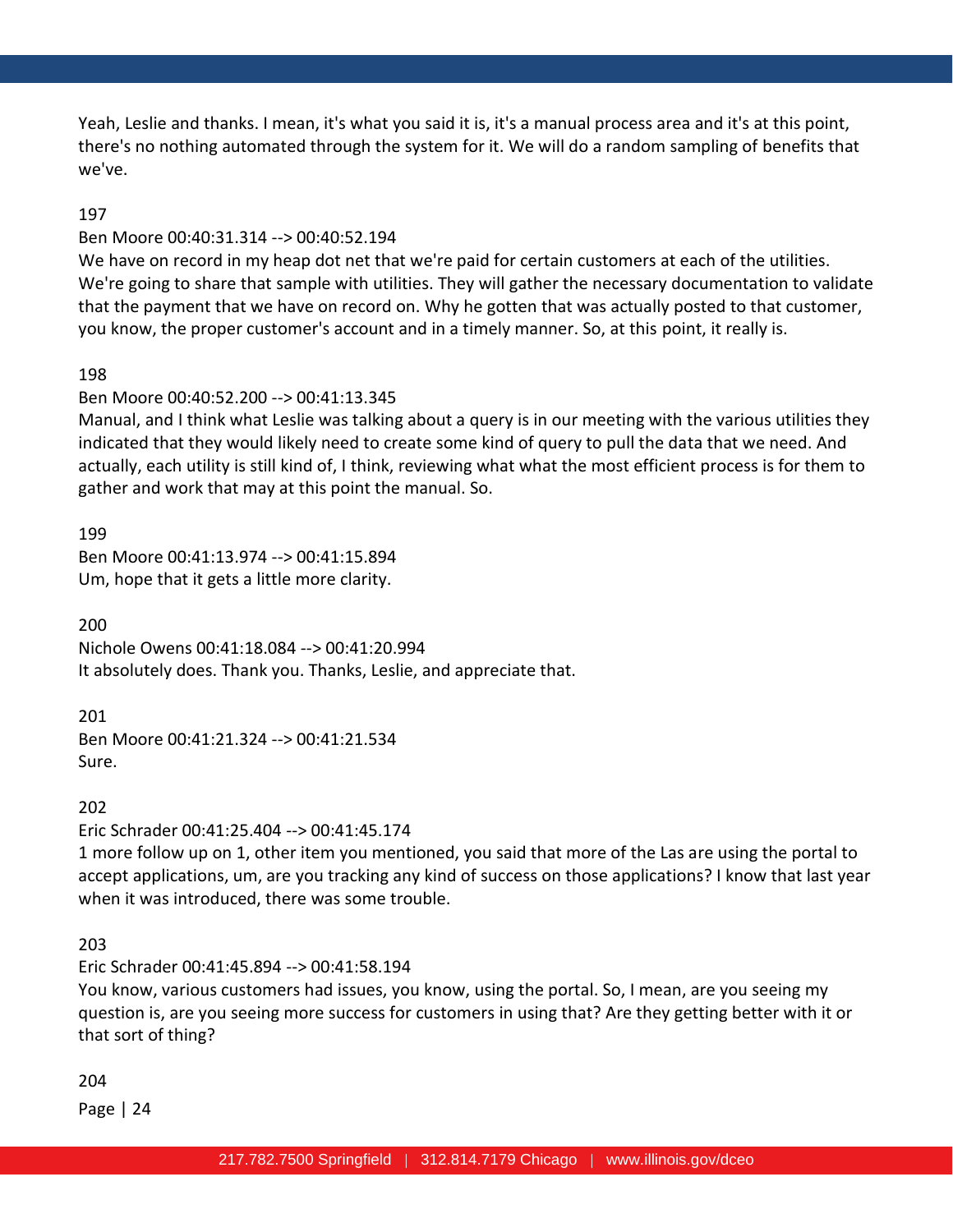Leslie Ann 00:41:59.784 --> 00:42:06.804

Well, there's a couple of things that are intertwined there. The customer inquiry portal is.

### 205

# Leslie Ann 00:42:06.929 --> 00:42:28.074

Place for customers can go check their application status statewide, any customers in the state as long as they know their application ID and some information about the head of household. And also, in addition to be able to check their status, they can check a box sign electronically. Sign their application.

# 206

# Leslie Ann 00:42:28.079 --> 00:42:49.224

And they can also upload documentation so that's a separate system from the health, Illinois families where we had a Pre application that system we have changed a little bit. Now, we're not calling in a Pre application anymore, because for 1 thing, they never got an application ID number. And that was part of the.

# 207

# Leslie Ann 00:42:49.230 --> 00:43:10.375

Last year, but what we did now is we're calling it a request for services, and the way the different are handling those requests for services are based on the way they're accepting applications. It's, it's for most of them. It's like a resource list that they.

### 208

# Leslie Ann 00:43:10.380 --> 00:43:31.525

Go to, and they know that the customer wants to apply and then they reach out to the customer but in Cook County. See that they're they actually, they're helping our family request for services goes into seed as it transfers into their port there. I don't know what to say. It transfers.

# 209

# Leslie Ann 00:43:31.529 --> 00:43:52.674

Into their own site where they actually do get more information from the customer, and it does lead to a Pre application. It is a Pre application for speed that only they have developed their own process. And so you might, I don't know if you want to check with them to see how that's working.

# 210

# Leslie Ann 00:43:53.184 --> 00:44:13.824

Um, but as far as data goes for, like, the success of the documentation upload in that, that will be seen further in the program year. I don't really have that right now, except the denial rate, which is pretty high, but it's very.

211 Leslie Ann 00:44:13.884 --> 00:44:17.514 Early in the program year to assess that.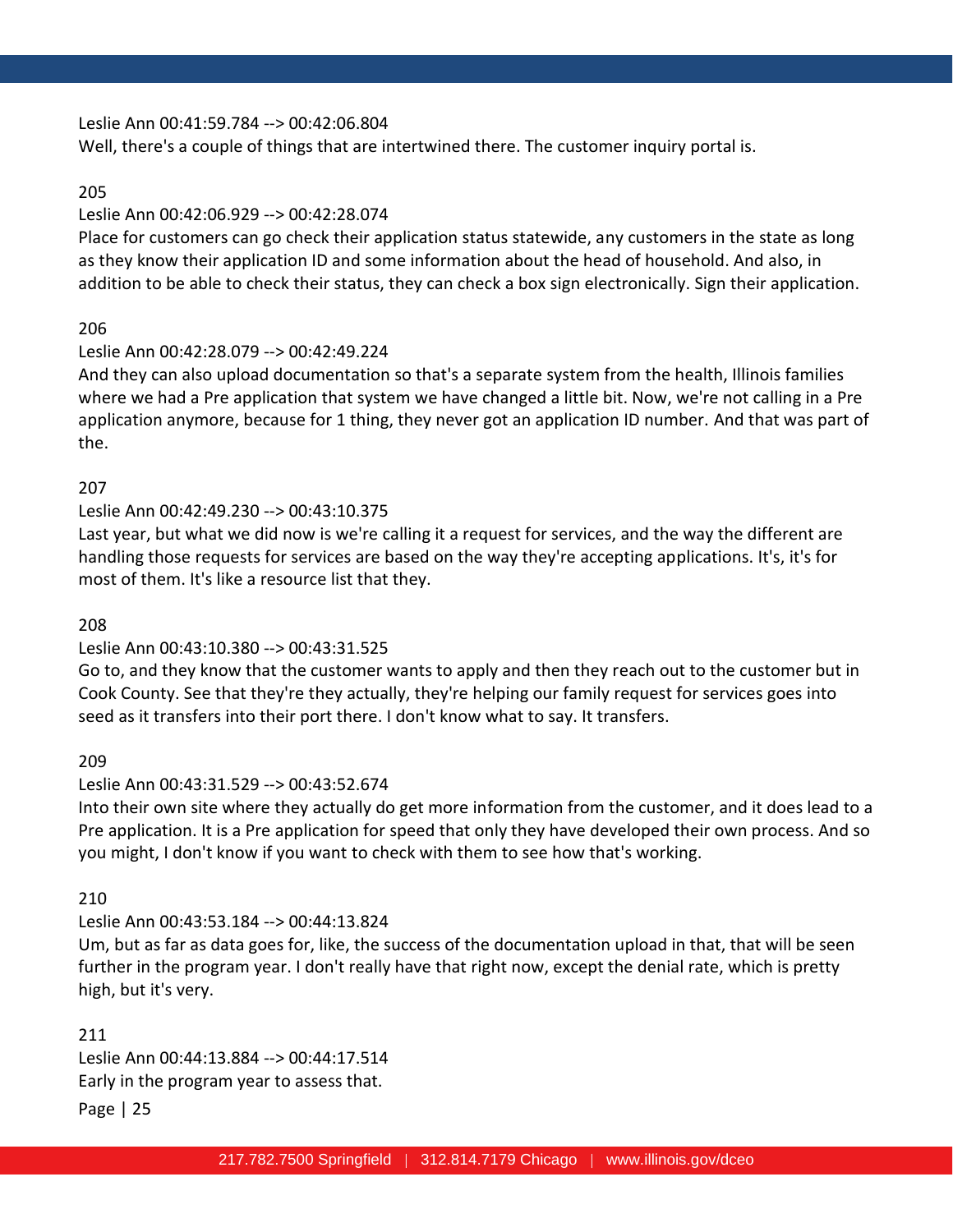david wortman 00:44:18.714 --> 00:44:28.704

Eric, I will, uh, add that, um, the denial rate that I was talking about earlier, that was 9% Pre, coven and 26% last year.

# 213

# david wortman 00:44:30.985 --> 00:44:51.805

Some of that is connected to the fact that we built the help Illinois families and had clients fill out the Pre application. Some agencies took the Pre applications and put them directly into net prior to contacting the.

# 214

# david wortman 00:44:53.184 --> 00:45:12.924

Other agencies took the information from the help on my family's Pre app, contacted the client. And then, when they knew the client had the documentation and such, then put it into light heat done yet. So different, uh, agencies did it differently. And it caused some agencies to have really high.

# 215

# david wortman 00:45:13.465 --> 00:45:34.195

Um, denial rates, uh, they put it in prior to talking to people, uh, versus kind of going through and getting the application together and then putting it in as lesbian said this year. Uh, all except Cook County have been moved back to and this came from us.

# 216

# david wortman 00:45:34.224 --> 00:45:55.344

To the network, and how they preferred most of the network preferred a shorter request for service that just has the name of the household, and that they want to be contacted for assistance. So, most agencies in the state are doing it that way. Sita is still doing the Pre app. They're still taking the information and my.

# 217

# david wortman 00:45:55.349 --> 00:46:16.464 Standing is putting it directly into, like, heap dot net. I've been talking to SITA about their system and they're going to make efforts this year to reduce the number of applications that are denied. So it's early in the year and they're still working on it.

# 218 david wortman 00:46:16.795 --> 00:46:20.245 But the goal is certainly to improve on the numbers from last year.

# Page | 26 219 Eric Schrader 00:46:22.885 --> 00:46:28.165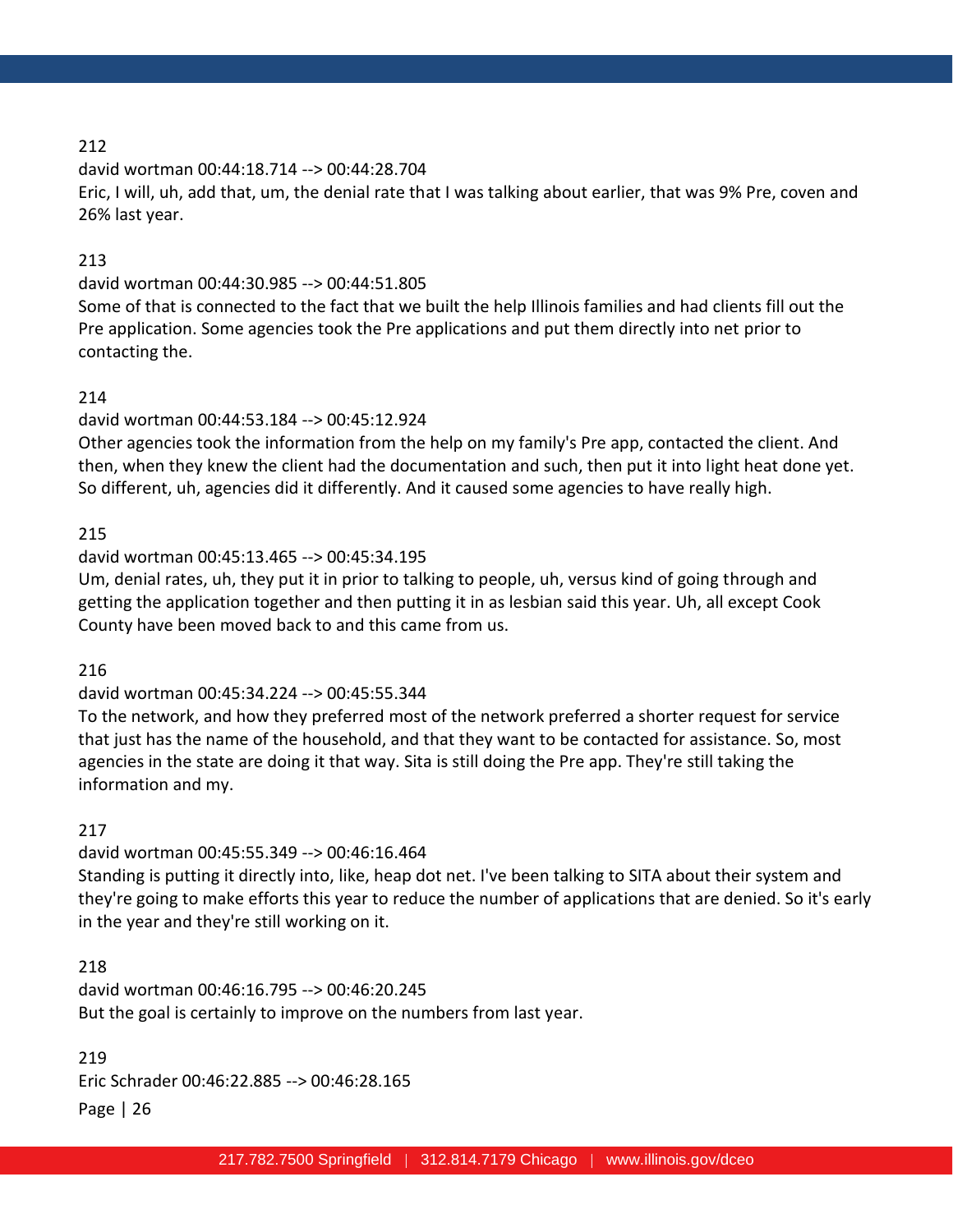Okay, great. That's that kind of answers my question and it sounds like good news. Thank you.

220

Maria Gallardo 00:46:33.714 --> 00:46:36.984 I think that this is my queue now too.

# 221

Maria Gallardo 00:46:39.295 --> 00:46:59.995

So, good afternoon, everyone I'm Maria Garda with to wrap up the discussion. Um, I'd like to report out. This is the time of the year that we work with the regulated utilities and propane vendors to collect the data for our.

# 222

Maria Gallardo 00:47:00.654 --> 00:47:21.354

Performance measures report this report provides a couple data, a lot of data points, but basically measures the energy burden of our population. The ones that we collect the data with the vendors. But also how.

# 223

Maria Gallardo 00:47:23.635 --> 00:47:42.415 Utilize fonts for restoration of, of services, or prevention of services, and all other data points. This report it's due to on January 31st of next year. So, like I said, we currently are collecting.

224

# Maria Gallardo 00:47:42.684 --> 00:48:03.654

This data with, which is available by the way with the regulated utilities and the appropriate vendors. So thank you for always working with us. The, we send already the files to them and then we ask that the annual annual usage information be returned back to us.

225

Maria Gallardo 00:48:04.224 --> 00:48:12.234 By November 9th, so we appreciate your Trump response and and thank you for for your continuous partnership.

# 226

Maria Gallardo 00:48:15.265 --> 00:48:36.085

To all satisfying that a report requirement. I'd like to say that we look at the performance measures report in terms of energy burden, and also utilize that data when we are deciding whether we can increase the liking benefit. And, of course, you know, whether.

### 227

Maria Gallardo 00:48:36.114 --> 00:48:57.234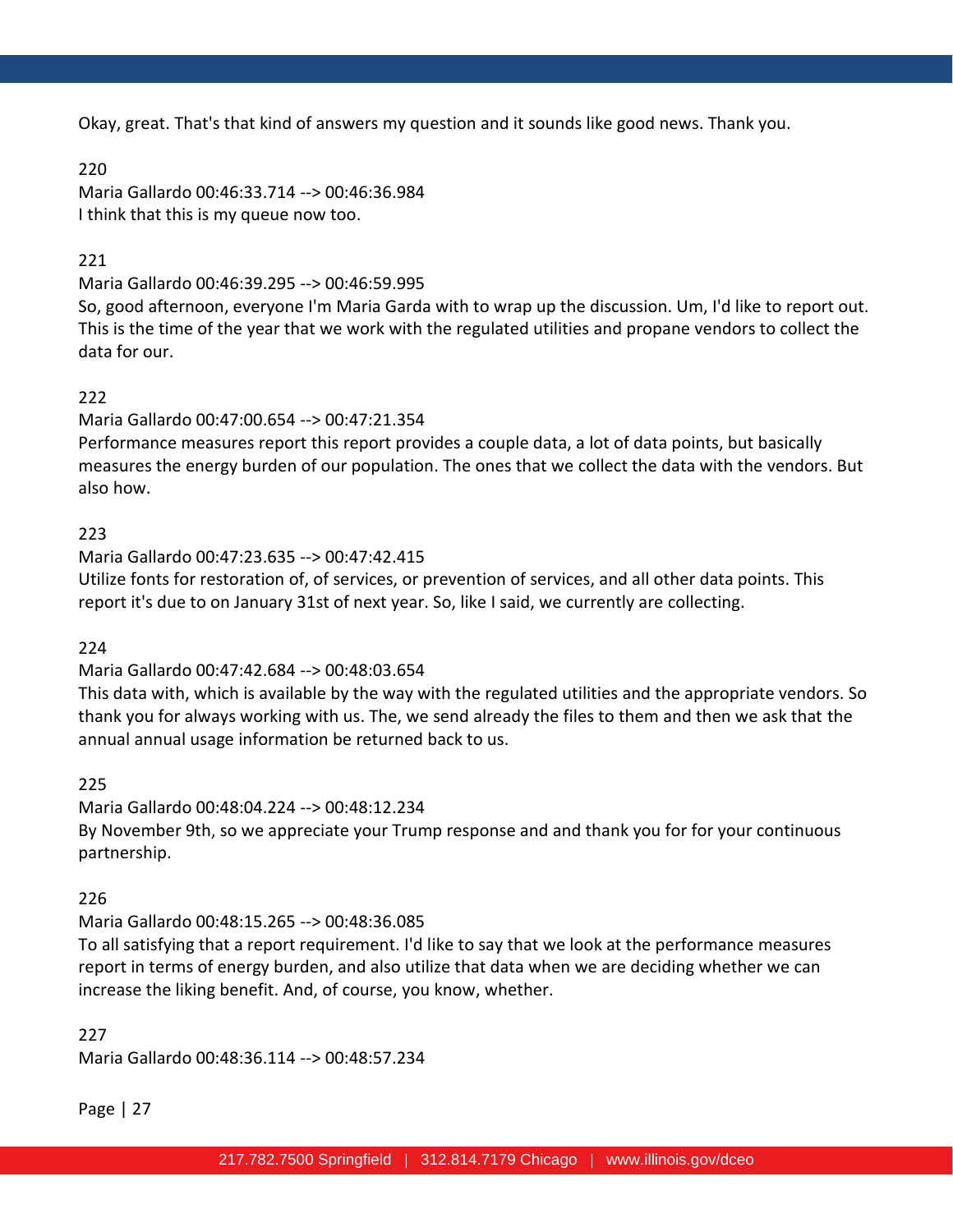We have that phone thing available, et cetera. So Leslie, and reported we increase the heap benefit matrix this year, which is on target as, as you all have heard the news basically, you know, energy prices are going to be.

### 228

Maria Gallardo 00:48:57.384 --> 00:49:01.734 Increasing mostly for natural gas.

### 229

Maria Gallardo 00:49:03.144 --> 00:49:23.994

Although we don't have too much people hearing really annoying but, uh, and then some like Tracy as well. So that's that becomes an pointy of us, you know, races the benefits and, you know, we, we're glad that we did that. So, we can then help those customers that could potentially be coming to our doors. So.

# 230

Maria Gallardo 00:49:24.055 --> 00:49:44.395 Uh, uh, moving along with the report, the a total of 34,814,660, it's currently obligated annually on behalf of 32,722 customers that are enrolling beep.

# 231

Maria Gallardo 00:49:45.179 --> 00:50:05.244

So, we are looking at an average big benefit statewide of a 1063 dollars. So when we compare these against last year, during the same, uh, time of the year, last year, I stayed wide P benefit. It was a 1007. so we are roughly.

# 232

Maria Gallardo 00:50:06.354 --> 00:50:27.474

Spending a little bit more, you know, would be benefits of these here the opening applications or new enrollments also started on September 1st, along with the heap enrollment, period, Leslie and reporting. You know, we don't have any priorities it priority groups.

# 233

Maria Gallardo 00:50:27.505 --> 00:50:48.625

So instead eligible households would start applying you to September 1st, as we have reported in past meetings the statewide allocation increase this year, compared to previous year. So currently the state wide allocation.

# 234

Maria Gallardo 00:50:48.629 --> 00:51:09.294

To the, it's 58.8Million compared to 40Million dollars that we used to releasing prior year. So, you know, of course, this is 1 of the results of the energy affordability past discussions and the goal of continue increasing.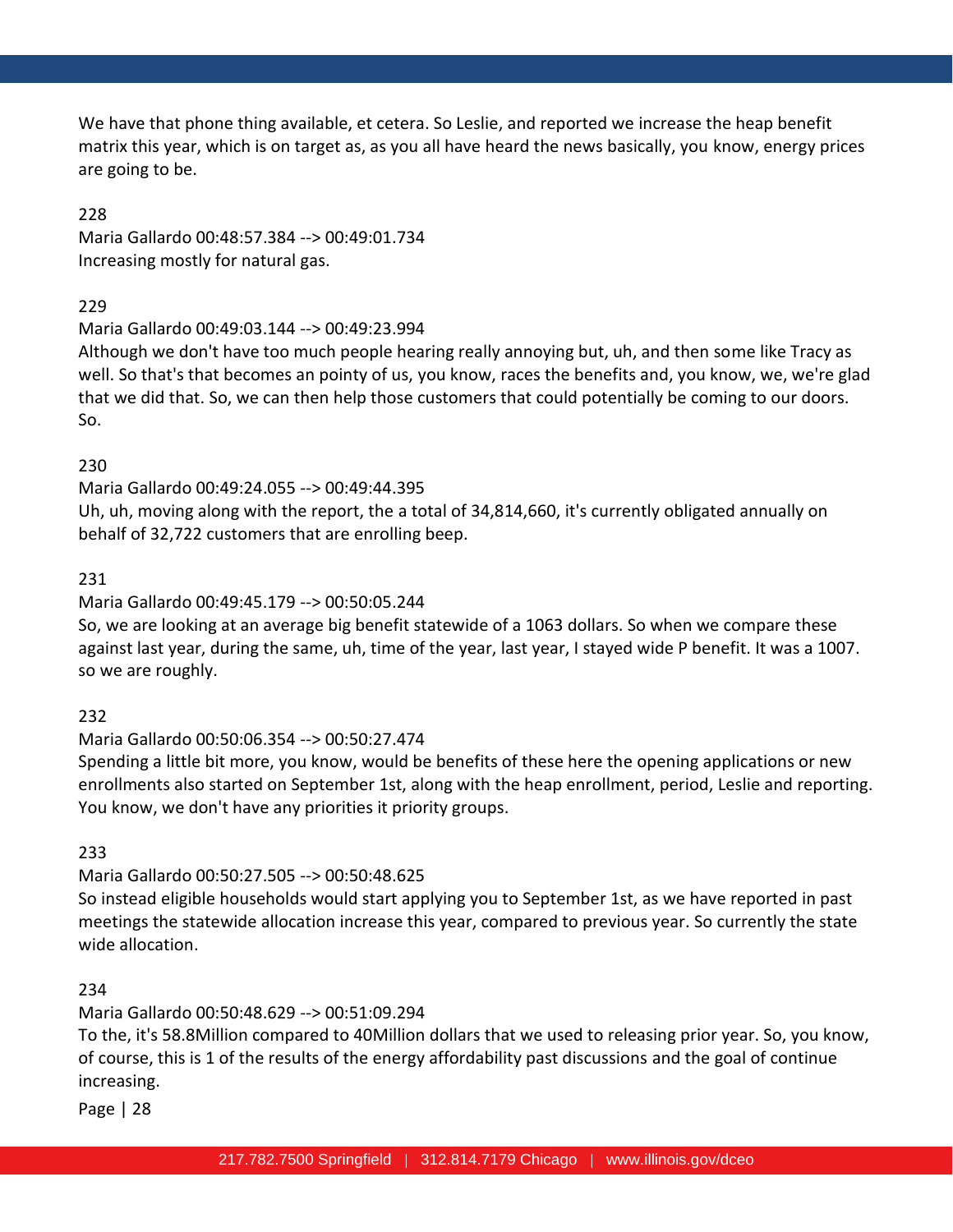Maria Gallardo 00:51:10.135 --> 00:51:30.535

Be as much as possible enrollment end date continues to be March 31st instead of the December 31st. And as you may remember, we move that date last program here with intent of helping those agencies.

### 236

Maria Gallardo 00:51:30.929 --> 00:51:45.204

Usually were leaving for their budgets, so hopefully that extra time could help them obligate those findings um, those, those funding or that funding, uh, by that time.

# 237

# Maria Gallardo 00:51:49.104 --> 00:52:08.874

That gets a lack of funding status, or if at this time our approach this year will be that we will be moving funds to continue serving customers per that agency, funding availability or budget availability.

### 238

# Maria Gallardo 00:52:09.295 --> 00:52:29.965

However, if there are no additional phones to be moved at this time, we plan to issue additional your fonts until December. So, at that time, we would know the spend spending rate of beep and whether we can add more funding to that specific, you know.

### 239

# Maria Gallardo 00:52:31.224 --> 00:52:50.244

We had up the, uh, steering committee meeting, uh, 2 weeks ago. And 1 of the feedback, of course, you know, we received, was that, you know, if an agency stops taking application at this time, because we cannot move more further.

#### 240

#### Maria Gallardo 00:52:51.300 --> 00:53:11.875

At this time we talk about that balance between closing people at this time, and then reopening in December. So, at the end of the day, it will be also up to the agency if they want to manage that. And how.

#### 241

# Maria Gallardo 00:53:12.449 --> 00:53:33.594

To manage that part. So today we only have 1 agency that, uh, has stopped taking applications as of October 1st, due to funding. And that is the CFS. We have an older, you know, potential agency that we're working with.

### 242

Maria Gallardo 00:53:34.524 --> 00:53:54.744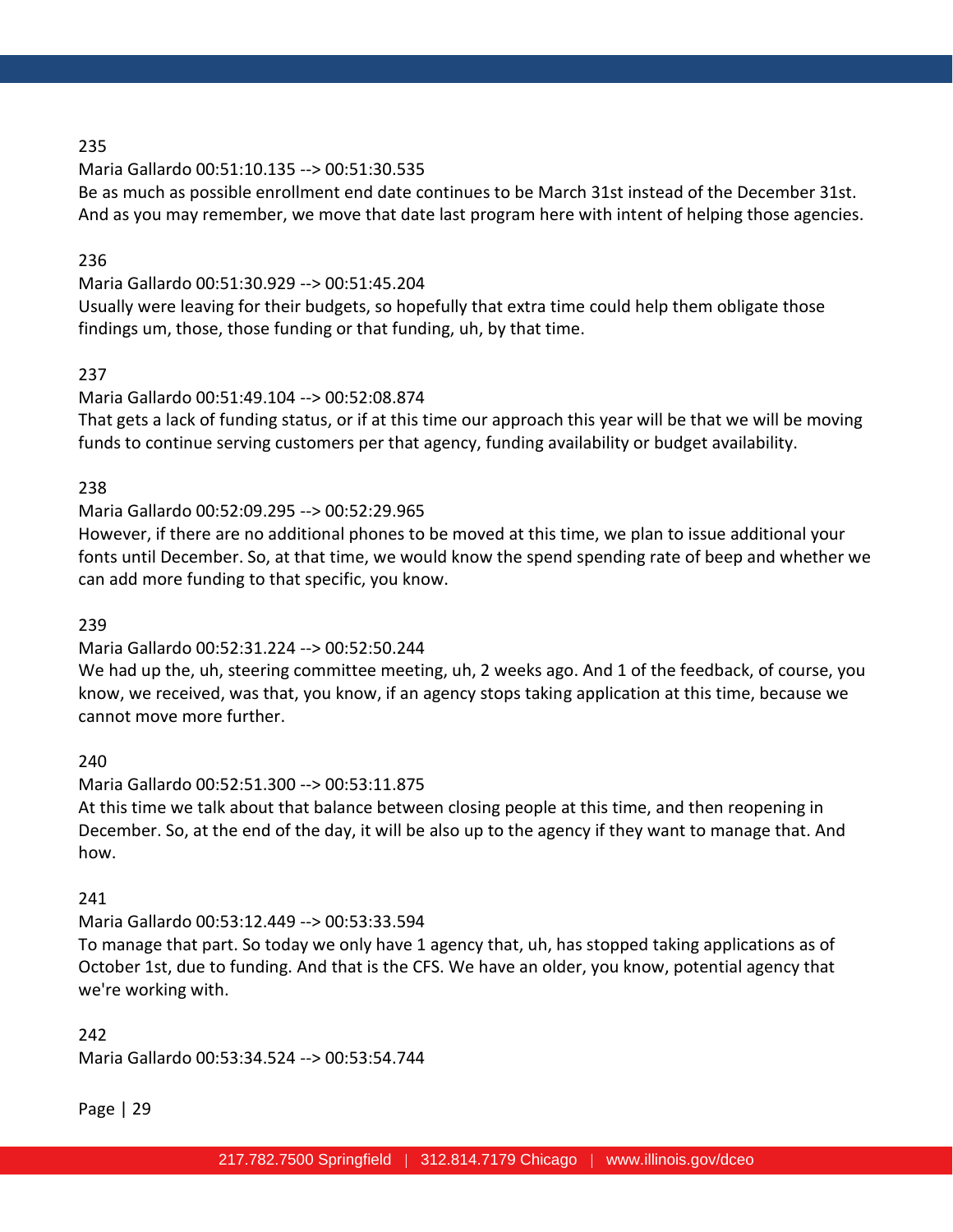At this time to try to move funds around as much as possible, but that's kind of, you know, like, right now, in terms of the big funding is speaking of the steering committee we also heard from the local agencies during that.

# 243

### Maria Gallardo 00:53:54.775 --> 00:54:15.865

Meaning that you're seeing more customers choosing DVB would offer based on the larger GDP benefit that they're getting by now. So I just would like to share that observation with the pack as well. In terms of the.

# 244

### Maria Gallardo 00:54:15.924 --> 00:54:36.834

New program changes that we made to the peep program this year in terms of the star speed system, based on the Senate bill 265 we rolled these changes to the stars system, starting August 2nd and Daddy's. Now, our maximum.

### 245

# Maria Gallardo 00:54:38.155 --> 00:54:58.165

Of the 8,800 dollar that we potentially provide to a customer between the gas and the utility. Now, the speed eats 50% or 900 dollar will go to the gas utility. And then the 900 dollars will go to.

### 246

# Maria Gallardo 00:54:58.524 --> 00:55:19.284

Electric company, also the buying portion requirement or the CPR split of the 6%. Also 3% will go to the gas and then 3% will go to the electric company. And then finally the drop date change to 75 days.

# 247

# Maria Gallardo 00:55:19.554 --> 00:55:38.844

For 1 payment, instead of the 45 days that we used to have in the past, and, you know, we still are sending the normal number of reminder letters to the customer to tell them, hey, you know, you have to make your payments.

# 248

# Maria Gallardo 00:55:40.555 --> 00:55:55.885

Current and pay your bills all the time, right? The due date, otherwise you could potentially be drug, you know, from the program. So, let me make a pause and open now the floor for any questions or comments.

# 249

Maria Gallardo 00:55:58.854 --> 00:56:02.274 See, that the chat doesn't have any new questions.

# 250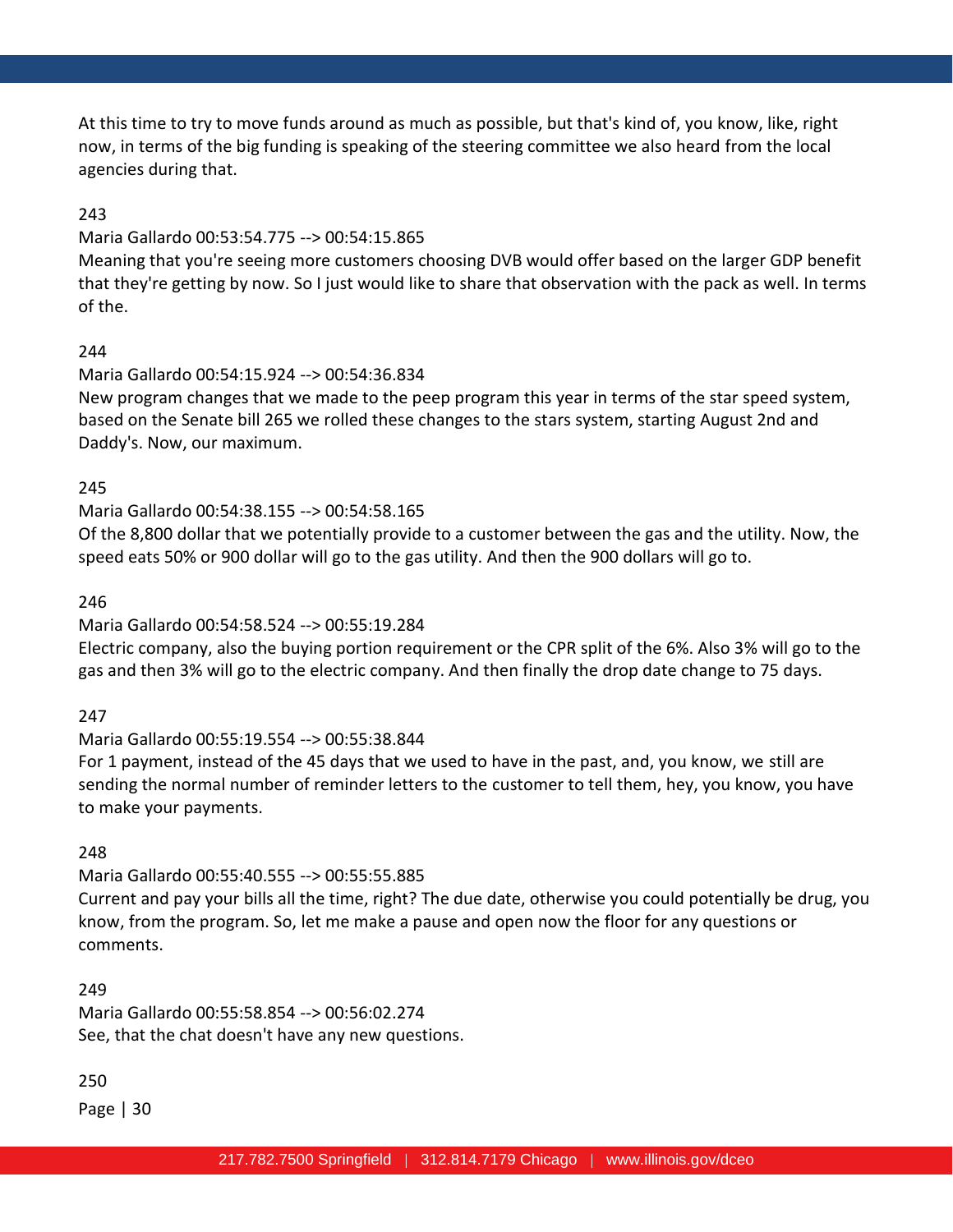Larry Dawson 00:56:02.274 --> 00:56:13.074 This is this is Larry from Micah. I missed the, uh, I missed the, um, the average benefit, the new average benefit amount for.

#### 251

Maria Gallardo 00:56:14.034 --> 00:56:19.734 So, this here, it's a 1063 compared to last year.

### 252

Maria Gallardo 00:56:19.980 --> 00:56:23.485 During this time of the year, it was a 1007 dollars.

#### 253

Larry Dawson 00:56:23.965 --> 00:56:25.105 Okay, thank you.

### 254

Maria Gallardo 00:56:25.375 --> 00:56:25.735 Okay.

#### 255

Larry Dawson 00:56:28.439 --> 00:56:34.734

I guess 1, other question, I know this is off Pip, but was, it was the average benefit amount share for the likey program as well.

#### 256

Maria Gallardo 00:56:40.734 --> 00:56:57.924 I think we did not have weather, um, you know, we were looking around, uh, you know, earlier and, uh, based on the total dollar amount, uh, spend and the.

#### 257

Maria Gallardo 00:56:58.050 --> 00:57:18.535 Number of customers serve so far our average 1 time benefit right now it's 892 so when we compare it against last program here during the same October meeting, it was that 1 time benefit of 696. so you can tell that.

#### 258

Maria Gallardo 00:57:20.064 --> 00:57:26.394 We're spending more for the by benefit, at least on the 1 time benefit.

### 259

david wortman 00:57:26.934 --> 00:57:40.344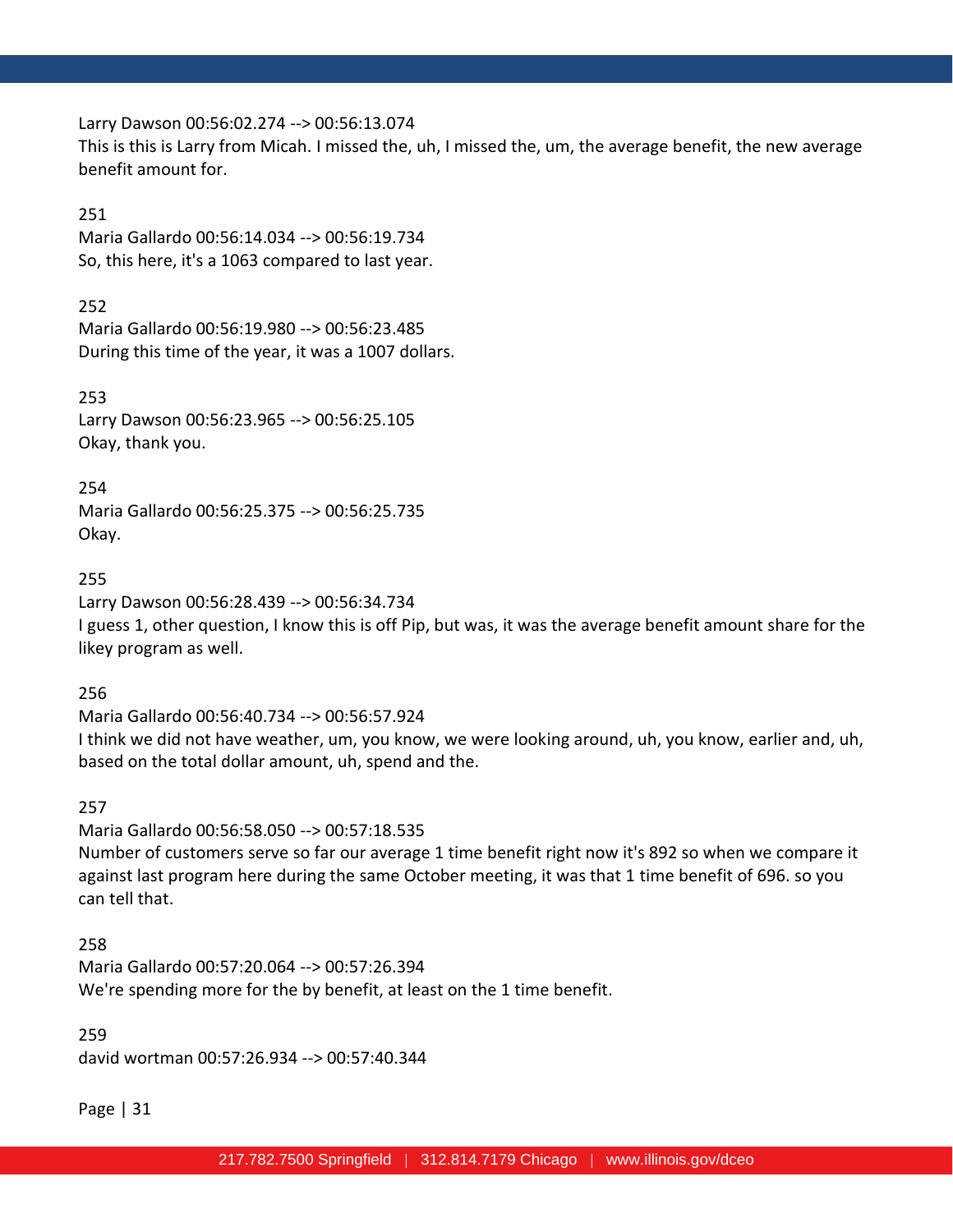Yeah, Larry, I think, um, from doing, like, projecting what it's going to end up, I, I do think we'll end up over a 1000 dollars per application. It it varies because you.

#### 260

david wortman 00:57:40.884 --> 00:58:01.194

The way that, I say per application, you got furnace in there as well. So, the year as the year gets longer and you have the furnaces and the added then it changes the number. So, the 890 or whatever that Maria just said will be a low bar. And as the year goes on, it'll get closer to 8,000 dollars per.

261

Larry Dawson 00:58:02.005 --> 00:58:03.265 Okay, thank you.

### 262

Deirdre Coughlin 00:58:09.385 --> 00:58:12.295 Maria, this is dierdra question Marie.

### 263

Deirdre Coughlin 00:58:12.804 --> 00:58:26.154 No, 1 has answered yet, but we're getting reports of a higher number of disconnections and a lower threshold. So if the companies could please put in the chat with the minimum, is that they're disconnecting at that would help us.

#### 264

Deirdre Coughlin 00:58:30.714 --> 00:58:33.894 So the minimum amount, they're sending out disconnection notice.

265 david wortman 00:58:39.505 --> 00:58:43.045 Okay, are there any other questions for Maria on her.

#### 266

david wortman 00:58:45.564 --> 00:58:46.584 Her presentation.

#### 267

david wortman 00:58:51.084 --> 00:59:03.984 All right, so I think, uh, that leads to the other business and, uh, the 1st item up is, uh, I'm going to talk about the system rewrite.

268 david wortman 00:59:07.915 --> 00:59:27.205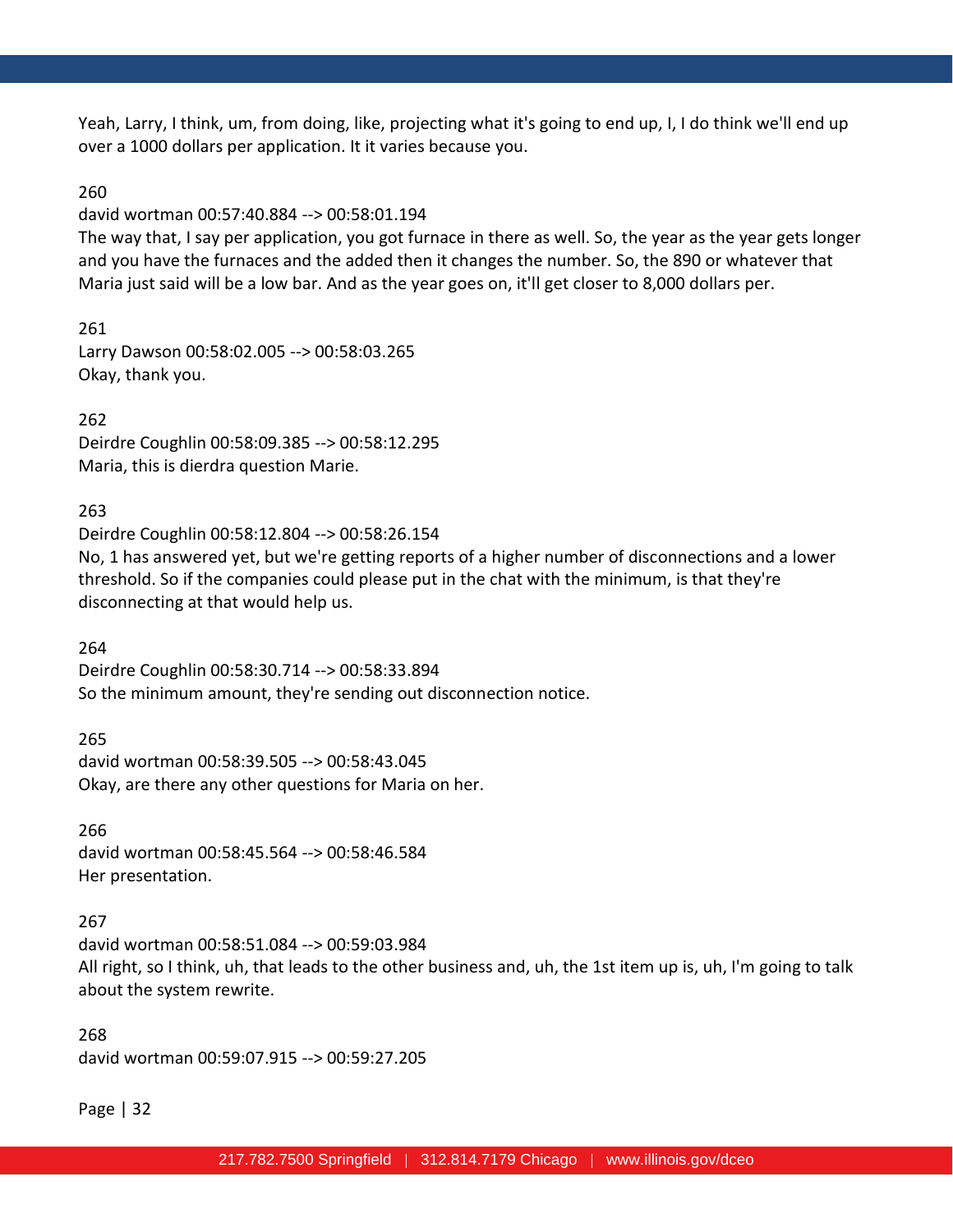This is, uh, I started this 2 weeks ago on the steering committee meeting. Uh, I talked about something. So, uh, for the people who were on that call, There'll be a little bit of a repeat, but I'm going to expand, uh, some of the thinking. Uh, but for people, I know that, uh.

### 269

#### david wortman 00:59:28.194 --> 00:59:48.414

A few people on here who may not be completely familiar with the way the CEO runs the 2 energy assistance program. So he is run through heap dot net. It's a 1 time benefit. And, like, heap dot net is the system that the only thing it does.

#### 270

### david wortman 00:59:48.804 --> 01:00:09.804

And, you know, the furnace benefit underlying heap, and then the PIP percentage of income payment plan that, uh, that program energy assistance program is run in a different system called stars. And we tried to.

### 271

### david wortman 01:00:09.809 --> 01:00:30.954

To offer those 2 programs to a client whenever they come in to request service. So we're at the very beginning of an system rewrite here for. And because we have this opportunity to rethink the way that.

### 272

# david wortman 01:00:30.984 --> 01:00:52.104

We do things since we have, you know, we're going to be redoing an system that's almost 20 years old. We're using this as an opportunity to review how we run our entire systems. And that includes.

# 273

### david wortman 01:00:52.134 --> 01:01:13.254 Includes how we're doing the water program this year. So we just this morning, we had, I guess you would say the 1st meeting on the systems for the non weather station. So our weather's.

274

# david wortman 01:01:13.260 --> 01:01:33.595

That ity system rewrite has begun we're working with a company called apex. They're writing a system in an Oracle platform and that that project is about 3 to 4 months into it. And.

# 275

# david wortman 01:01:34.704 --> 01:01:55.524

Whether they have had long meetings, uh, they're, uh, they get homework every week that they have to bring back to the programmers to explain how our system works and what needs to be done. So this morning for the 1st time, the lie heap tip and.

# 276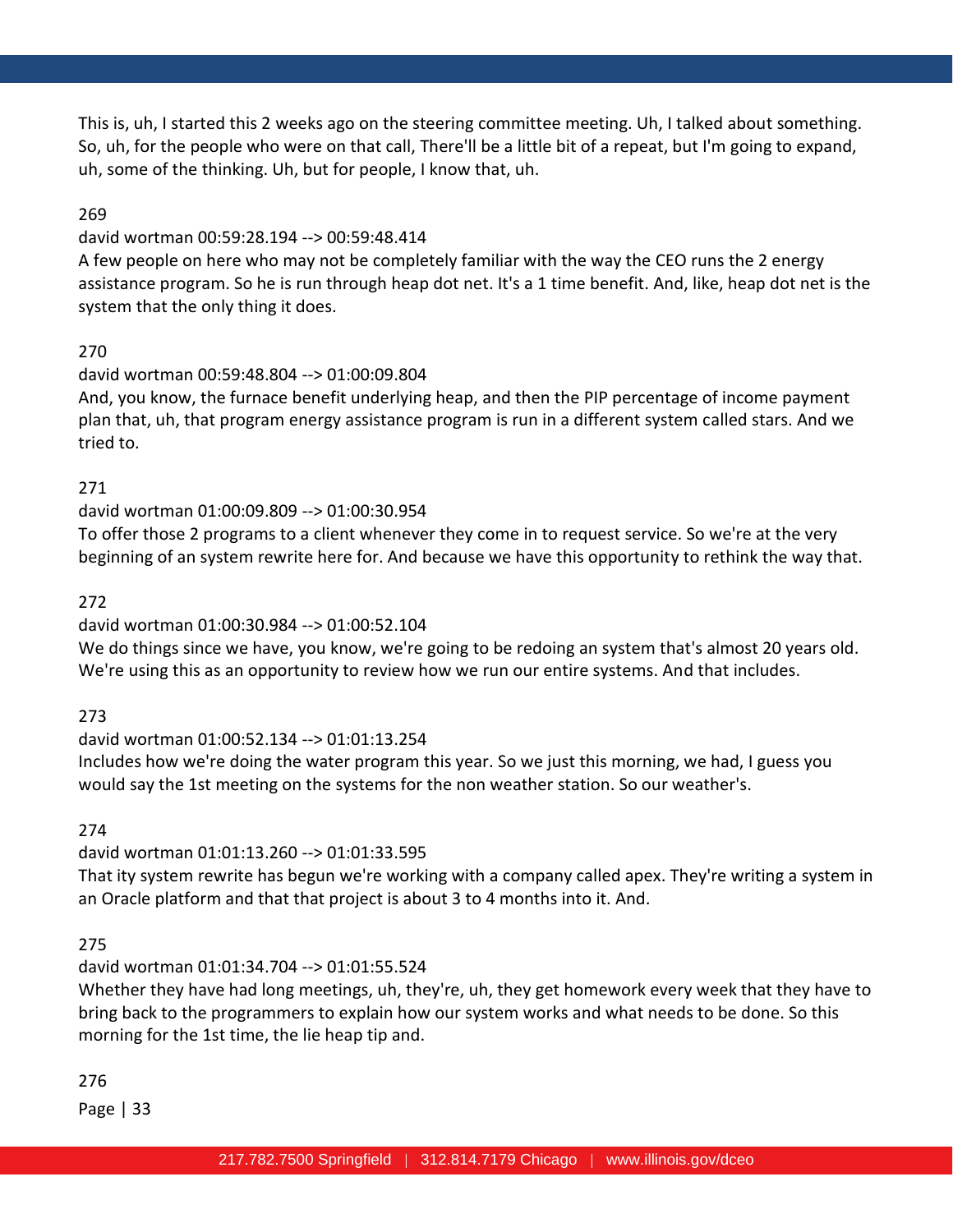### david wortman 01:01:56.034 --> 01:02:16.704

Program managers, uh, set down with our I. T people. So, uh, Julio Rodriguez is the chief information officer for the Department of commerce. So, uh, Julio, and his program manager, and the program managers for we all sat down.

### 277

### david wortman 01:02:16.734 --> 01:02:37.704

Representatives from Oracle to start talking about what our goals were, how our programs run and what kind of things we were looking for in our system rewrite. So, Maria, do you want to go on to the next slide? So all of these.

# 278

# david wortman 01:02:39.594 --> 01:02:59.004

The differences in technology from 2003, or whenever, like, dot net was written to today. Uh, have there been some immense changes that allow us to do things today that weren't possible when it was written and that allows us to rethink how we do our program.

279

david wortman 01:02:59.035 --> 01:02:59.275 Yes.

280

david wortman 01:03:02.304 --> 01:03:21.504

Slide so this is, uh, this is kind of a cartoon version of what we're thinking about. So, uh, the top box, there would be an online interface that all of the people using the.

281

# david wortman 01:03:21.984 --> 01:03:42.714

Suite of programs would access that all of us would access it through the Internet. And that would be a state of Illinois people. So, and possibly, maybe some others, uh, the Department of, uh, or the controller or something like that. The local agencies would have.

282

# david wortman 01:03:42.744 --> 01:04:03.624

Log INS, the utilities would have log ins, but also most importantly, I think the clients would be able to log in. They'd be able to enter an application through the online portal, but also then check on the application status and view.

# 283

# david wortman 01:04:03.895 --> 01:04:25.015

What their benefit was, and where it was at so all of that, that top intake module of this system would then feed information into each of our programs. So, right now the weaponization is is being written with that intake system up top there uh, being part of.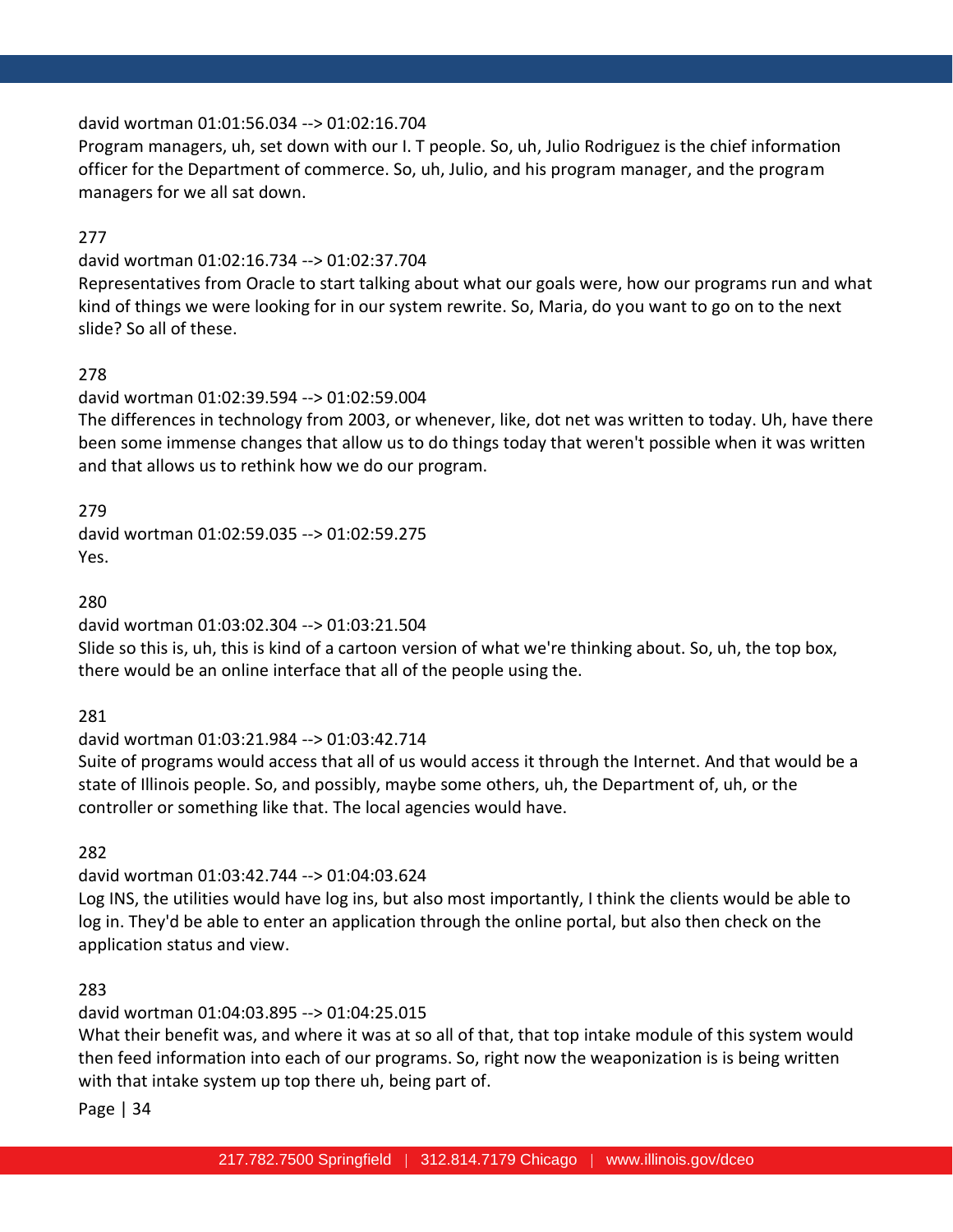### david wortman 01:04:25.020 --> 01:04:46.165

Whether it's rewrite and the authorization rewrite has a connection with the utilities right now. So it's in the early stages but the utilities will be we'll be bringing them in to talk about the communication with this new system and the utilities. So what I talked about.

### 285

### david wortman 01:04:46.169 --> 01:05:07.314

2 weeks ago at the Pips up committee meeting was the concept of, uh, combining, uh, PIP and into 1 program that I'm calling. Why he plus, that would try to take as many of the positives as many of the things that, uh, the poverty advocates and clients like.

### 286

### david wortman 01:05:07.524 --> 01:05:27.984

About Pip and trying to incorporate them into a more robust program so that, uh, we have 1 program available to all clients. And that program would possibly have have some of the aspects of tip.

### 287

### david wortman 01:05:28.644 --> 01:05:49.614

Uh, give, uh, client's options and all of this, it's a complicated process that we're starting right now, because all of this are things that I think, and I, I imagine are possible, uh, but we still have to work with the I. T, folks to make sure that, uh, some of the things that we're thinking can be done.

### 288

# david wortman 01:05:50.035 --> 01:06:10.765

Indeed can be done so it's going to take, uh, input from stakeholders early on in the next. I'm saying, next few months on whether or not, they think these things are good ideas and then we're going to have to communicate these ideas.

#### 289

# david wortman 01:06:10.770 --> 01:06:31.855

Do the I T, people as we draft the, uh, work scope budget schedule for this system rewrite we need to be saying, this is what we would like, and then they can tell us. Yes. That's possible. Let's put that in the budget or possibly. No, that sounds like something that we can't do. So.

#### 290

# david wortman 01:06:32.694 --> 01:06:52.404

Over the next few months we're going to need to be communicating so that we're all on the same path. And, uh, everyone agrees that this is something we should try to do. And then D CEO would work with the vendor to.

#### 291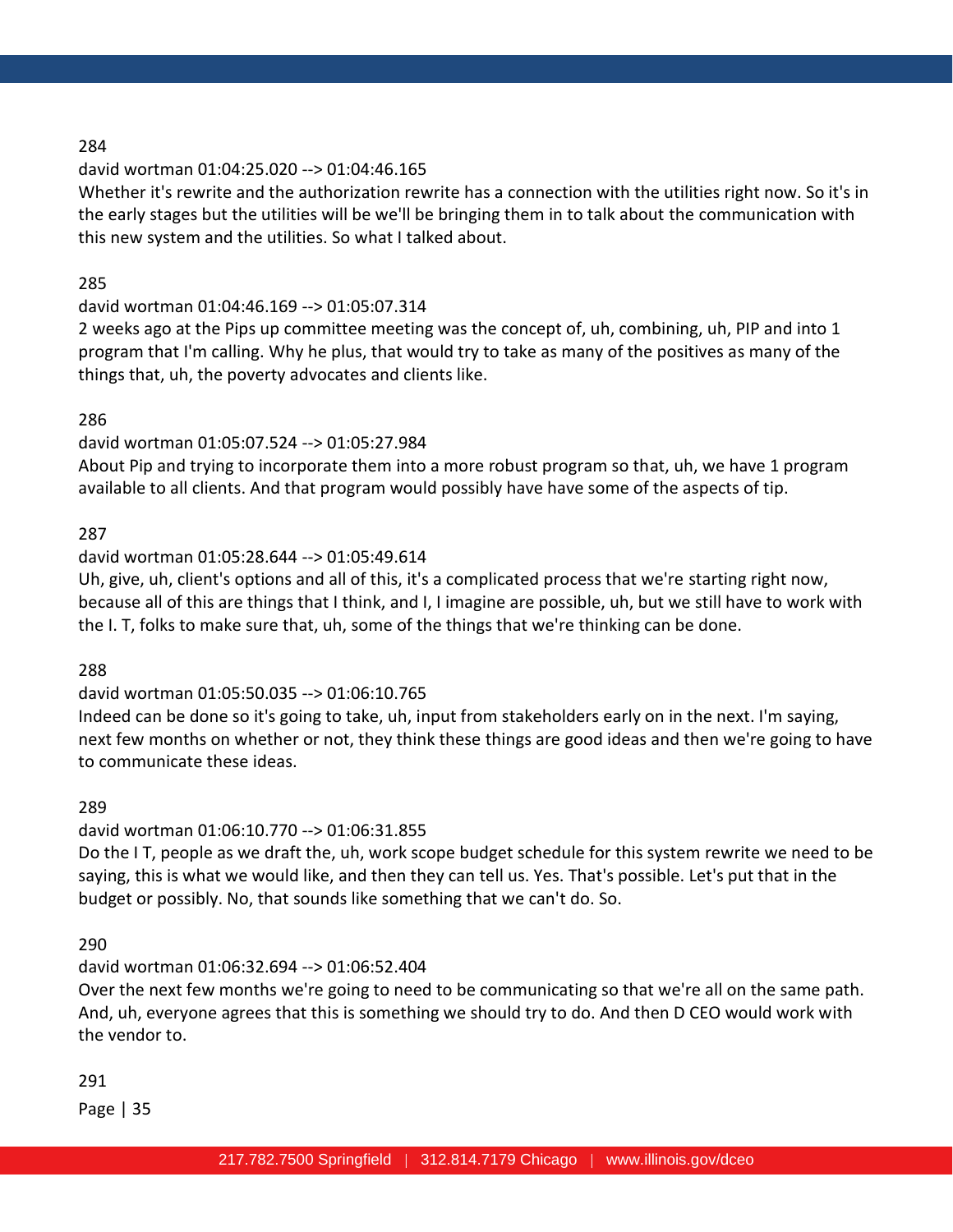#### david wortman 01:06:53.069 --> 01:07:08.634

Make sure that this vision, this path that we're headed down is something that can be done from an I. T. perspective. So, for this meeting here, today, that why he plus is the thing that we'll be looking at. So, next.

### 292

#### david wortman 01:07:13.555 --> 01:07:32.545

So, he plus, um, would have, uh, monthly payments, uh, be optional to the client. Uh, there would be reconnection assistance as, uh, required by and their funding. Um, I'll talk a little more at the, uh, about this.

#### 293

# david wortman 01:07:32.575 --> 01:07:40.195 This week then I did 2 weeks ago about equalizing energy burden and how we could do that. Uh, right now.

#### 294

#### david wortman 01:07:42.714 --> 01:08:02.664

On the PIP program, we tried to maintain a 6% energy burden for Pip clients, but we're not able to get there. I think that, uh, we have the data and the ability now to try to make it where all of our recipients, how we can, we can try to have the average client at a particular.

#### 295

#### david wortman 01:08:12.115 --> 01:08:32.424

Working with utilities and making sure that they're able to do this and and agreeable to do this, make it where, as you're signing up for lie here, you can choose to do budget billing where you would click a button on on your application or as you talk to the intake worker that's working with you on your application, you'd be able to.

#### 296

#### david wortman 01:08:32.429 --> 01:08:53.574

Budget billing and then right now we send out a lot of hard copy emails or letters. I would like to look in to see which 1 of those are if those are requirements from the feds, or if we have some possible flexibility.

#### 297

#### david wortman 01:08:53.934 --> 01:09:14.724

To do more text or email communication. I know that, uh, the Oracle system, they, uh, when we talked with them on the weaponization, uh, they have a very, uh, robust program or module that they can add to our system that is designed for, uh, email and text communication.

Page | 36 298 david wortman 01:09:14.729 --> 01:09:35.754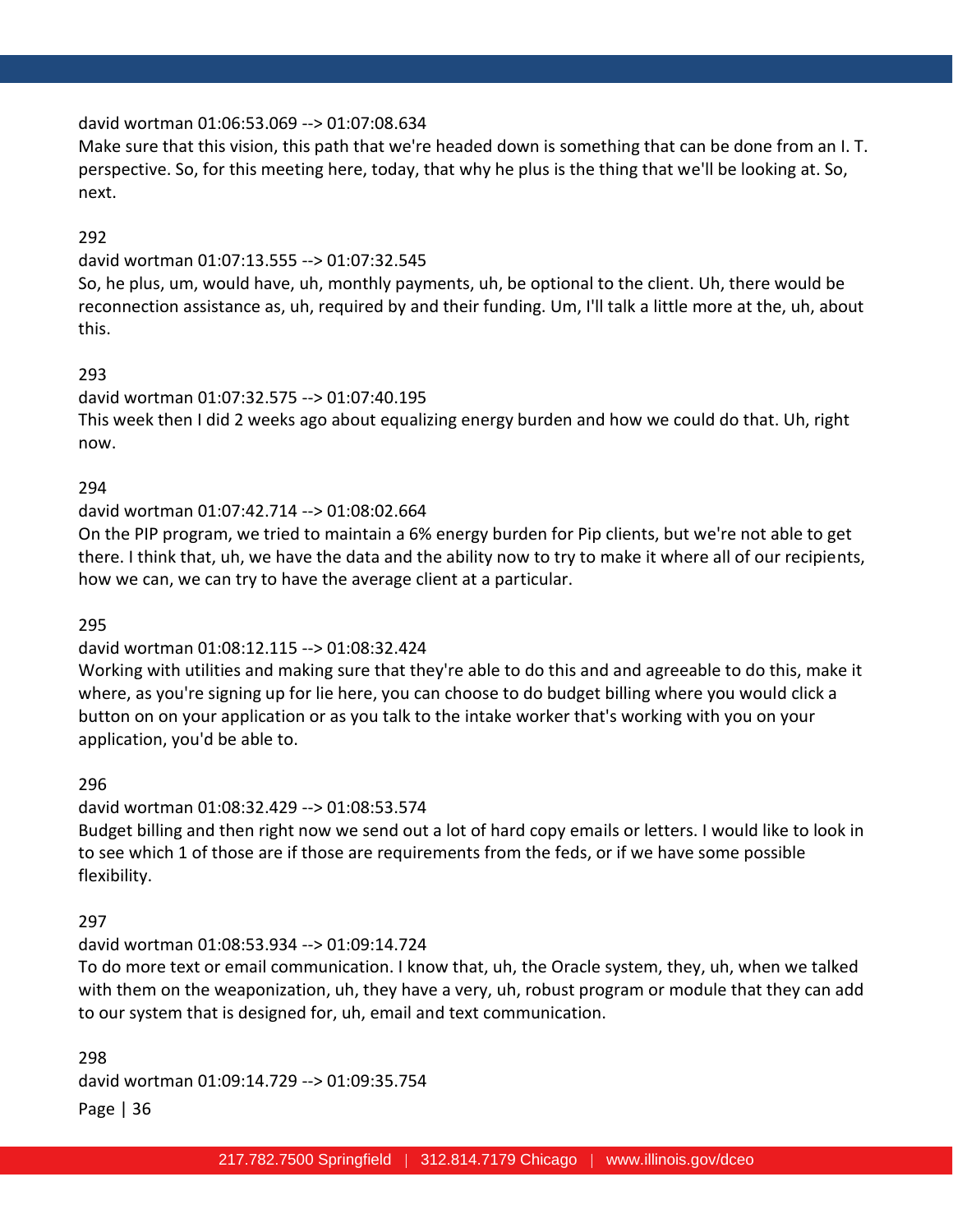With clients, and then the, I think the primary benefit of doing a single program is that everyone in the state would have access to it. Right now we have a little over 10% of the state receiving PIP. I think that it's pretty well understood that more than 10% would like it.

### 299

#### david wortman 01:09:36.204 --> 01:09:47.604

And I just think that there's a fairness issue, and I like the concept of trying to build 1 program that the entire state has access to next slide.

# 300

### david wortman 01:09:51.653 --> 01:10:11.124

So, um, for the rest of this, that's in a few minutes uh, pretty well, what I talked about 2 weeks ago at the PIP steering committee, what I want to do for the rest of this presentation is talk more in depth about things that I think we can do to make our.

# 301

# david wortman 01:10:11.155 --> 01:10:32.275

System and our program better, and with the new systems things that I think are possible, that kind of improve the, this is the this program. So right now we do a benefit matrix. Every year we update the benefit matrix. We've talked about it a couple times.

### 302

# david wortman 01:10:32.279 --> 01:10:52.824

So, I think that we could replace the benefit matrix with an equation and they the way that that would work would be an improvement. I think it would make a fairer system. So, next slide, Maria, if you look at our benefit matrix and what it actually looks like.

# 303

# david wortman 01:10:53.429 --> 01:11:12.924

This is our benefit matrix. This is about 1 order of the benefit matrix because the way the middle of the matrix works, there are 4 different. I would call them dimensions to the benefit matrix. So, next slide. If you look at the.

# 304

# david wortman 01:11:14.724 --> 01:11:35.724

The 1st, place that you're put into is your geography, whether you're in the north part of the state, or the South part of the state. And that is trying to reflect a difference in cost that the north part of the state has versus the South. Because we are primarily a heating program, and if you're in the North.

305 david wortman 01:11:35.755 --> 01:11:56.875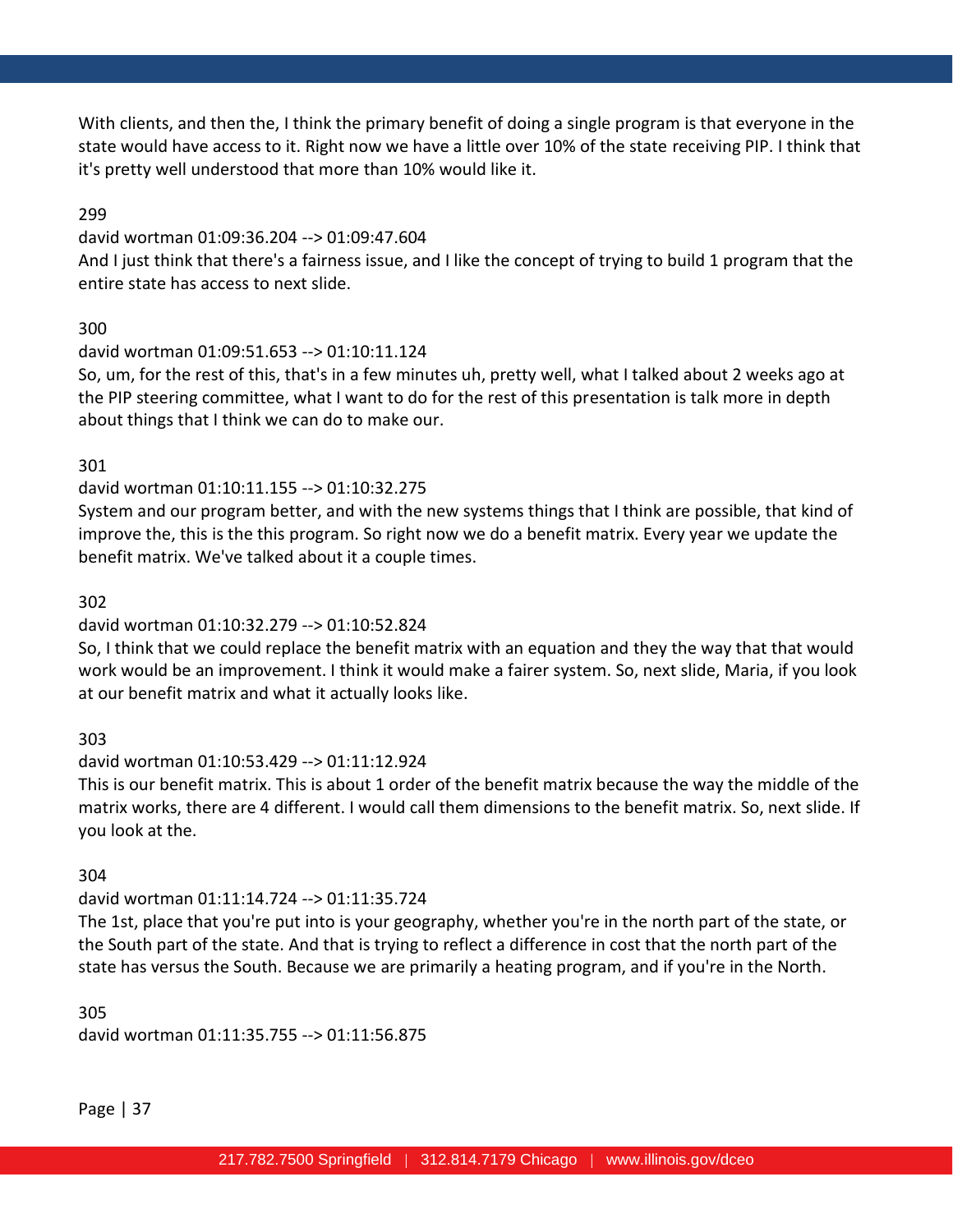You likely have greater heating costs than you do if you're in the South part of this state. So, the 1st, dimension of our benefit matrix is geography. But the thing I would say about that, is that while we are a, a heating program, I don't know that the.

### 306

#### david wortman 01:11:56.879 --> 01:12:17.904

The North part of the state has greater cost if you consider that in the South, they're using Pro paying. So, we have a different, uh, I'll talk about that dimension on fuel type here in a little bit, but with the data that we have right now, I think rather than dividing the state up in North South, you could by county or even by.

### 307

### david wortman 01:12:18.029 --> 01:12:39.174

Zip code, but I think that might be a bit much, but you could by county look at the actual cost that households have in that county and where we currently use the geography and the number of people in the household to show.

#### 308

#### david wortman 01:12:39.179 --> 01:13:00.324

How much to project how much their interview cost might be? We actually have the data to show. So we can show whether late county has a higher energy cost than Alexander county. Uh, because we know from the tip reporting that we.

#### 309

### david wortman 01:13:00.329 --> 01:13:21.474

Get from utilities, and from our performance measures that we do for heap, we have data that shows what the actual utility costs are to households throughout the state. And we don't have that for every single client, but we have it for enough that I think that we could build the, the cost that utility.

#### 310

#### david wortman 01:13:21.479 --> 01:13:42.594

The customers are experiencing and actually paying every year. We have that data. So I think the geography right now, we just do North South and it's the state about and half. I think we could do that at a county level. So, the 2nd dimension is we use the income level of the.

#### 311

### david wortman 01:13:42.629 --> 01:14:03.234

Household, so that's the circle there to the left. You can see the 0 to 50%. That's 1 of 4 bins that we put clients into. So you're 50 50 to 101,015,150 to 200. so we have 4 income bins that we put, uh, clients in.

#### 312

david wortman 01:14:03.804 --> 01:14:24.444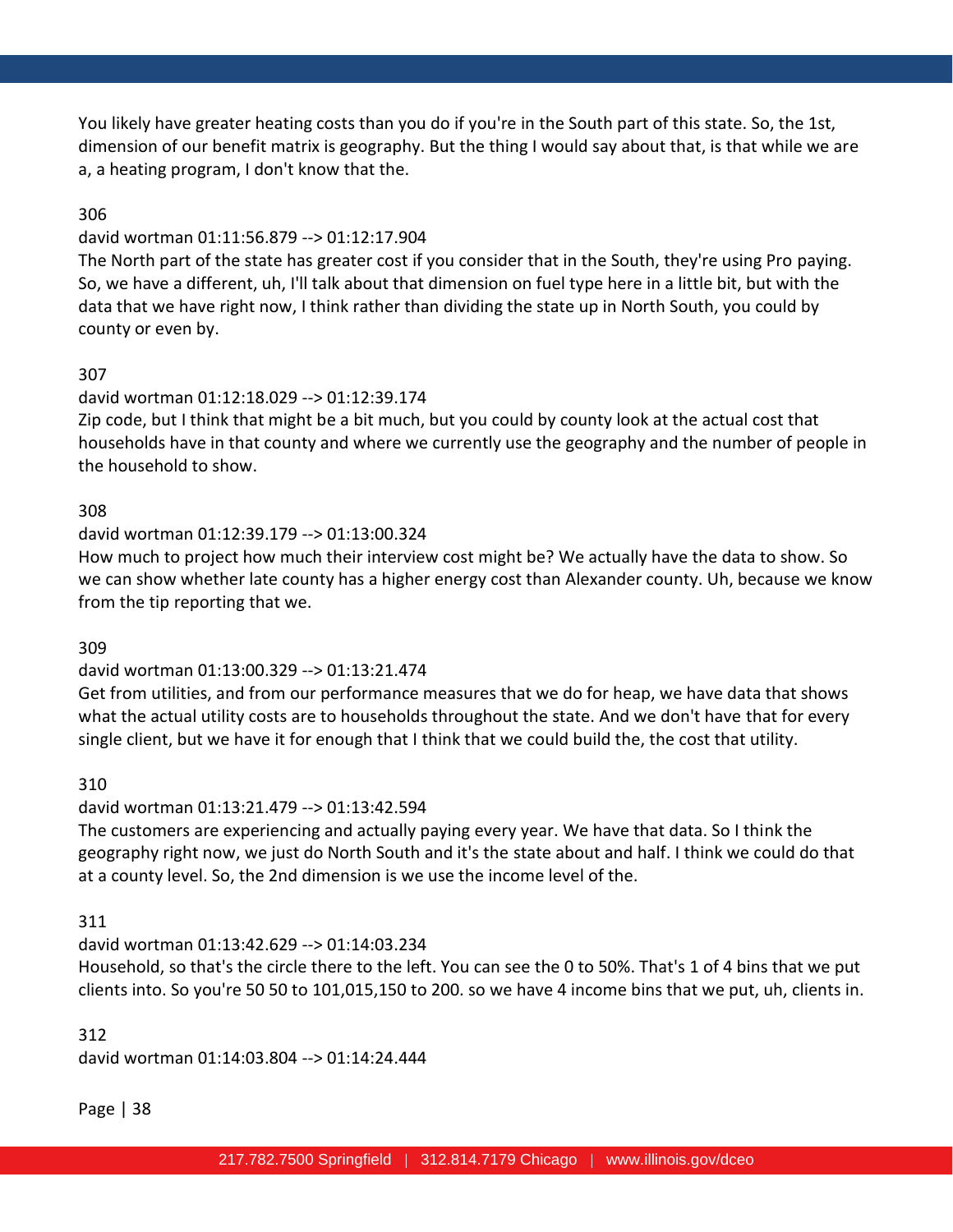Uh, the thing I don't like about putting them into bins is that if someone comes in and they're at 49.9% poverty, or I guess it would be 50.9. maybe they get put into that top bin. And if they come in and they have 20 dollars more a month in income, there'll be at 21.

### 313

### david wortman 01:14:25.194 --> 01:14:45.384

So, if they're at, at 50%, they're gonna get, uh, if they're all electric, they'll get 840 dollars per household. If they're 20 dollars more a month, they can end up at 6,600 dollars per household. So, uh, I think that, uh, making it where we don't have bins. But rather we have by.

### 314

### david wortman 01:14:47.124 --> 01:15:07.224

Income percentage, it goes down a little bit so there aren't, uh, little clips where you get moved from 1 bin to another, uh, next slide. So, the fuel type is the 3rd dimension and that's, uh, you get, uh, uh, a certain amount. If you're a gas electric.

### 315

# david wortman 01:15:07.229 --> 01:15:28.314

House versus all electric versus propane, propane and fuel oil, I believe, are the exact same this year. So those would be similar. So, the fuel type is the 3rd dimension that determines what your benefit is next slide and the last 1 is your household size. So, between those 4.

### 316

# david wortman 01:15:28.674 --> 01:15:45.444

Uh, items that determines what your benefit is, uh, you know, in any given year. So, geography, income, fuel, type and household size as a household gets bigger. We get more money for for that household next slide.

# 317

# david wortman 01:15:48.714 --> 01:16:09.084

So this is, uh, from 2019, these were the average benefits that were paid and this is what I was saying about the little clips this was back when we only had, uh, we only gave benefits up to 150%. So, you see, the percent of poverty is the X axis there.

### 318

# david wortman 01:16:09.384 --> 01:16:29.814

And the dollars, the average payment for client is on the Y, axis and you can see the blue line is the payments and you see where there's a cliff, right? Around 50. and then you go up to around 100%. And there's another cliff. Those are caused by the benefit matrix.

# 319 david wortman 01:16:30.474 --> 01:16:51.564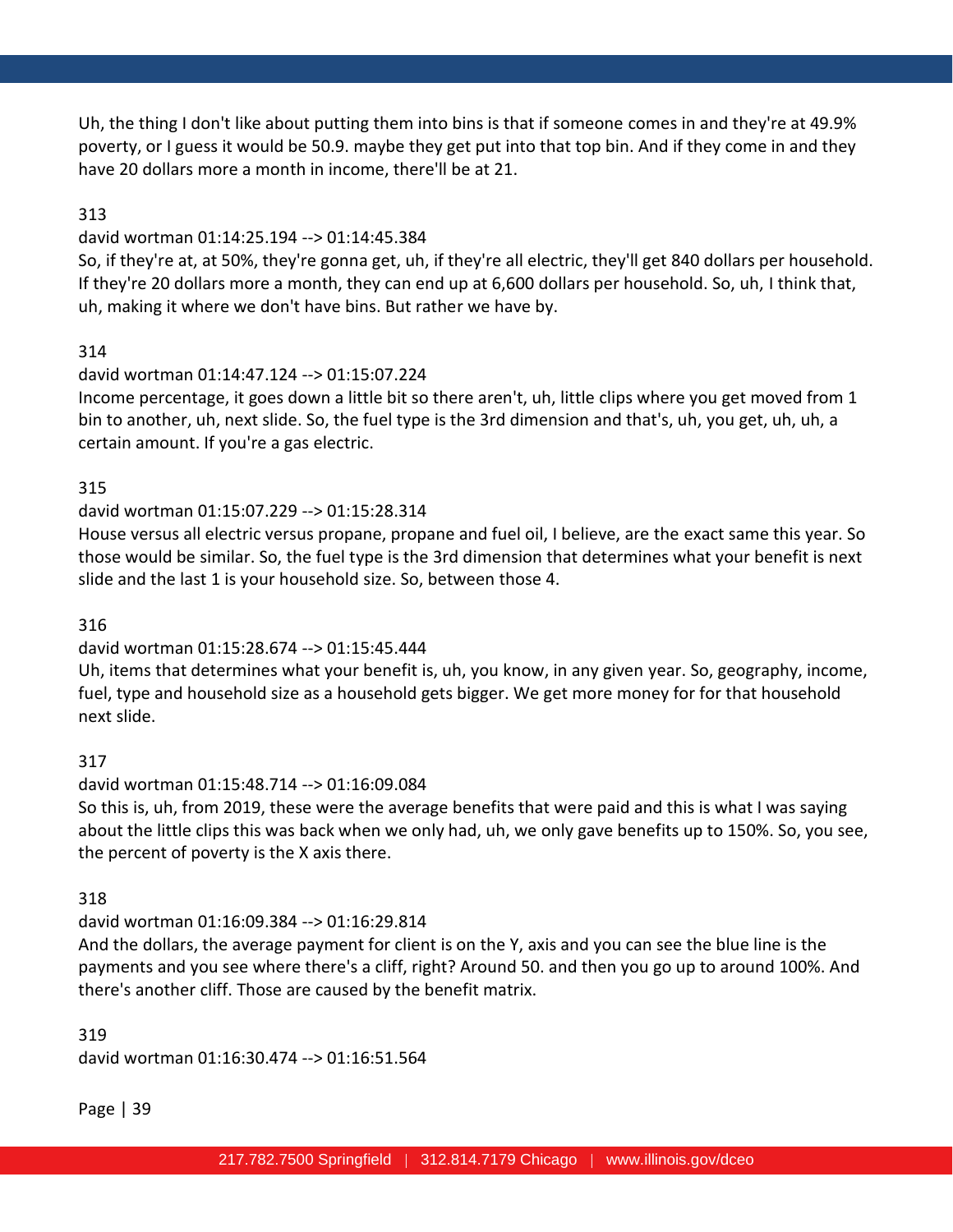And where we have the bins, so if someone, uh, that's what I was saying, if you're at 50%, you're up there at 900 dollars. If you're 51%, you're down at 700 dollars. So next slide shows, what we could end up having is a, a, an equation that uses all 4 of.

### 320

#### david wortman 01:16:51.569 --> 01:17:12.624

Those dimensions that we use to determine your spot in the benefit Matrix, we can have those dimensions as as coefficients or as equations that feed into a, uh, big equation that determines the benefit for a particular client.

### 321

### david wortman 01:17:12.925 --> 01:17:33.865

And if you go to the next slide, I'll show what I'm talking about. So a benefit equation would just be the f, is this from my college days that's function. So the, the function of your life heat benefit would be equal to some benefit.

### 322

### david wortman 01:17:33.894 --> 01:17:54.864

Base, and if you look at the, um, we won't go back to the slide, but on the benefit Matrix, there's a, there's a minimum dollar amount. I don't remember it's like the I think it's if you look at, like, the all electric house. Yeah. So, if you look at, like.

### 323

# david wortman 01:17:55.734 --> 01:18:16.164

The all electric is 840 dollars, you can kind of say, that's the minimum that someone gets paid. Now we have cash down on the bottom of those renters. That's a little different but the all electric would be kind of like the base. So, i1 person, all electric house would be where you start from.

324 david wortman 01:18:16.194 --> 01:18:17.634 Now, go back to the equation.

# 325

# david wortman 01:18:20.664 --> 01:18:41.454

So that would be like your benefit base. That's that's the minimum. And if if all the rest of the dimensions are don't add anything that would be, uh, what that person would get. But then, uh, next slide if you start adding the dimensions. So, your geography to be county level data and what that might be.

326 david wortman 01:18:41.785 --> 01:19:02.695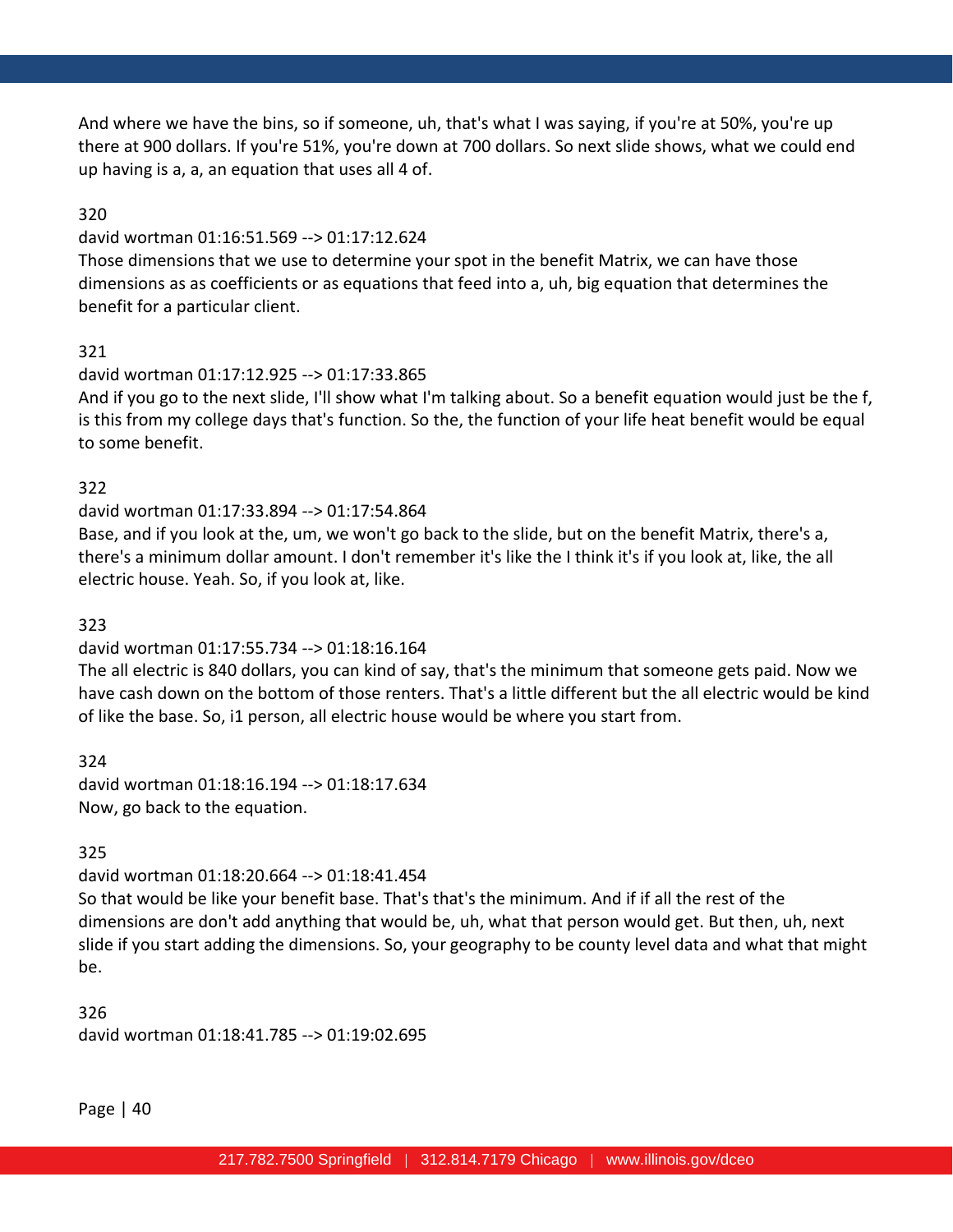If you're in Cook County that f. g might be 1.2 and that would mean you get 20% more than the state average. If you're in Alexander County, where it may be less, because you're down in the South, then it might be a 1. so, you don't get anything above this.

### 327

### david wortman 01:19:05.735 --> 01:19:26.225

So that would be geography number 2 next 1, your income level this would be, uh, by percent. So it goes up, uh, you know, it goes up linearly. It doesn't jump in bins and, uh, so it would be your exact federal poverty level. And what that may show.

# 328

### david wortman 01:19:26.584 --> 01:19:46.744

If we analyze the data, we may see that, uh, people who are at higher poverty actually, have higher energy costs. Because you may, we may find that someone is in a higher federal poverty level because they have 4 people in the household, and that's causing them. That have greater energy usage.

### 329

# david wortman 01:19:47.704 --> 01:20:08.254

But the data would lead us to that. And that would be another 1 where there would be either a single coefficient like, uh, it may be that. It's well, this would likely be an equation. That would be where the is. But it would be something where it would say, if you're.

### 330

# david wortman 01:20:09.124 --> 01:20:29.344

10% federal poverty that part of the equation would say that you should get 1.5. so you're 50 above the average for the state. And, uh, if you're at 200%, federal poverty, it may it would give you a 1. so you don't get any increase from the base.

# 331

# david wortman 01:20:29.704 --> 01:20:46.654

That that's the baseline. So, uh, but once again, it would be analyzing the, uh, the data that we have from the previous year or previous years to establish these, uh, these parts of the equation next slide.

# 332

# david wortman 01:20:50.254 --> 01:21:10.444

So the fuel source, uh, once again, we have data on, uh, electric versus, uh, gas and and the expenses how to do this on propane and fuel oil and, like, wood. That's gonna be difficult. But, um, the, the fuel source would need to be considered on.

333 david wortman 01:21:10.864 --> 01:21:31.714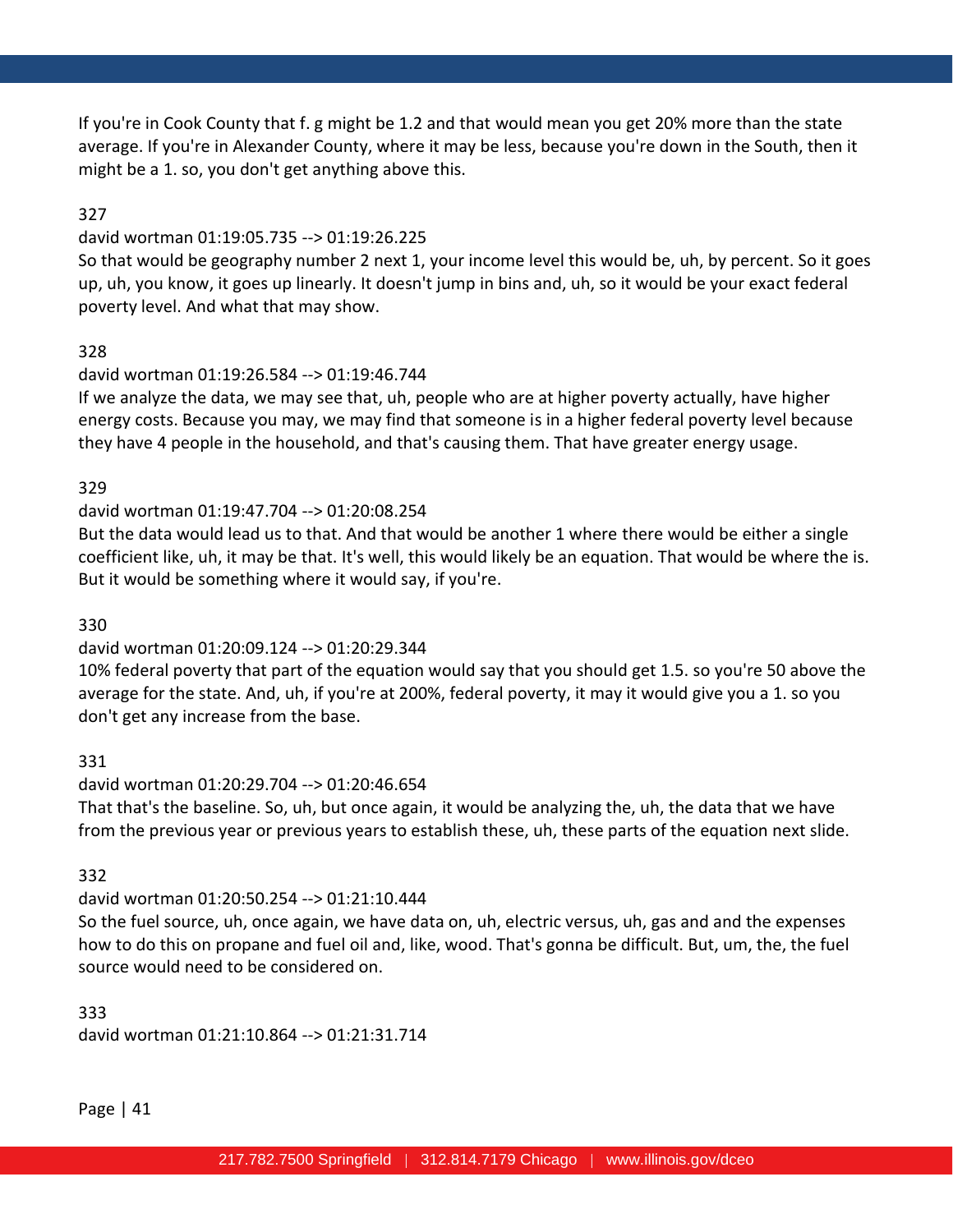How what the lie he benefit is next slide and the last 1 is household size. And, uh, once again, we have that data. So all of this here, what we would be looking at, I've already had a conversation with a, uh, an economic.

### 334

#### david wortman 01:21:31.744 --> 01:21:52.864

Next professor here at a university in Illinois to talk to them about how we could analyze our data and create a, an equation and this looks really complicated here. But what it would do is that as a person put in their.

### 335

### david wortman 01:21:52.870 --> 01:22:14.015

Information the system would be able to tell them what their, what their benefit would be. And I think, I don't know if we would need to do it annually or every few years you would need to look back at the previous year's data and make sure that these.

#### 336

### david wortman 01:22:14.020 --> 01:22:34.835

These these sections of this equation, how they would change and what the the value should be. So, all of this, what I was saying earlier on equalizing the energy burden, the way that I see all of this, you could use.

#### 337

### david wortman 01:22:35.404 --> 01:22:56.314

These equations to establish what the energy the average energy cost is for, uh, any combination of these 4 dimensions and that average energy cost. Uh, we, we have that data and once you have that, then you start talking about okay what.

### 338

### david wortman 01:22:56.945 --> 01:23:17.465 Are we trying to do with the program? Uh, where are we do we want to make, uh, everyone who receives a benefit from us? Have the same energy burden? Or do we want to have the, uh, a 0 to 50

have a slightly.

# 339

# david wortman 01:23:17.884 --> 01:23:36.784

Um, lower or possibly higher energy burden now higher may sound strange, but if you have 0 income, you can't get someone's energy burden to 5% because they don't have an income. Uh, and the energy burden is calculated with the income on the bottom. So, if the bottom is 0, you can't.

# 340 david wortman 01:23:38.620 --> 01:23:59.375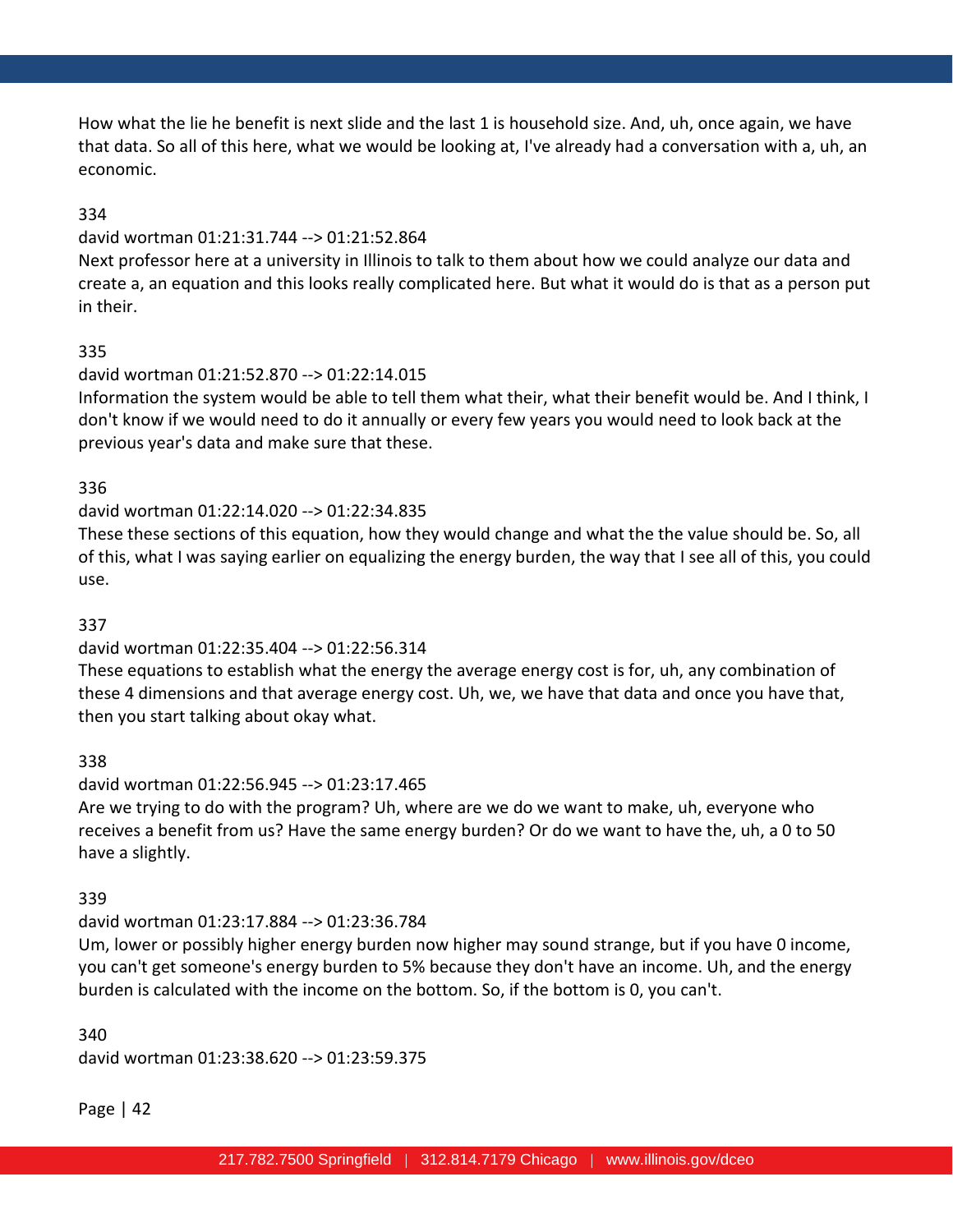Can't do the calculation, but the point here is that we, we have the data and we can decide through the stakeholders here. We can decide what is the goal of the program? Is it to minimize.

#### 341

### david wortman 01:24:00.095 --> 01:24:20.915

The differences between groups is it, do we maximize, uh, energy burden for our do we set the energy burden at 1 level? 1st, part of them or try to make everyone have the same energy burden so all of this can be analyzed. This is a couple of years out I.

### 342

### david wortman 01:24:20.919 --> 01:24:41.914

Started with that, that we're at the very start of this system rewrite, and it's going to take us, uh, several 6 months to get a into a contract, and it'll take a couple of years to build the system. So, this equation idea would be a couple years off but, uh, I think that.

### 343

### david wortman 01:24:43.324 --> 01:25:03.004

If if it's a direction that we're going, I think that it's something that we need to know sooner rather than later, because we're going to be building the system but also we're gonna be needing to, uh, start the process of examining the data that we have. And trying to build, uh, this equation so.

#### 344

### david wortman 01:25:04.324 --> 01:25:22.954

That's that, uh, let me see the next slide. Maria. Okay. So, before I go on to this, the next topic of, uh, blended state funding, I'm gonna stop and ask if there are any questions about what I've talked about. So far.

345 Nichole Owens 01:25:23.584 --> 01:25:24.364 Hey, David.

### 346

Nichole Owens 01:25:25.205 --> 01:25:45.485

1st, thank you for taking me back to my calculus days, and just my basic algebra, it's, it's been it's been a while so really appreciate the functions on the slide with the respect to the changes. I think they're fascinating. Will it require us to have any legislative changes or are these changes that.

### 347

Nichole Owens 01:25:45.520 --> 01:25:48.005 This could be made via the pack. D do you know.

Page | 43 348 david wortman 01:25:48.545 --> 01:26:06.665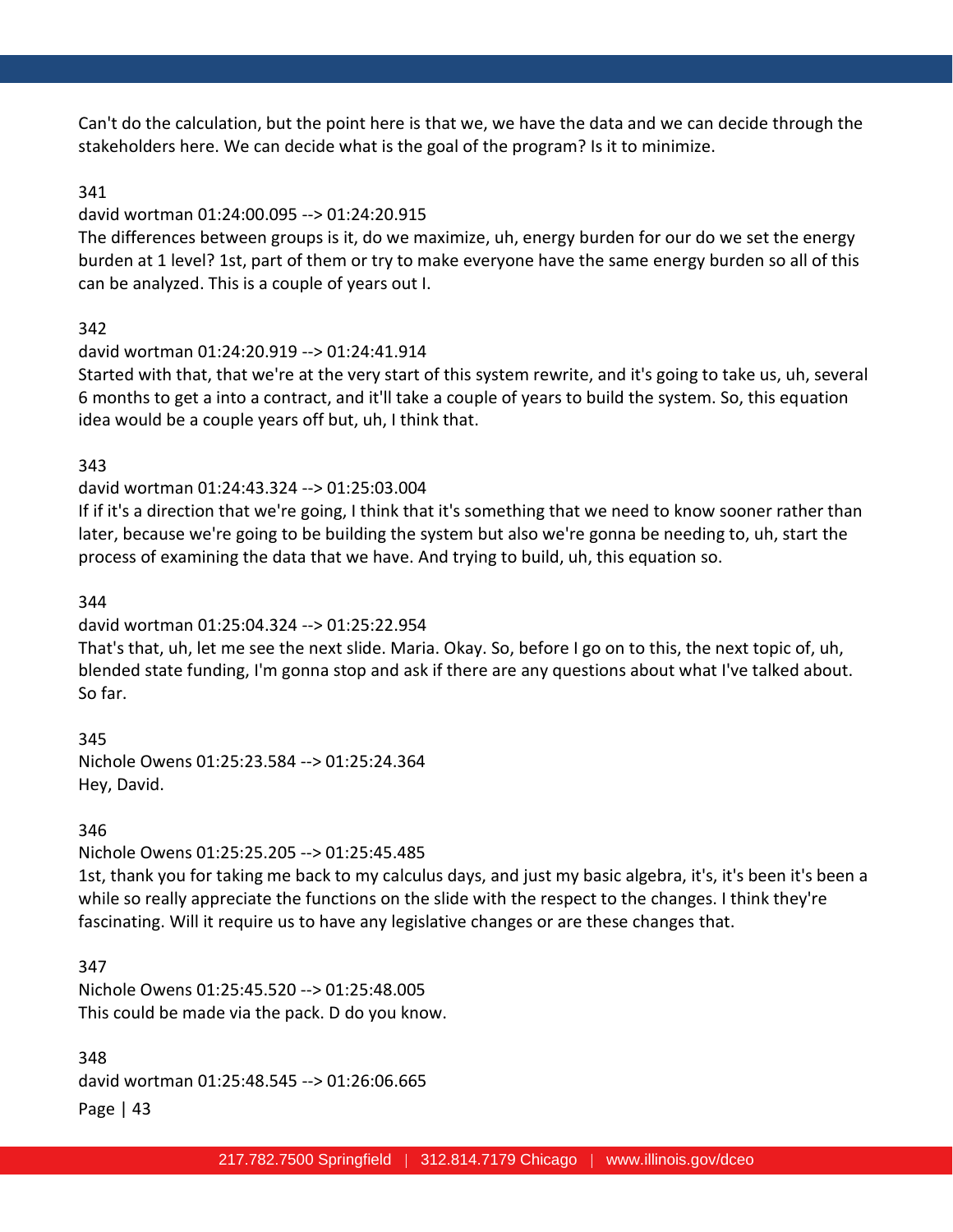Now, the, uh, the concept of doing combining why he'd been Pip into 1 program would absolutely require legislative changes. And that's when I talk about how complicated this is. I mean, that's like, what order do we do things? We can't make.

#### 349

#### david wortman 01:26:06.669 --> 01:26:27.364

It changes to the energy assistance act right now, because we're 2 years away from having this. But what, if we build an system that has in mind that we're going to go to a single system? And then we don't get that passed over in the legislature. So we have to have.

#### 350

#### david wortman 01:26:27.904 --> 01:26:48.934

Buy in here from all stakeholders we have the utilities need to be saying yes, this is a good idea. I think we should move forward with it. The poverty advocates need to, to we need to hear from them and say, yes, we think this is a good idea. We should move forward with it. We need the local agencies. So if we don't if, uh, if there's anyone that, uh, is.

#### 351

#### david wortman 01:26:49.534 --> 01:27:06.244

Truly uncomfortable and doesn't think this is the right path. We need to have those conversations sooner and not like, in the next month, but in the next 3 to 6 months, we need to know that, uh, stakeholders agree that this is the direction we should move that.

#### 352

#### Nichole Owens 01:27:09.424 --> 01:27:29.254

That's helpful because the timing is also something I wanted to make sure I was clear on. It's the ability to build sort of the functionality, even if, you know, it may take a couple of years to get this through legislation. But your ask is, let's try to connect this with the same timeline of the I. T enhancements that we can.

#### 353

Nichole Owens 01:27:29.974 --> 01:27:37.354 Less eloquent words, get the plumbing in place if you will in case, you have the opportunity to make the shift. Okay.

#### 354

david wortman 01:27:37.414 --> 01:27:51.004 Right, right yeah. So yeah, I think we're we're probably I would say we're 3 years, because I think it'll take us 6 to 9 months to get.

# 355 david wortman 01:27:51.034 --> 01:28:11.464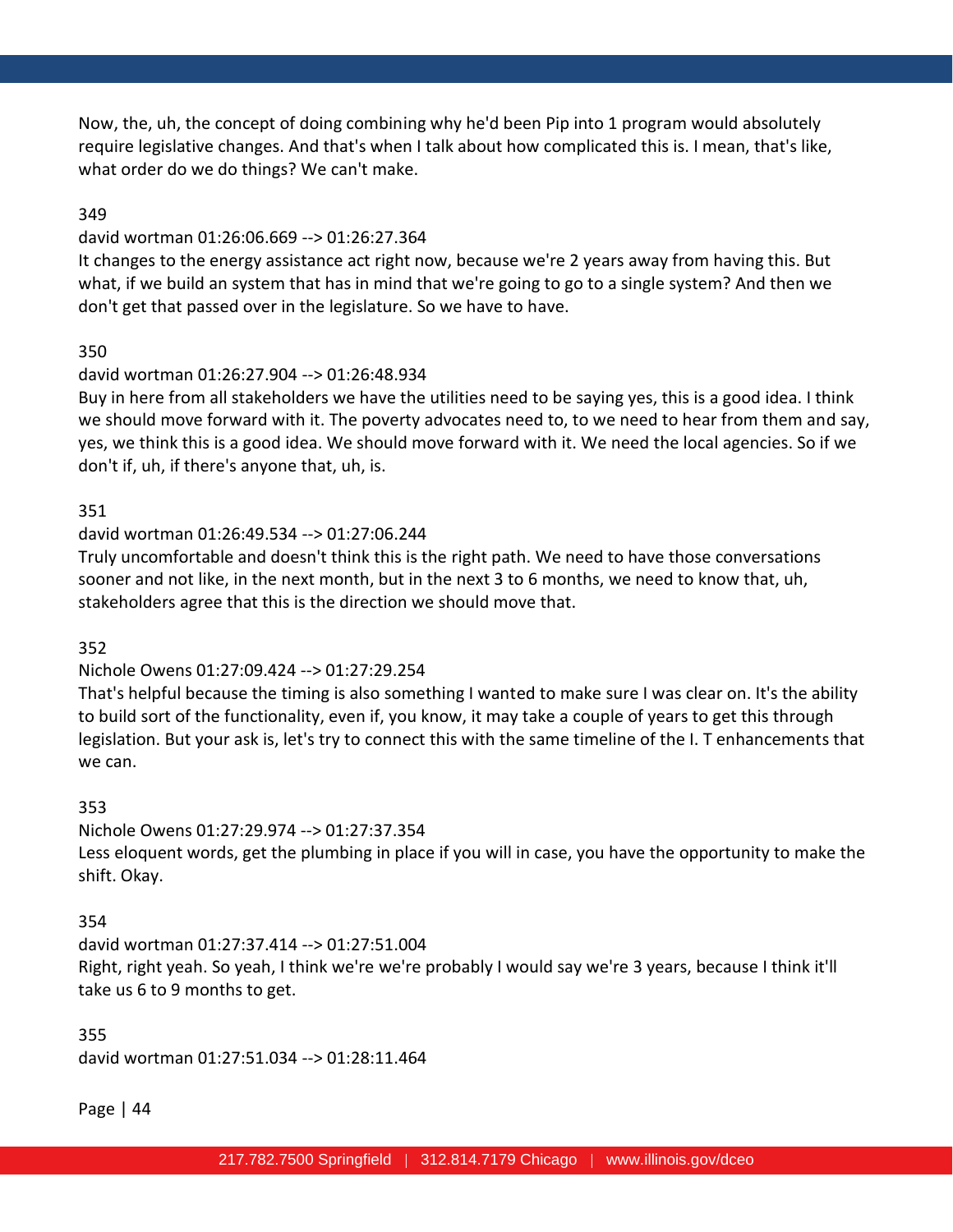Under contract, and I think this is at least a 24 month ity build. So we're looking at 23 years down the road, but we would need, you know, timing wise. We would need at the right time to have the energy assistance act changed.

356

#### david wortman 01:28:12.185 --> 01:28:28.535

To reflect what we're building in the system so, you know, we're in 22 right now. So, in program year, 24 or 25, uh, as we have moved to this system, we have the, uh, the language in the law updated to that.

357 Nichole Owens 01:28:31.925 --> 01:28:33.365 Thank you thanks for sharing.

358 david wortman 01:28:34.895 --> 01:28:37.085 Any other comments from the crowd.

### 359

Karen Lusson 01:28:39.485 --> 01:28:53.045 Hi, David. This is Karen lessen from, uh, thanks for the presentation. Um, and you you thinking through this with everyone um, 22 questions 1.

360

Karen Lusson 01:28:53.494 --> 01:29:14.194

When you say that, um, that the state has had difficulty getting people enrolled in Pip and yes, that's something we all know. Is true. Um, are you mainly referring to the instances where the 6%, um.

361

Karen Lusson 01:29:14.314 --> 01:29:35.344

On Bill sometimes doesn't work out in favor of the customer, because their bills are actually don't the bills actually don't hit 6% when combined electric and gas. And then the 2nd question I have is, um, I don't know about everyone else, but it would really help me to think this through.

362

Karen Lusson 01:29:35.350 --> 01:29:56.495

Who, if you could provide some examples and I'm not saying today, obviously, but just kind of give us some examples that show what would happen under this scenario, versus someone getting the grant, or signing up for PIP.

363

Karen Lusson 01:29:56.499 --> 01:30:00.604 What I'm saying, just to kind of see how the system works.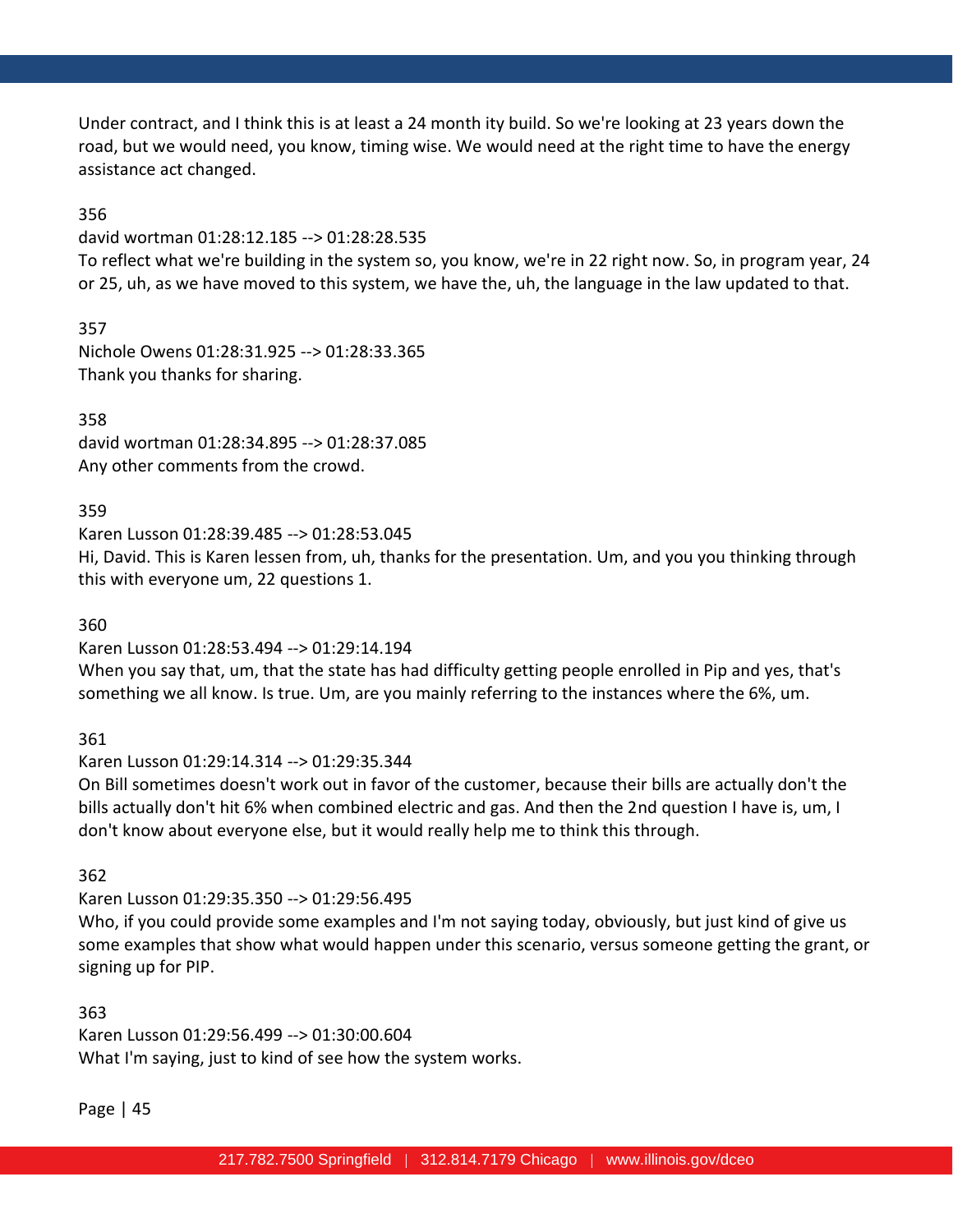david wortman 01:30:00.934 --> 01:30:01.234 Yeah.

### 365

Karen Lusson 01:30:01.354 --> 01:30:02.614 As you envision it.

#### 366

david wortman 01:30:03.034 --> 01:30:17.644

Okay, yeah, so the 2nd thing, yes, we can certainly show, uh, some examples of what it is today. And and what I would be looking at under this, uh, this scenario, uh, on your 1st question. Um, the.

### 367

david wortman 01:30:17.650 --> 01:30:38.795 6% is a goal for Pip, but that's the thing that I showed from 2019 data that and I don't have it at my fingertips but, like, the zeroed a 50% Pip recipients were at, like, 18% or but they, none of.

### 368

david wortman 01:30:38.824 --> 01:30:59.824 Bins none of the, uh, uh, poverty level bins, got 26%. The closest was 10% of their income and that's just, um, I would have to look exactly but I, I think it's a funding thing, but.

369

### david wortman 01:31:00.124 --> 01:31:20.824

On whether or not, we can, um, no matter how we run the program the, uh, the has, uh, has told us that we can't the way that the PIP is set up where we can't use to do the PIP the way we do the.

370

# david wortman 01:31:21.845 --> 01:31:42.245

So, we're going to have a lie heap and PIP. Uh, and if we have that, we're always going to have the issue of having 2 systems and not not being able to provide the same benefit to all of the customers.

371

# david wortman 01:31:42.484 --> 01:32:03.394

I just think it's a, a goal to have 1 so that everyone has treated the same and try to get the most benefit that we can out of that. And I, you know, I've said this several times. So, I don't need to go on, but that's that's just my thought, but on the 6%, I think I understood your your question.

372

david wortman 01:32:03.400 --> 01:32:06.815 And that's why aren't we hitting the 6% is.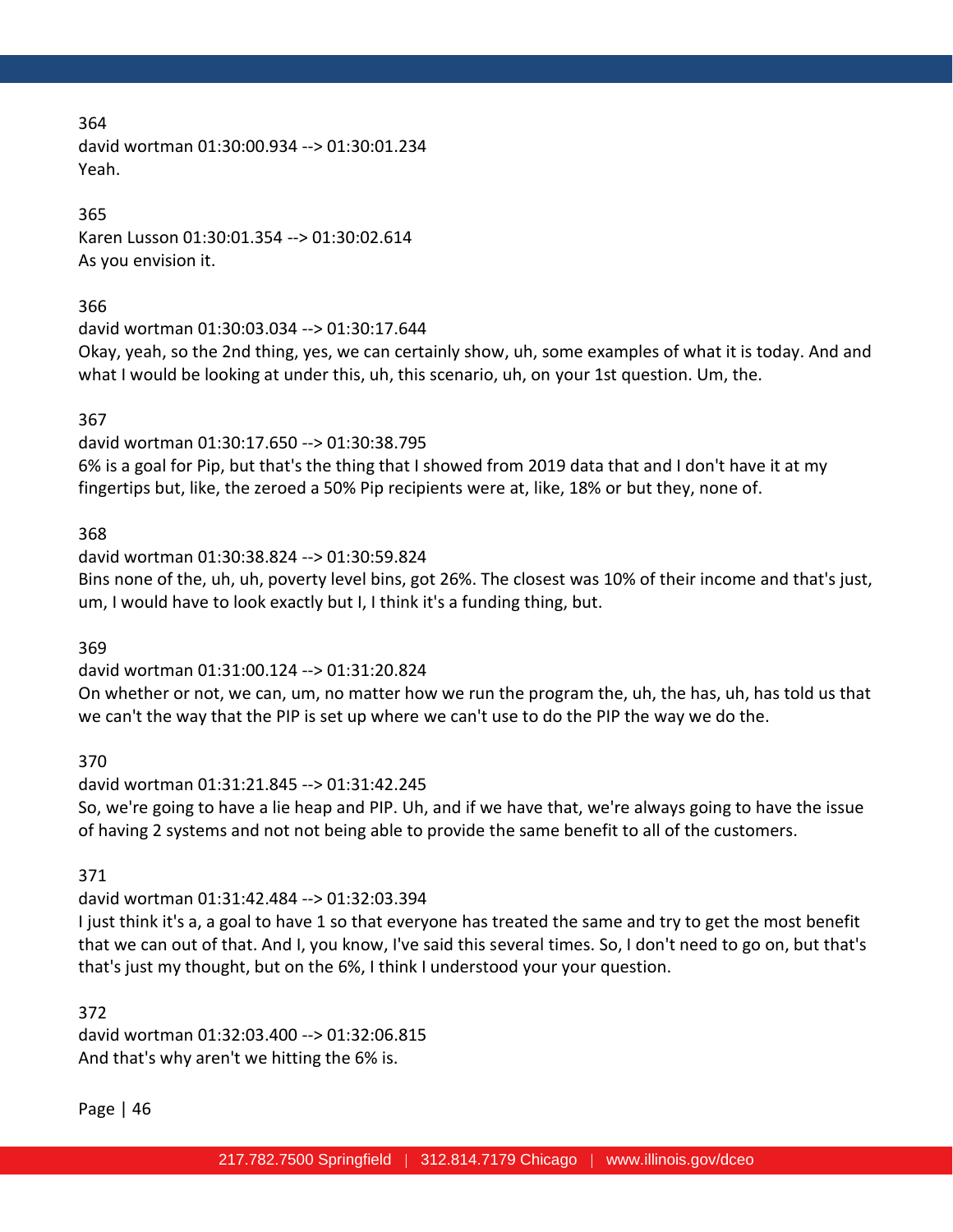### Karen Lusson 01:32:09.545 --> 01:32:30.185

No, I recall a slide from your presentation last April, because I was just going through it, because I actually included the slide. You just were talking about where it showed an energy burden both before and after the grant in a, in a presentation I made yesterday and that slide is so helpful. Um, but I also remember you had a.

### 374

## Karen Lusson 01:32:30.189 --> 01:32:51.334

Slide that showed, you know, if a person of a certain income, say, if they were closer to 200% federal poverty level, that the way the benefit worked out, they were better off with heap. That's what I was thinking of. And and my question was, is that 1 of the things that you're.

### 375

Karen Lusson 01:32:51.339 --> 01:32:55.684 Thinking of when you say, we can't get enough people in the pit.

### 376

david wortman 01:32:57.454 --> 01:33:12.454 No, no, that if I was saying, you can't, we can't get enough in the PIP. It was more a, uh, um, just the, um, the capacity level the, the fact that.

377 Karen Lusson 01:33:14.075 --> 01:33:14.825 Funding.

# 378

david wortman 01:33:15.935 --> 01:33:34.925 Right and, uh, local agencies and, um, yeah, so, yeah, but just, this is an anecdote and I don't know, but just this morning, Marie, and I were looking at, I ended up with a phone call to my desk from someone who had been.

### 379

### david wortman 01:33:35.194 --> 01:33:56.164

Uh, didn't recertify and Pip and got kicked off and went back on and Maria, and I looked at the benefit, and the person was getting 13 dollars a month in tip and they would have gotten, like, I I can't remember, I think it might've been like, 600 dollars if they had signed up for life. So I think I've heard Kathy and Mindy.

380 david wortman 01:33:56.199 --> 01:33:58.024 Talk about this, that, uh.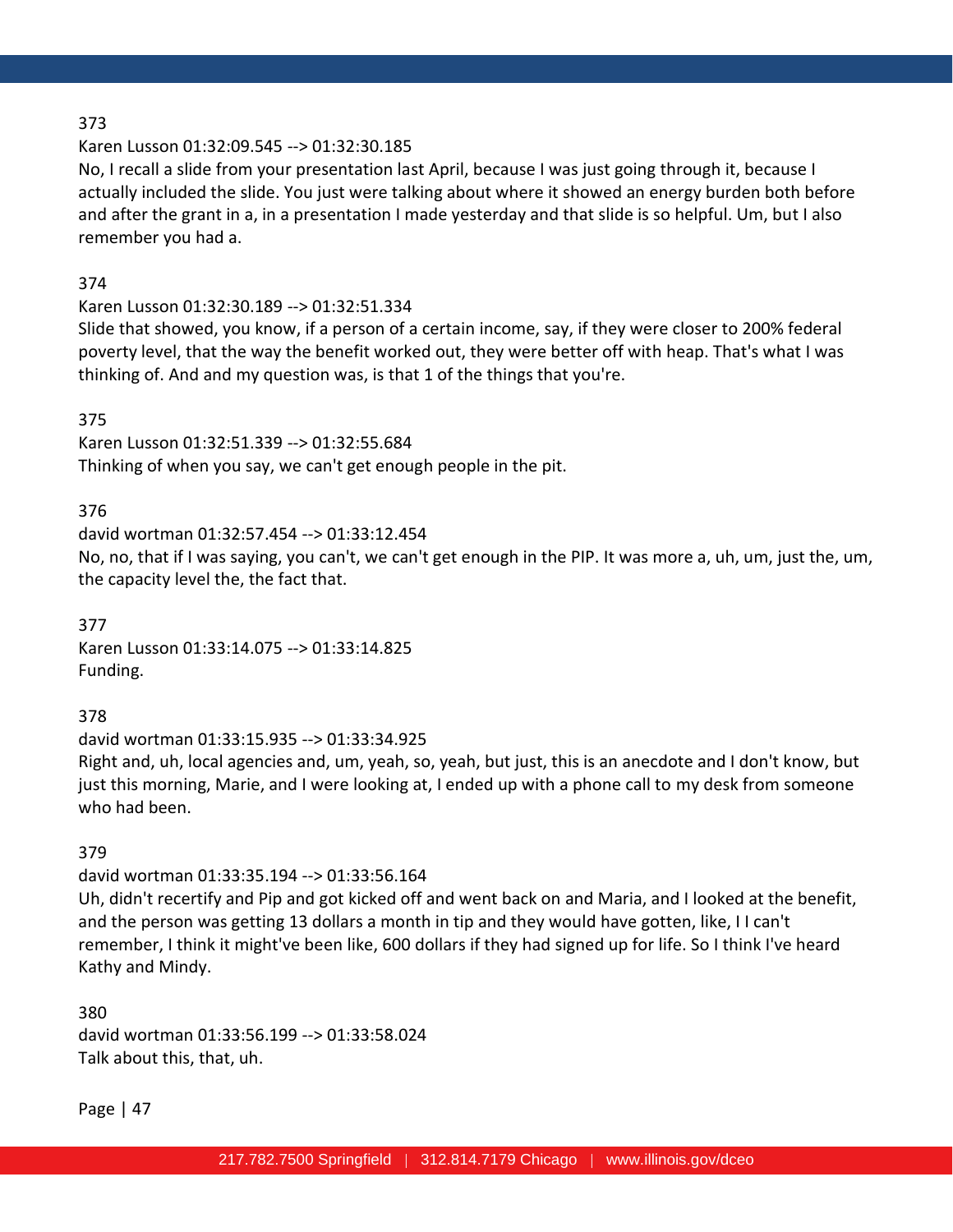Karen Lusson 01:34:00.094 --> 01:34:01.684 Pip because they like.

### 382

david wortman 01:34:02.284 --> 01:34:08.344 So, why are they doing that? Is it the monthly pay the monthly benefit and I think for this person, it was that.

#### 383

Karen Lusson 01:34:08.614 --> 01:34:08.824 She.

384 david wortman 01:34:08.824 --> 01:34:12.484 Monthly benefits, so, you know.

385 Karen Lusson 01:34:14.794 --> 01:34:17.224 And the certainty, the bill certainty, I think.

#### 386

david wortman 01:34:17.254 --> 01:34:35.224 Right, but I, I think some of it is that you're explaining things they're, you know, it's not it's not extremely complicated, but it's complicated and you're, you're explaining these things and, uh, having a single program that I think that we can get.

387 david wortman 01:34:35.704 --> 01:34:44.404 80, 90% of what you and others like, about Pip into this system. So, you know, that's.

388 david wortman 01:34:47.345 --> 01:34:54.395 That's why I think it's, uh, you know, that this is a good a good thing to, uh, to work towards.

#### 389

Karen Lusson 01:34:55.685 --> 01:34:56.015 Hmm.

390 Sarah Moskowitz 01:34:56.914 --> 01:35:00.184 David at all, this is Sarah Moskowitz from cub. Can you hear me?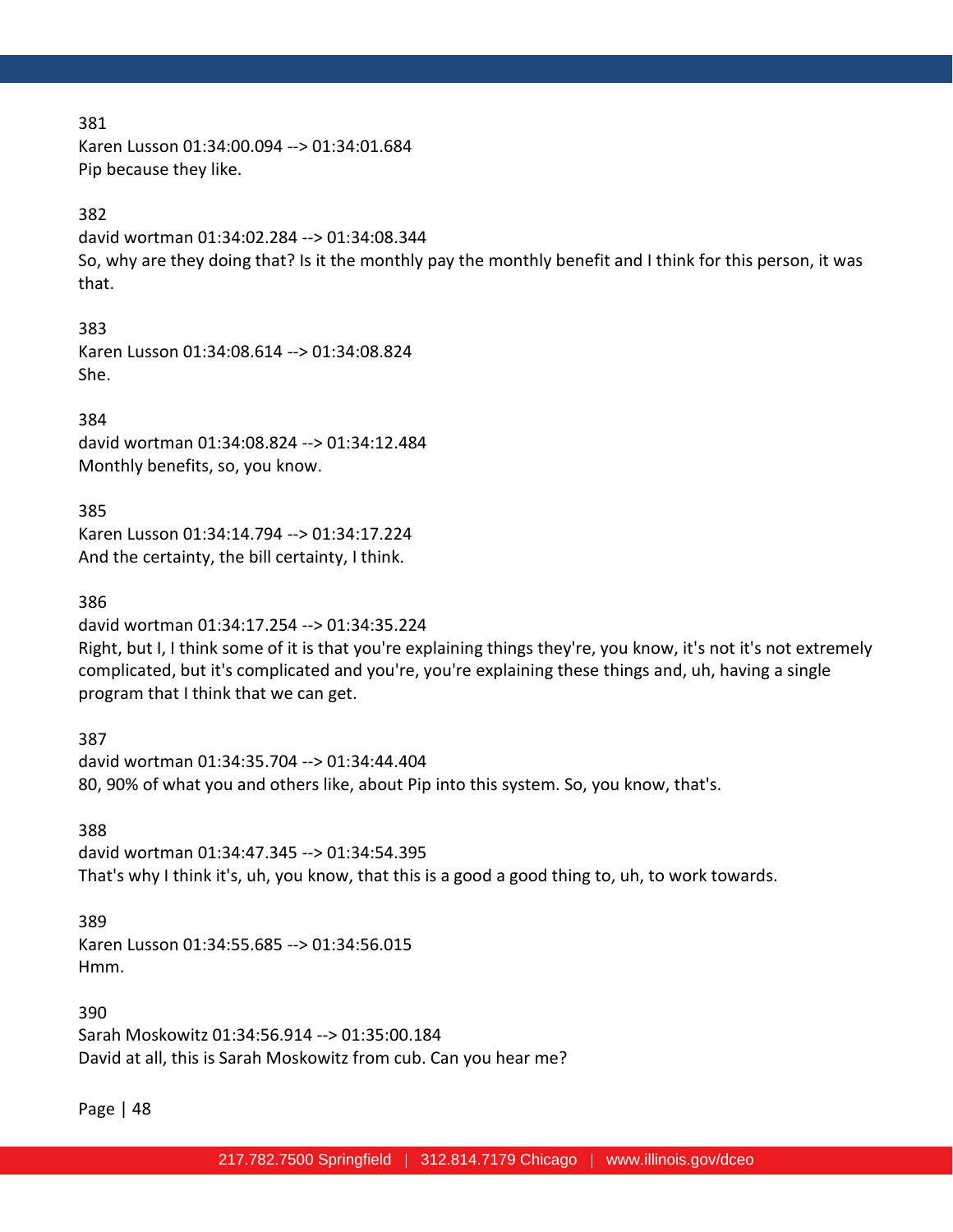david wortman 01:35:01.024 --> 01:35:02.194 Yes.

### 392

### Sarah Moskowitz 01:35:02.464 --> 01:35:17.794

Um, thanks for this. This is fascinating to me. Um, and I just wanted to kind of flag for myself and for everybody else, um, many of you probably know that the recently past, um, energy bill from September.

# 393

# Sarah Moskowitz 01:35:18.214 --> 01:35:38.944

um states that the illinois commerce commission before the year two thousand and twenty three is to study whether a low income discount rate for electric and national natural gas residential customers would be appropriate and look into potential designs for that so i just i just want as i as you're talking i'm thinking about

### 394

Sarah Moskowitz 01:35:41.075 --> 01:35:51.485 Here would kind of interact with that approach to, uh, addressing energy burden for both consumers. So, kind of like, that's just.

### 395

Deirdre Coughlin 01:35:51.485 --> 01:36:00.275 i didn't mention something david um and something i'm going to talk about next but california has

# 396

Deirdre Coughlin 01:36:00.334 --> 01:36:14.494

A, I think it's care and a fair, uh, program and they offer discounts in addition to. So I don't think we need to be concerned about the future of, like, if if something like that occur, but just want to drop that in there.

# 397

Sarah Moskowitz 01:36:16.054 --> 01:36:20.344 Talking about that would render this, uh, you know, moved or anything like that, but it's just.

### 398

david wortman 01:36:22.024 --> 01:36:22.864 Okay, yeah.

399 Sarah Moskowitz 01:36:23.044 --> 01:36:26.104 There are 2 processes that might want to kind of acknowledge of the other.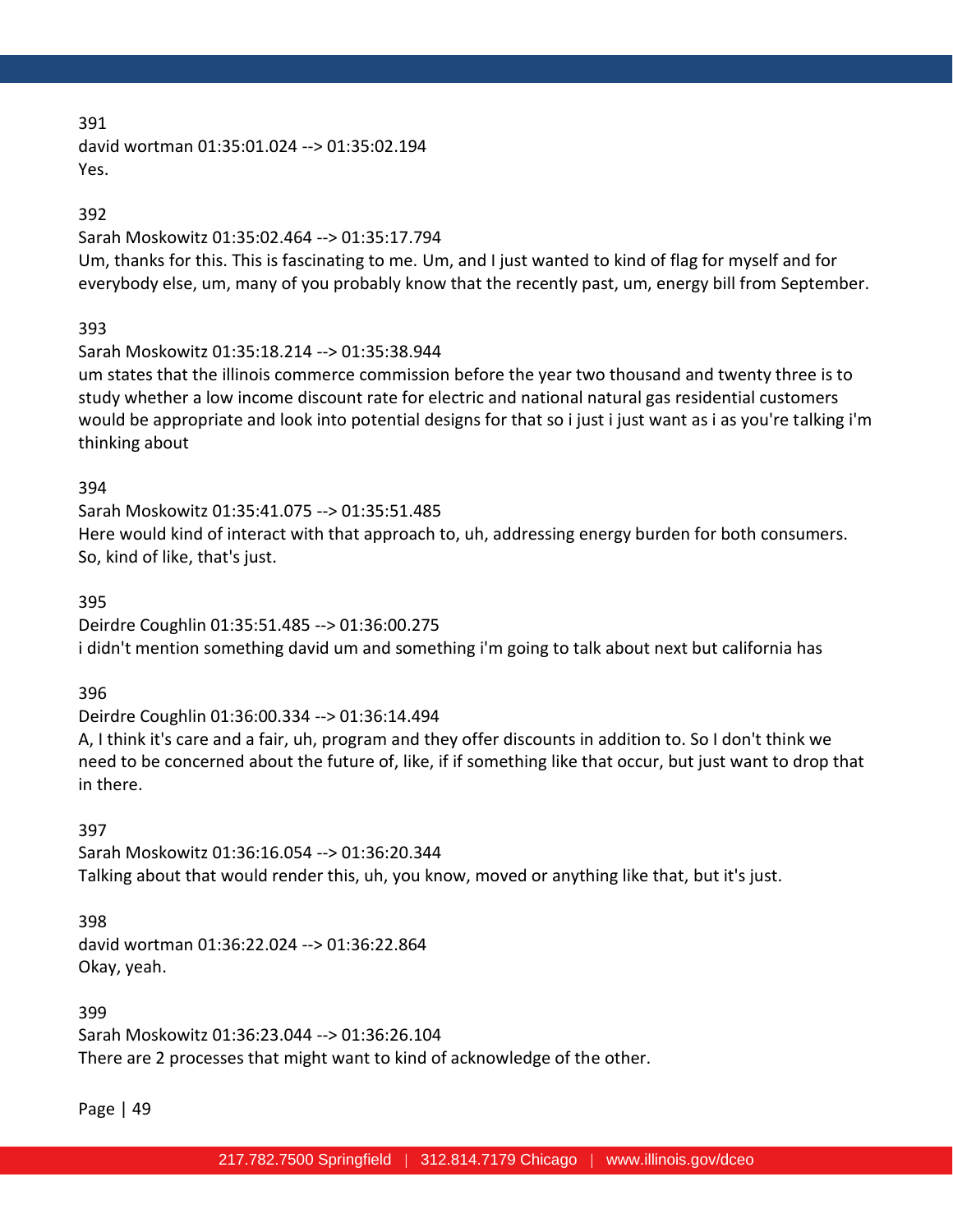david wortman 01:36:26.854 --> 01:36:37.054

Yeah, that's good. Thanks, Sarah. And I, uh, you know, Joan from is on, I talked to the folks, uh, quite a bit so, yeah, it is something that they need to pay attention to.

#### 401

Karen Lusson 01:36:39.244 --> 01:36:42.544 I would add to, in California, they're actually because of a.

### 402

Karen Lusson 01:36:42.634 --> 01:37:01.384

Uh, what we're calling the disconnection, um, sort of avoidance order that was issued by the California commission last June. Um, they're also initiating, uh, a new new program as well. So they're gonna have discount rates, lag, heap and PIP. So, um, you know, more I dunno the more the better.

### 403

david wortman 01:37:04.774 --> 01:37:23.254 In California, um, Karen, I remember we spoke with that person out in California, and the rates that lower rates. I think the utilities did the clients signed up with the utilities, but the utilities did not do income verification as they signed up.

404 Karen Lusson 01:37:23.524 --> 01:37:24.874 That's right. It is. Self.

# 405

Karen Lusson 01:37:24.880 --> 01:37:45.875

Certification there, and it's very considered to be a very successful program. Um, just shout out to self certifying to the utilities who are looking at 80%, uh, uh, information related to custom deposits in late fees. You know, it, it turns out you can trust the customer.

### 406

david wortman 01:37:49.054 --> 01:37:52.834 Okay, anything else uh, before I move on to this next topic.

# 407

Allen Cherry 01:37:55.084 --> 01:38:05.674 I'm trying to understand how the budget for this would work. Is it moving money around? Is it assuming that the current high levels of funding will continue?

### 408

Page | 50 Allen Cherry 01:38:07.414 --> 01:38:11.614 How do you envision this play now in terms of your overall budget?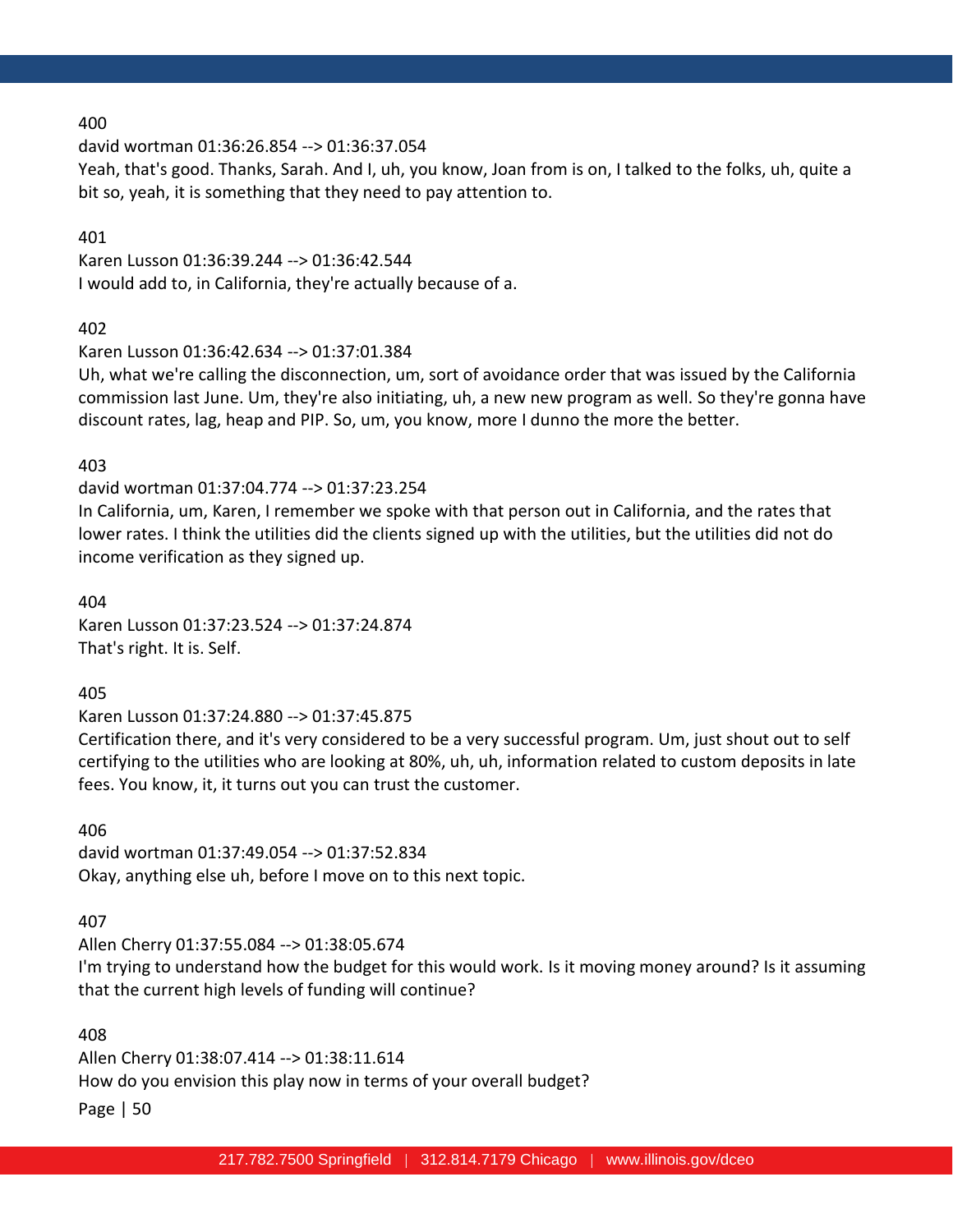## david wortman 01:38:12.514 --> 01:38:28.324

Well, it doesn't really, um, I would say that every year, like, uh, we currently do with the benefit matrix we kind of project how much money we're gonna have. And then how many people we think are going to come in.

### 410

# david wortman 01:38:28.329 --> 01:38:48.034

And we divide the, you know, the money that we have by the people that we come in and then try to design a matrix that gets us to spend as much as as close as we can to the amount that we think we're gonna or the amount that we have budgeted, so this would be done in a similar way. The, the difference here.

### 411

### david wortman 01:38:49.624 --> 01:39:10.624

Feeds into this next topic that I'm going to talk about, is that in the single system, we would be adding the state and the federal, uh, together I won't say in 1 bucket because you'll see with what I'm going to talk about next that it would be separately, but you would still be doing essentially the same.

### 412

# david wortman 01:39:10.630 --> 01:39:31.745

Same thing, and that's you take the federal dollars that you have and divided by the people who are eligible for federal funding, and the state dollars that you have and divided by the people who are eligible for state funding. So, if the budgets go up or down, the, the benefits paid would go up.

### 413

david wortman 01:39:31.804 --> 01:39:32.884 Down according to that.

### 414

### david wortman 01:39:36.274 --> 01:39:57.154

So that's a good segue into this, this next section that I'm gonna talk about, uh, this is something that I think the utilities should pay close attention to. Because, uh, this is something that is, uh, my my sense is that it's something that they've been trying to get for.

# 415

# david wortman 01:39:57.159 --> 01:40:17.494

For a long time, and our current system doesn't really allow it, but the utilities know what they want. And we're not, uh, this proposal that I'm saying we would be able to do with a new system would make changes. That would be fair.

### 416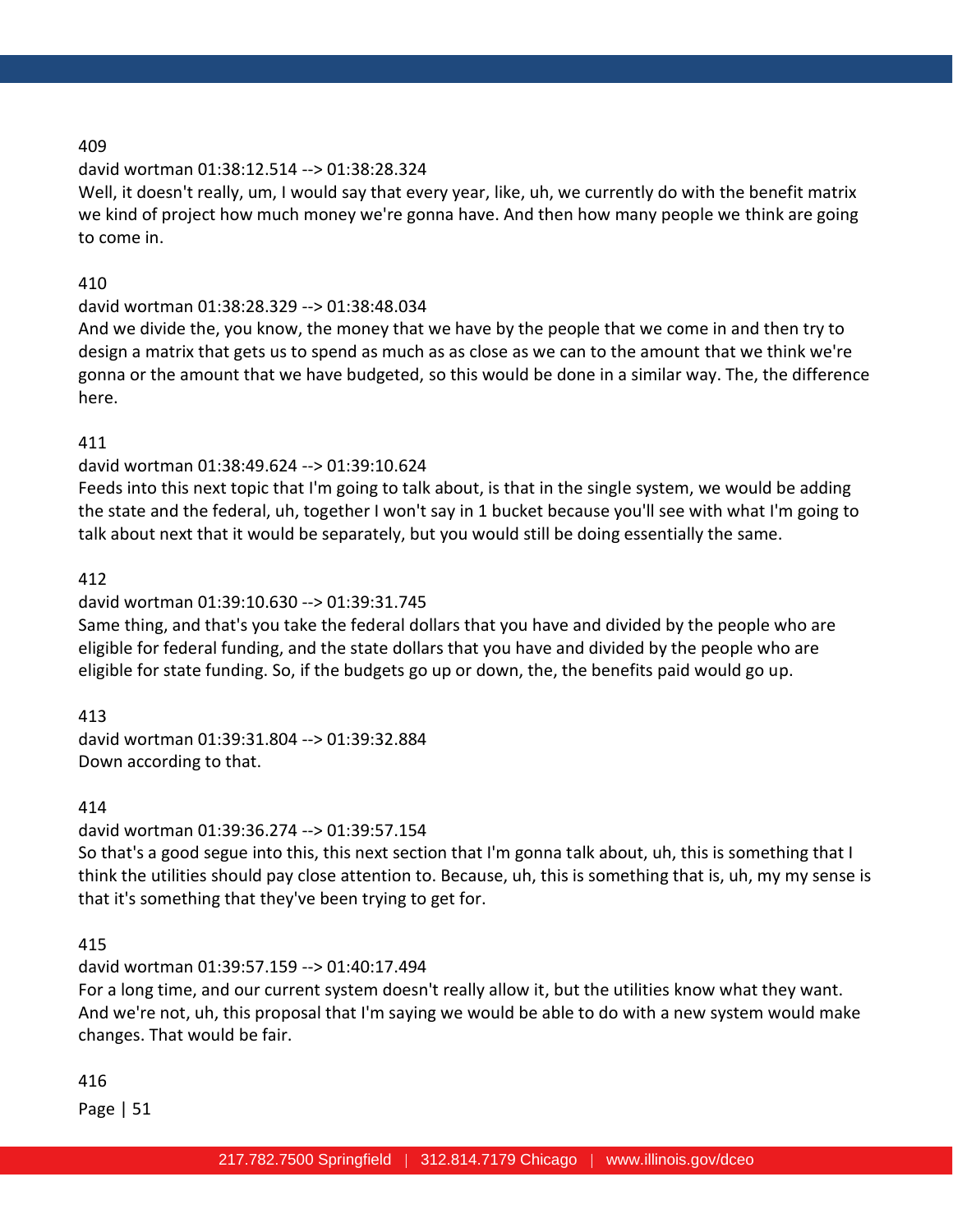### david wortman 01:40:18.309 --> 01:40:25.144

To all the clients throughout the state, but would be a benefit to the, uh, utilities that pay into the state funds. So, next slide.

## 417

### david wortman 01:40:29.014 --> 01:40:48.514

So this is from the energy assistance act, uh, and it's use of federal funds under this act the department may not cause a disproportionate share of those federal funds to benefit customers of systems, which do not assess the charge provided by this section. So that's saying that we should.

418 david wortman 01:40:50.554 --> 01:40:55.984 Use the state funding to.

# 419

## david wortman 01:41:00.244 --> 01:41:20.344

Hey, disproportion. So I'll just go on that. That is what it says that we shouldn't use this state fund to make it. So people who don't pay into the state fund, get more than they should. So next slide. So, before I start talking about this, I'll just say, right now, no, 1 in the state, who does not pay into.

### 420

# david wortman 01:41:20.350 --> 01:41:40.535

do this date fund gets funding from the state fund so if you're out of utility that doesn't pay into the state fund you can never get money from the state fund we are set up that way there's a sharp line and that would never happen but that doesn't mean that we necessarily follow what was just on that slide so imagine a state that has two counties

# 421

# david wortman 01:41:41.584 --> 01:42:02.344 Both having 10 lighthouse clients next slide and they only get HHS funding. There's no state program. So we get 750 dollars from the federal government next slide. So each county gets.

# 422

# david wortman 01:42:02.705 --> 01:42:23.795

Has the same number of clients, so they both get 375 dollars. So every client gets 37 dollars and 50 cents. So that's fair. Everything's understood easy next slide. Now we decide. Okay. Yep. That's fine. Both counties are the same next slide. Now. We decide to have a.

# 423

# david wortman 01:42:23.854 --> 01:42:44.584

Fund we still have 2 counties county decides to pay into the state fund. Their utility county B decides that they don't want to pay into the state fund. So, uh, that's the way they go. So next slide, the estate fund generates 250 dollars so a total of 1000 dollars collected for the.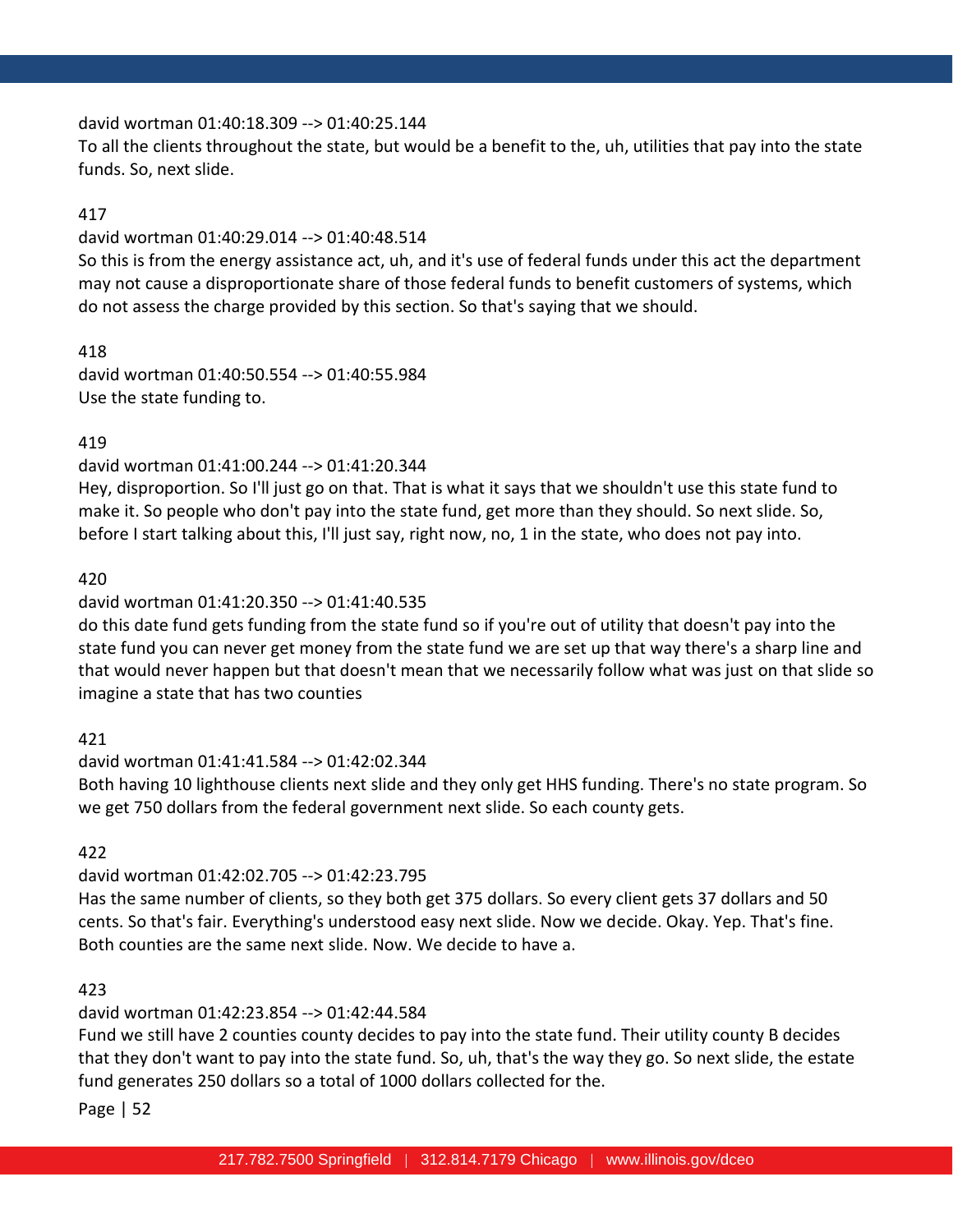### david wortman 01:42:45.784 --> 01:43:05.884

Or the likey program next, so the way we currently, we have 1 benefit matrix. So if you get, like, heap in the state, uh, and you're on a here in Springfield that does not paying to the state fund, your benefit is the same as.

### 425

# david wortman 01:43:06.125 --> 01:43:27.245

Someone who's in Cook County that peoples and comment both pay into the state fund. So we have 1 benefit matrix and the way that works out. If you're in county, a, you get 50 dollars per benefit. If you're in county. B, you get 50 dollars for benefit. We have 1 benefit matrix but what does that mean in county?

### 426

### david wortman 01:43:28.684 --> 01:43:48.394

If you look at the benefits, uh, the benefits add up to 750 dollars that's what we get. The state makes, uh, 250. so, the total program is 1000 dollars, but because everyone gets 50 dollars, that means that county.

### 427

# david wortman 01:43:48.425 --> 01:44:09.335

He has 500 dollars and county B has 500 dollars, but look at the makeup of those 2500dollarstony a has 250 and, uh, 250 from state county doesn't get included in the state. So county has 500 of. So you can see.

# 428

# david wortman 01:44:10.024 --> 01:44:30.694 County, uh, B, it's more benefit per person than county a, of the federal dollars. So next slide. So the benefits 1 benefit matrix to everyone in this date gets 50 dollars, but you can see.

# 429

david wortman 01:44:30.724 --> 01:44:34.204 The makeup of the 2 is, uh, not the same next slide.

# 430

# david wortman 01:44:36.725 --> 01:44:57.395 So, how could you do it? So that every person in the state, they got funding received the same amount of funding the way to do that would be to have a blended benefits is what I call it. So, a person.

# 431

david wortman 01:44:57.514 --> 01:45:18.634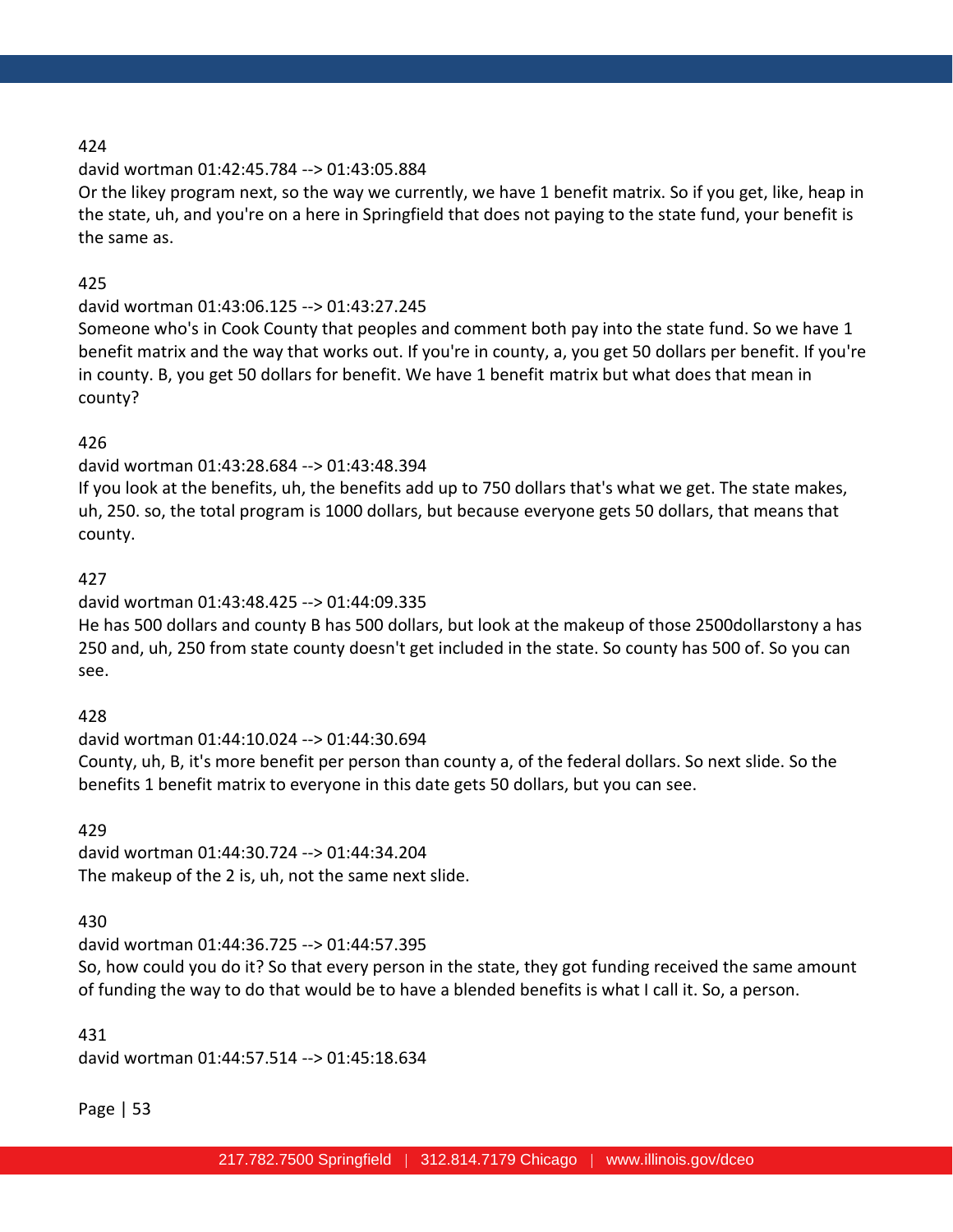Would get a benefit according to the portion of, uh, their benefit, but then if they're on a system that pays into the state fund, they would also have a state portion of benefits. So, in this scenario, uh, the HHS benefits would be.

### 432

#### david wortman 01:45:18.639 --> 01:45:39.784

That 750 divided evenly between the 2 counties, and then the state benefits would only go to the county that pays into the state fund. So they would be the county a benefits would have and state benefits. So they would actually be.

### 433

### david wortman 01:45:39.789 --> 01:46:00.574

Getting more for a client than county be so my reading of the act says that this is the way that the app was designed and to me, it makes sense and it's fair that this is the way that it should be implemented. But right now with our system, we have a.

### 434

### david wortman 01:46:00.964 --> 01:46:21.244

It was, um, we, we have, um, a single that can be paid to a client per year, so we couldn't do an portion and a state portion right now the way our system is designed. Um, so next slide. Maria. So you see, um.

### 435

# david wortman 01:46:22.235 --> 01:46:42.905

If you equalize benefits across the States, so that everyone that's eligible for HHS gets the same benefit, then clients who are on systems that pay into the state fund, get a state portion of the benefit uh, that would be following the, uh, the act as written next slide.

# 436

# david wortman 01:46:44.884 --> 01:47:00.964

So, what does this mean for, uh, the system and the way that this could be implemented? So, I've talked about doing an benefit equation instead of the benefit matrix. So the benefit equation would be, uh, the light benefit total would equal next slide.

### 437

# david wortman 01:47:03.064 --> 01:47:24.124

This is the same equation that I showed before. This would just be calculated for, uh, everyone in the state. You could, uh, we can look at all those things that I talked about and you would take the funding that we have for that year and divide to get the base benefit and then use.

### 438

david wortman 01:47:24.129 --> 01:47:45.124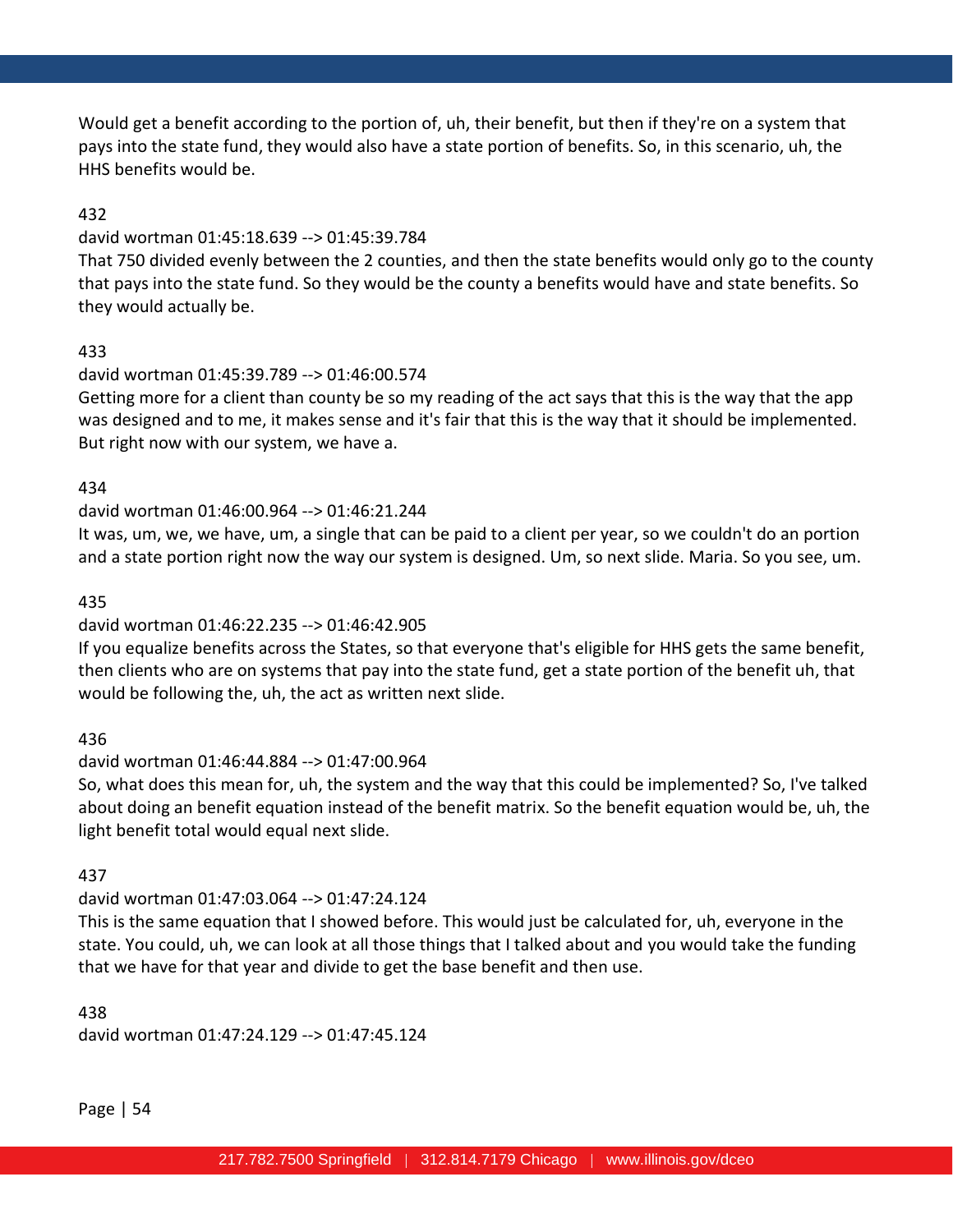Those coefficients to determine what, uh, the benefit equation would look like for HHS funding and that's what everyone in the state would receive that as a, as the, their likely payment for the year. But then next slide the people who are on systems.

### 439

#### david wortman 01:47:45.279 --> 01:48:06.154

That pay into the state fund would then have a state portion of their likey payment. So, uh, that would be calculated in a similar manner as the 1st equation. But it would just be the amount of dollars that you project coming into the state program and.

### 440

### david wortman 01:48:06.665 --> 01:48:26.465

The number of clients that you project from state systems will be, uh, will be coming in that year. So, uh, this would, uh, I think be fair. And I also think that it would, uh, possibly lead.

### 441

### david wortman 01:48:27.934 --> 01:48:48.664

Utilities, they currently aren't contributing to the state system to have a better reason to contribute to the state system. So that is something that I'm fairly certain as we rewrite the system that this type of, uh, system could be put into place. So that.

#### 442

### david wortman 01:48:48.729 --> 01:49:09.304

The benefits are according to what the access and and more fair. So I believe that's the yeah the last slide. So, yeah, the next slide is just next steps and, as I said, we're talking to the.

### 443

# david wortman 01:49:10.564 --> 01:49:31.024

The I T contractor right now so, um, and the next few months we'll be, uh, getting to a work scope, uh, budget and schedule. Um, we need to make sure that everything that we do meets with, uh, and we need to.

### 444

### david wortman 01:49:31.029 --> 01:49:51.934

Get comfortable that, uh, all the stakeholders are in agreement so that we know that we can revise the energy assistance act. So that's everything for this. I think Maria, if you want to go back to slides. So, we can look at that, uh, the equation that there might be questions about, um.

### 445

david wortman 01:49:52.180 --> 01:49:54.815 Last part of the presentation, any questions.

### 446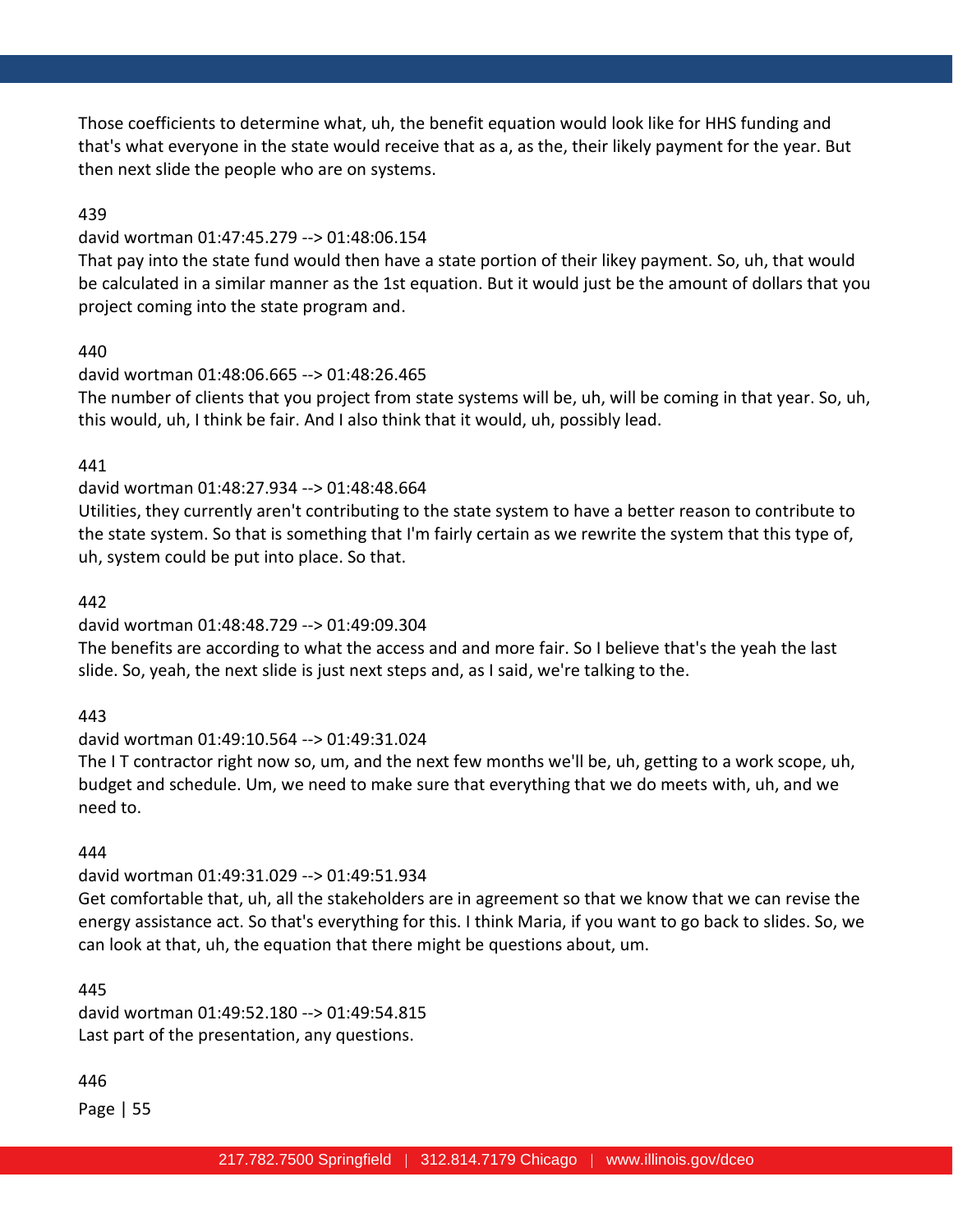#### Karen Lusson 01:50:00.304 --> 01:50:18.364

Hi, David Karen lesson again. Um, so so, is it correct then that the current system does not allow you to a portion? Um, or or to award benefits based on the, the contribution.

#### 447

david wortman 01:50:24.305 --> 01:50:24.995 Um.

448

david wortman 01:50:27.575 --> 01:50:44.585 You know, I need to I, I don't want to immediately say that. It's impossible. Uh, it's not the way. Uh, it's it's not the way it's designed. Um, might there be a workaround there may be I, I think it would take.

#### 449

david wortman 01:50:50.614 --> 01:51:08.314 It it, it would take, we would need I don't know whether it's possible. I, it's not the way it was designed. I'll say that. Did we come up with a way to set it up such that it did that maybe but it would be it would be.

450

david wortman 01:51:09.394 --> 01:51:14.584 It would have to be a work around solution that, uh, is not the way the system was designed.

451

Karen Lusson 01:51:19.324 --> 01:51:37.654 Um, and and is it correct to that that this sort of differential in the benefit really impacts to change it to the way you've described it here would impact, um, mainly municipal customers and the.

452 Karen Lusson 01:51:37.985 --> 01:51:41.975 Utilities that are currently contributing into the slide.

453 david wortman 01:51:43.865 --> 01:51:47.705 Yeah, I mean, um, who would it affect anyone.

### 454

david wortman 01:51:50.825 --> 01:51:59.255 The munis and the CO Ops that don't pay in, uh, their people, they would experience the difference. Uh, the people, uh, I think on pro paying.

Page | 56 455 david wortman 01:52:03.365 --> 01:52:05.315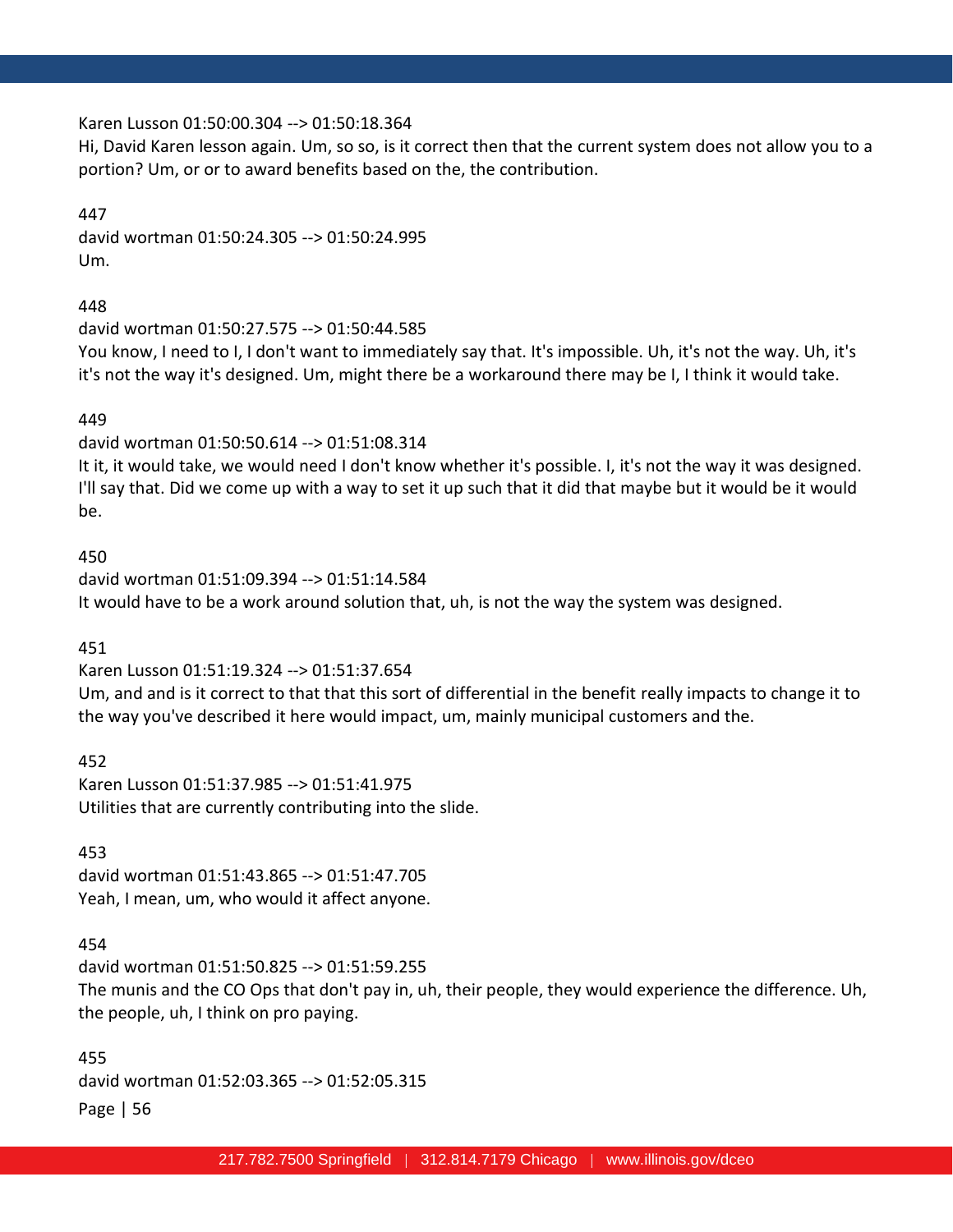they they would experience the difference

### 456

david wortman 01:52:07.984 --> 01:52:14.824 But, uh, additionally though that the top part of the equation there, like, on propane.

### 457

david wortman 01:52:20.404 --> 01:52:38.554

The the costs that they're experiencing the fuel source portion of the calculation there, uh, would would partly well, it depends. I guess it would depend on what.

### 458

david wortman 01:52:38.794 --> 01:52:59.644

The cost for profit. Here's the way I would say it that if you imagine Illinois without a state program, the clients that are on utilities that don't pay into the system would be held the same that they would be. If there was no.

### 459

david wortman 01:52:59.884 --> 01:53:20.854 Systems, so the people on today are getting, I don't think it's a huge amount more. I haven't done the math, but I think that you'd be looking at some benefit that they're getting is because we have a state system.

### 460

### david wortman 01:53:21.365 --> 01:53:42.005

But, uh, that if we ran up, if we didn't have the state system, they would be getting that amount. And the fact that we have a state system, they're still supposed to be getting that amount. So, if they're if they're damaged from us.

461 david wortman 01:53:42.364 --> 01:53:48.274 Implementing it this way, then they would be back to getting what they should according to the.

#### 462

david wortman 01:54:01.115 --> 01:54:02.135 Any other questions.

#### 463

david wortman 01:54:04.834 --> 01:54:08.584 I thought someone from the utilities might at least say that they thought it was a good idea.

# 464

Nichole Owens 01:54:12.515 --> 01:54:32.705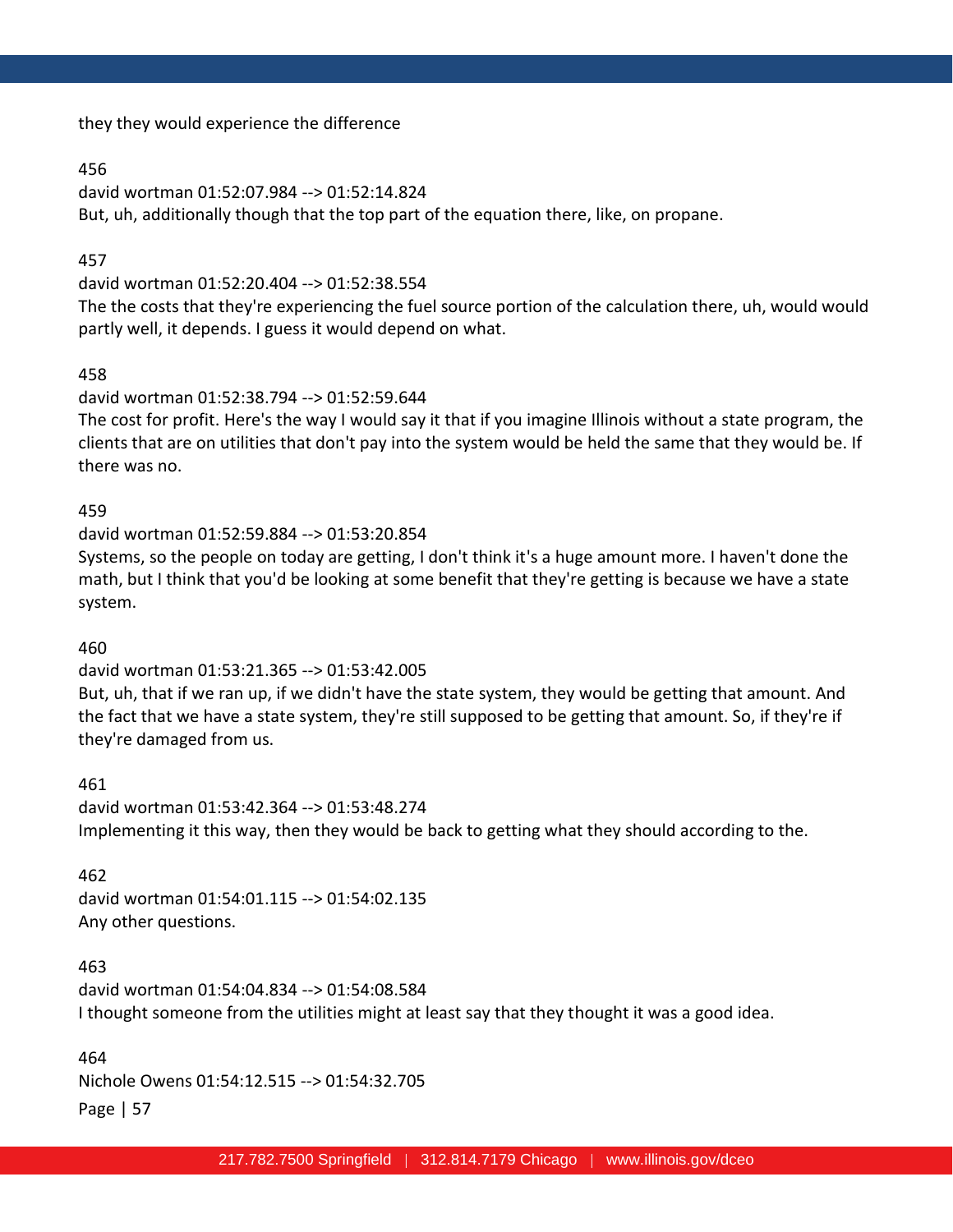That's fair. This is my goal it would help to do the analysis I think, on the surface is extremely intriguing. I think there's a lot of customer benefit behind it to your point, seeing it for the 1st time having not done the analysis understanding what pros and cons would be. If there's clearly.

### 465

Nichole Owens 01:54:32.769 --> 01:54:49.744

Pros and cons, um, I think having to get to have some of the data and run some of the scenarios, I think we can make a more informed decision on the surface. It would be difficult to say that doesn't make sense. But, you know, the devils are always in the details.

466 Eric Schrader 01:54:52.594 --> 01:54:52.894 Yeah.

### 467

Eric Schrader 01:54:54.394 --> 01:55:15.064

People's got shorter perspective, you know, on the surface. Like you said, kind of I'm personally I'm kind of excited about the concept of this rewrite. I'm not going to necessarily comment on the equation per state versus but, I mean, the overall.

468 Eric Schrader 01:55:15.094 --> 01:55:18.154

Of this rewrite sounds like a great idea to pursue.

469

david wortman 01:55:20.884 --> 01:55:41.854

Yeah, and I'll just say, like, we're doing an system rewrite either way what all ends up from what I presented here uh, ends up as part of that, uh, is still up for discussion. Uh, I think it would be silly to do a rewrite and, uh, just, you know, uh, have our, our current system just on a new.

470

david wortman 01:55:41.860 --> 01:56:03.005 to system so i think that now's the time to think big and consider these other things but ultimately where we end up needs to be um everyone needs to be on board and um but two three years from now we need a new system so the rest of this

### 471

david wortman 01:56:03.009 --> 01:56:16.474 Is to be talked about, but now's the time to start thinking about it. So, uh, 6 months from now, we can 9 months from now we can get underway and start actually doing the rewrite.

Page | 58 472 david wortman 01:56:19.444 --> 01:56:19.714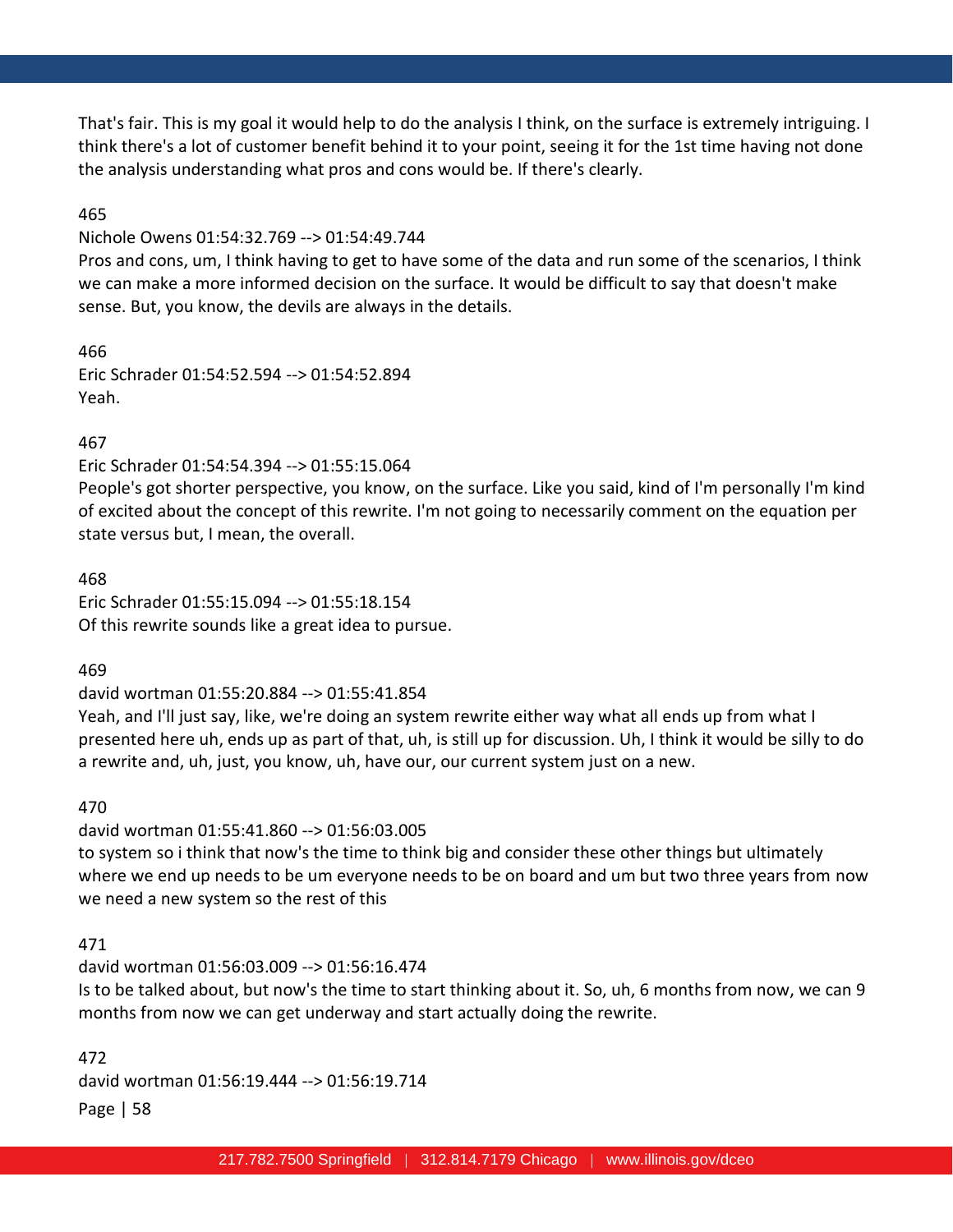But.

#### 473

Deirdre Coughlin 01:56:19.774 --> 01:56:20.434 It it looks like.

### 474

Deirdre Coughlin 01:56:22.749 --> 01:56:23.614 Okay, sorry?

### 475

david wortman 01:56:24.454 --> 01:56:38.854 Yeah, but once again, I just want to make clear that the rewrite, like, going along with this slide isn't like rewrites going to happen even if you don't. Exactly agree with this slide is my point Alan did you.

### 476

david wortman 01:56:47.735 --> 01:56:52.325 Oh, helen's hands down and he's still on mute so maybe not.

### 477

Allen Cherry 01:56:53.615 --> 01:56:55.835 Well, that was from a while ago I just.

478 david wortman 01:56:55.835 --> 01:56:56.045 Oh.

479 Allen Cherry 01:56:57.545 --> 01:56:58.625 About the budget.

480 david wortman 01:56:59.555 --> 01:57:00.065 Okay.

481 Nichole Owens 01:57:02.554 --> 01:57:02.854 So.

482 david wortman 01:57:02.854 --> 01:57:03.334 Okay.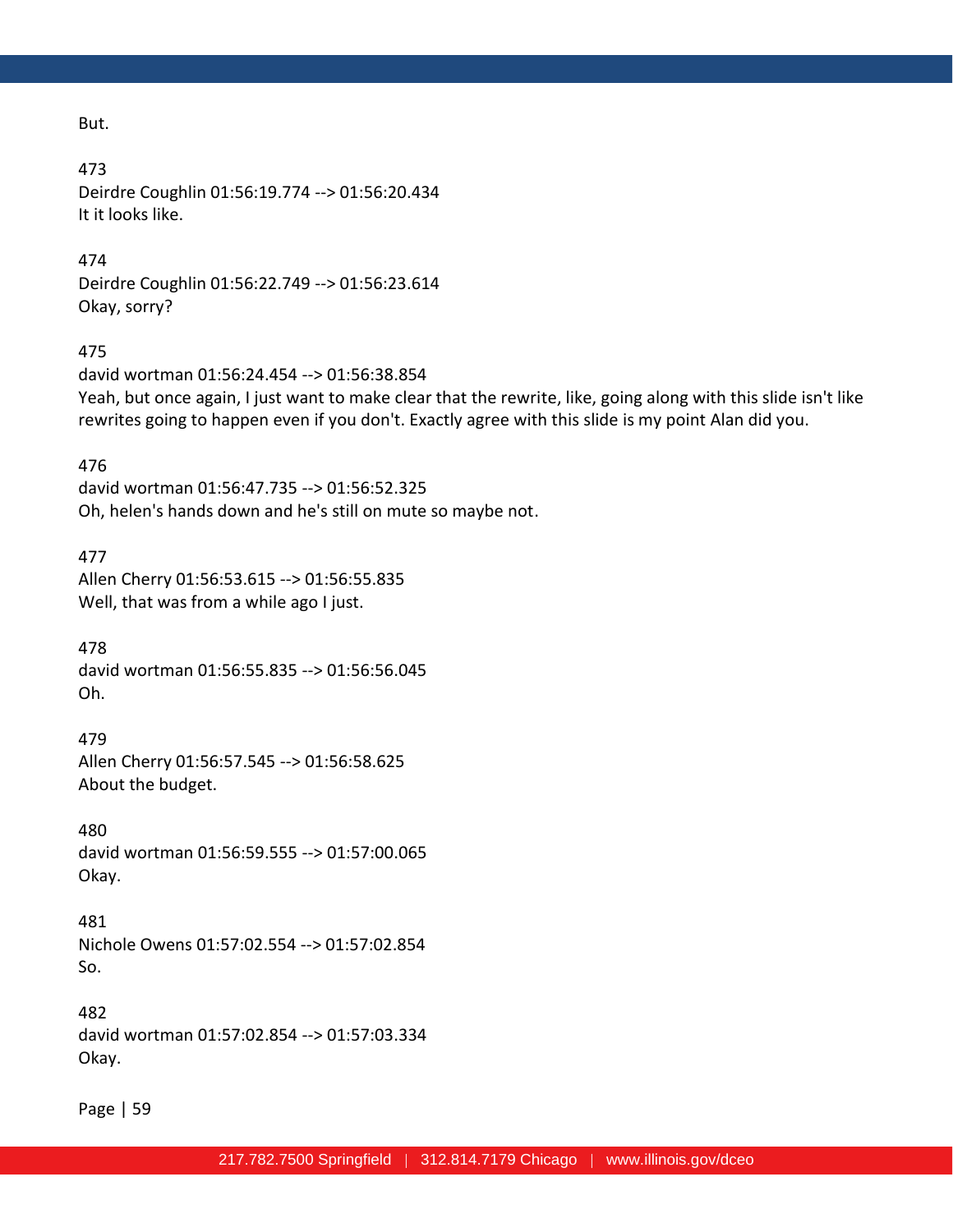### Nichole Owens 01:57:04.984 --> 01:57:23.374

david just to your point the utilities are still working through a lot of the changes that are headed our way through the from the unclean energy bill right and trying to rapidly work on performance metrics low income

### 484

# Nichole Owens 01:57:23.404 --> 01:57:44.524

New definition, you name it not sure how the timing works out. But, as you think about this, rewrite, is there an opportunity to have some workshops or some working sessions where we can work more collaboratively on the concept and try to think of ways of how we can.

### 485

Nichole Owens 01:57:44.529 --> 01:58:03.844

And continue to support, think through how sort of your point you've done a lot of work on this, which is great. But how could we lean in timing is of the essence because we do have quite a bit on our plate right now. But I think it would work if we're in the room together and able to work through some of the details.

486 david wortman 01:58:05.254 --> 01:58:05.644 Yeah.

487

# david wortman 01:58:06.005 --> 01:58:26.825

I think, you know, as we, as we think about how we need to do this, the work that we're doing right now is kind of conceptual and planning stages and we need to have we need to have.

488

# david wortman 01:58:26.854 --> 01:58:47.374

The utilities and other stakeholders, the network and the community action agency folks and, um, we need to have the direction that yes, we think that we should go this way. Now, once the system rewrites starts.

489

# david wortman 01:58:48.514 --> 01:59:09.124

There'll be time periods where we actually need, uh, you know, like, you'll be we'll need people from your ity, uh, sitting down with the, the people actually doing the, the writing of the new system. So, uh, but, yes, in the next 6 months. So, I'd say 2 to 4 months from now.

490 david wortman 01:59:09.129 --> 01:59:27.544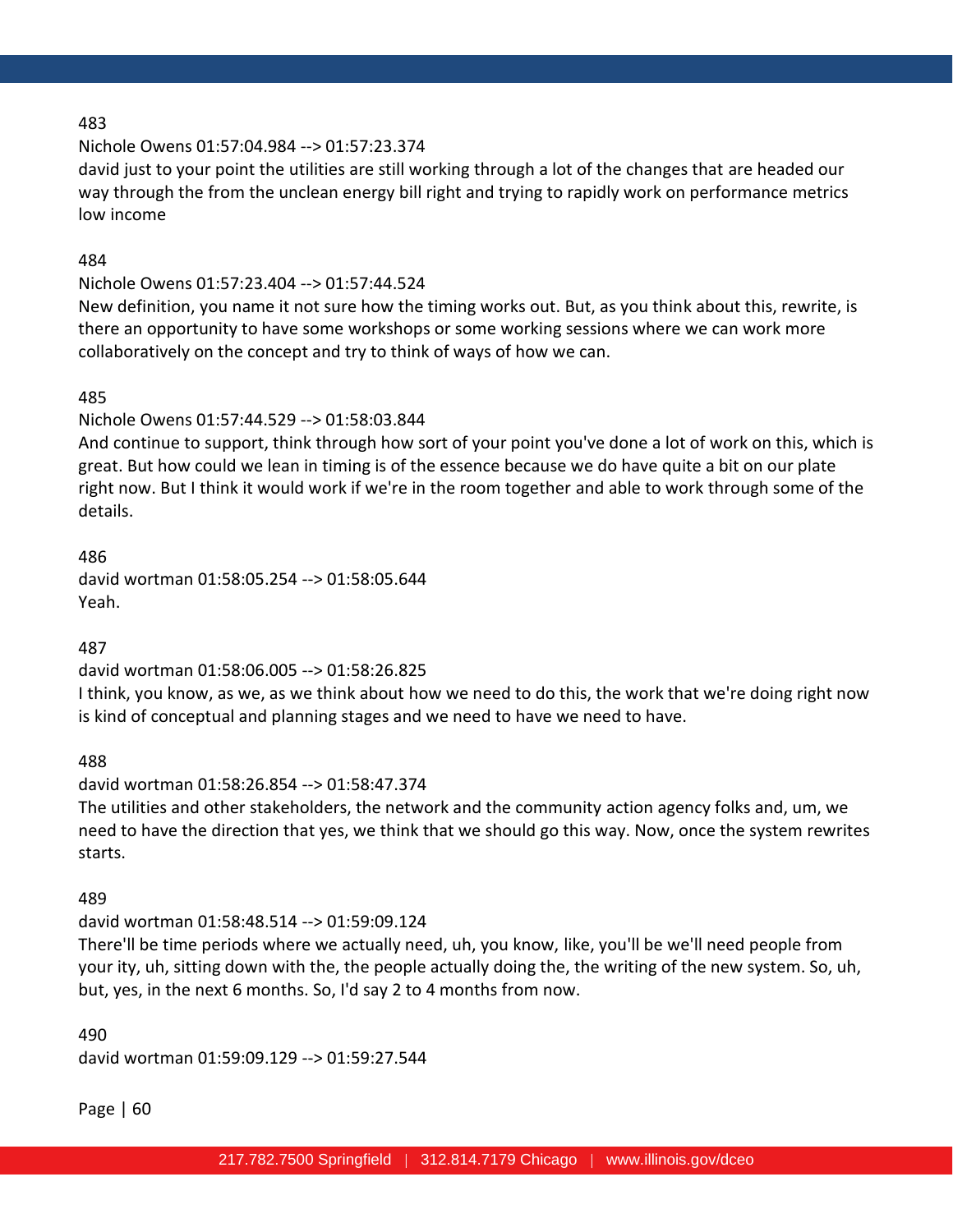Now, we need to have meetings where we talk about the direction that we're heading, and making sure that the people are on board with that. So, and all of that, too we have to we have to build a.

#### 491

### david wortman 01:59:30.484 --> 01:59:51.334

Order effectively under this. We're, we're doing this under a master contract that an Oracle ity vendor has with the state. So we have to build a purchase order that's based on our work scope budget and schedule that we put together over the next 6 months. And so just understanding the.

#### 492

#### david wortman 01:59:51.430 --> 02:00:12.575

Concept of what we're going to build and the direction that we're headed is, uh, what we need in the next few months. So, yes, we will be reaching out to the utilities to the local agencies. And, uh, you know, we may even be looking at today on the phone call that we had this morning. They talked.

#### 493

#### david wortman 02:00:12.604 --> 02:00:33.694

About the, uh, customer experience. So, uh, we may be asking, uh, local agencies to have their intake worker and talk about how they do things, but actually look at that from the client perspective as well. And we're looking at doing all of that before we finalize the.

#### 494

david wortman 02:00:33.729 --> 02:00:38.284 Language that will be the purchase order under the master contract.

495

Eric Schrader 02:00:41.074 --> 02:00:46.624 David, that larger ity project or budget is that all within.

#### 496

### david wortman 02:00:48.754 --> 02:01:08.974

Well, the master contract is, uh, statewide uh, so, like, the weather ization, the contract that we signed to do, the weaponization rewrite was a purchase order under the master contract. Uh, so, um, other agencies, other departments, uh, can have.

#### 497

#### david wortman 02:01:08.979 --> 02:01:29.644

Their own purchase orders, but for us, the, uh, effectively we will end up with 2. I mean, there it's really contracts, but their purchase orders under the master contract. So we'll have the authorization 1 and then a 2nd, 1 for and PIP.

Page | 61 498 david wortman 02:01:30.514 --> 02:01:51.274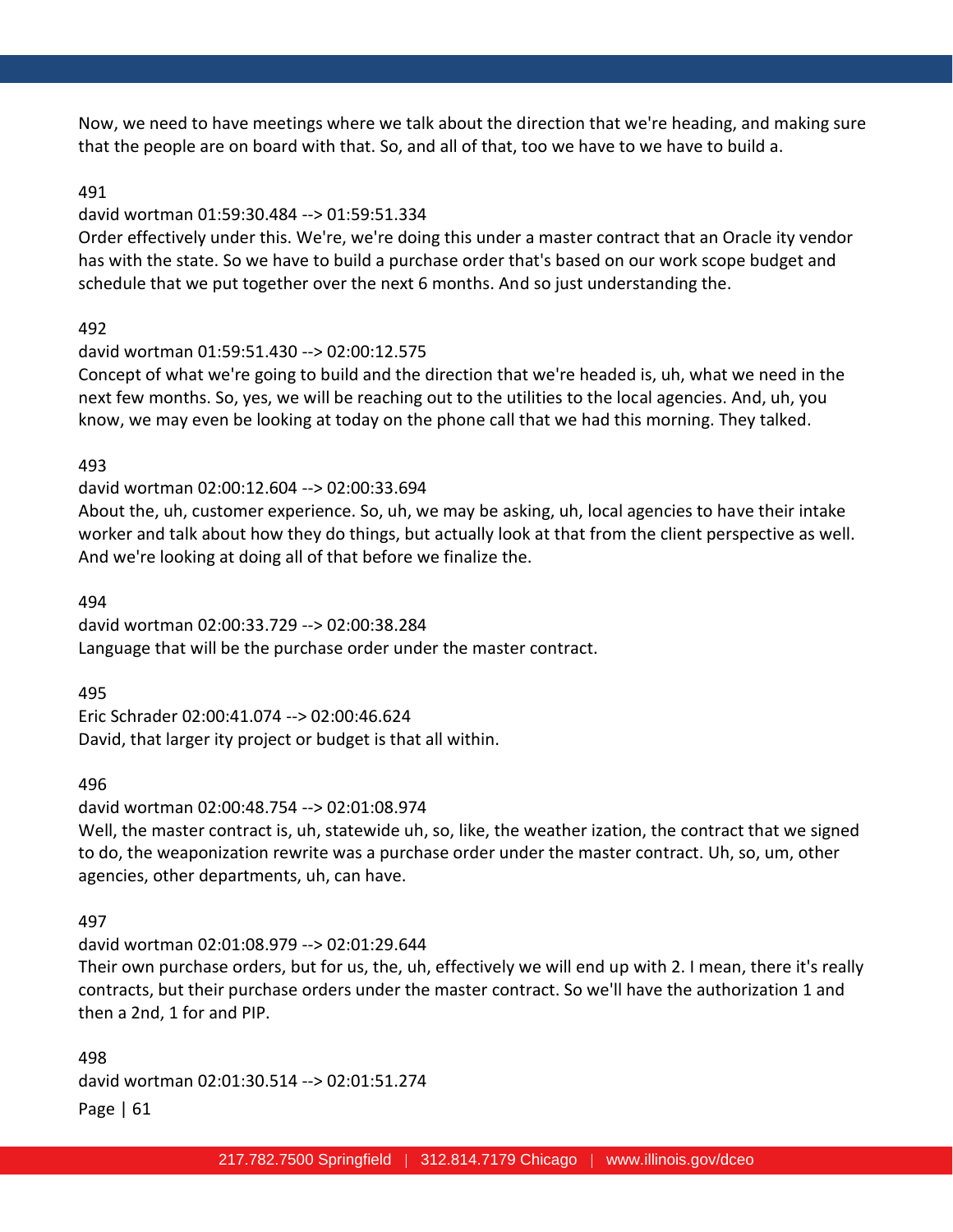And really, we're trying to write it. So, it's flexible enough. So, that, uh, when or if a new program, like the water program, that we're looking at now, that we would be able to, uh, use the system to set up a water program as well. So, um, but I, I hope that answers your question.

499 david wortman 02:01:52.204 --> 02:01:52.654 Ours.

500

Eric Schrader 02:01:53.374 --> 02:02:12.424

Purchase it does, it leads into a follow up question and Aaron, you can take me later. Is it is it possible to think that some various agencies will be able to communicate with each other? So I'm thinking in the standpoint of low income validation.

501 Eric Schrader 02:02:12.454 --> 02:02:13.714 From different areas.

502

david wortman 02:02:14.524 --> 02:02:33.574

Yeah, the Julio who's our chief information officer? He's already mentioned that to me uh, you know, it's early days to, uh, say, but, uh, yes, that would be, um, something that would be great. Uh, I, we haven't gotten far enough on, uh, with our.

503

david wortman 02:02:33.579 --> 02:02:53.224

Conversations with the I. T vendor, but, uh, yeah, if we could have a, even if it's like, um, uh, I dunno an automated behind the scenes, uh, check to make sure that, uh, the income that's being reported is, uh, between.

504

david wortman 02:02:54.729 --> 02:03:05.734 Within 30% of what they say, checked on the ID system, you know, something like that if we could get that that's ideal. That's something that we would love to.

505 david wortman 02:03:16.175 --> 02:03:17.045 Okay.

506 Karen Lusson 02:03:17.285 --> 02:03:35.615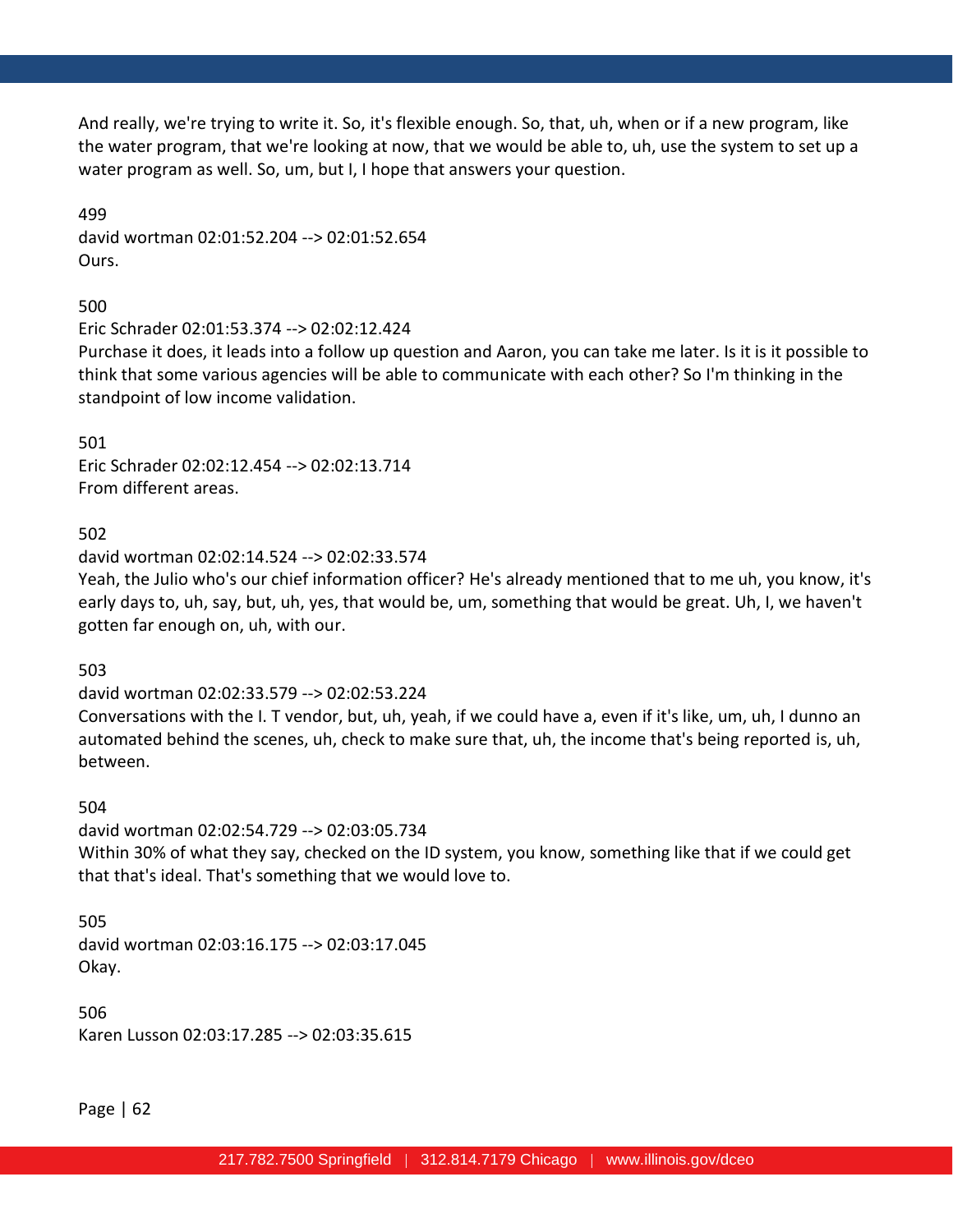David, Karen, again, I just want to, um, um, well, again, thanks for the presentation, but also reiterate that, that the, um, more you can provide, you know, real world examples of of what these benefits would look like and how they.

507

Karen Lusson 02:03:35.620 --> 02:03:52.205

Would be altered, um, under the new combined program versus a separate Pip and that I think the better it is and it's easier for, um, advocates to kind of wrap their mind around it.

508

david wortman 02:03:52.805 --> 02:03:56.105 Okay, yeah, I will I will work on that. Karen.

### 509

Karen Lusson 02:03:57.244 --> 02:04:17.914

That'd be great. Thank you. I, I'm also really curious to hear, um, uh, obviously the meetings, um, about 10, but I'd love to figure out a way to get, um, you know, reactions from, from the agency themselves, you know, um, who actually enroll people and.

### 510

Karen Lusson 02:04:18.754 --> 02:04:24.304 Have the best understanding of what what people really appreciate about each program.

511

david wortman 02:04:35.674 --> 02:04:41.344 I agree Karen, those, that, uh, obviously hugely important part of it.

512

Mindy Browning 02:04:42.154 --> 02:04:53.164 I was gonna say this is Mindy and what I have seen so far I, it scares me to death, but, you know, famous people said, do things every day that scares you to.

### 513

Mindy Browning 02:04:53.254 --> 02:05:06.364 So, if we could make this work, I think we could really make an awesome program for all of our customers. So I'm, I'm on board, right? At the moment.

### 514

Karen Lusson 02:05:12.364 --> 02:05:29.824

And, and when hearing, you know, if if there's any way to sort of like, you know, send around a survey or whatever, um, I'm not trying to make more work for folks. But, um, you know, it'd be great to hear a, what, what people like about this be what what scares them.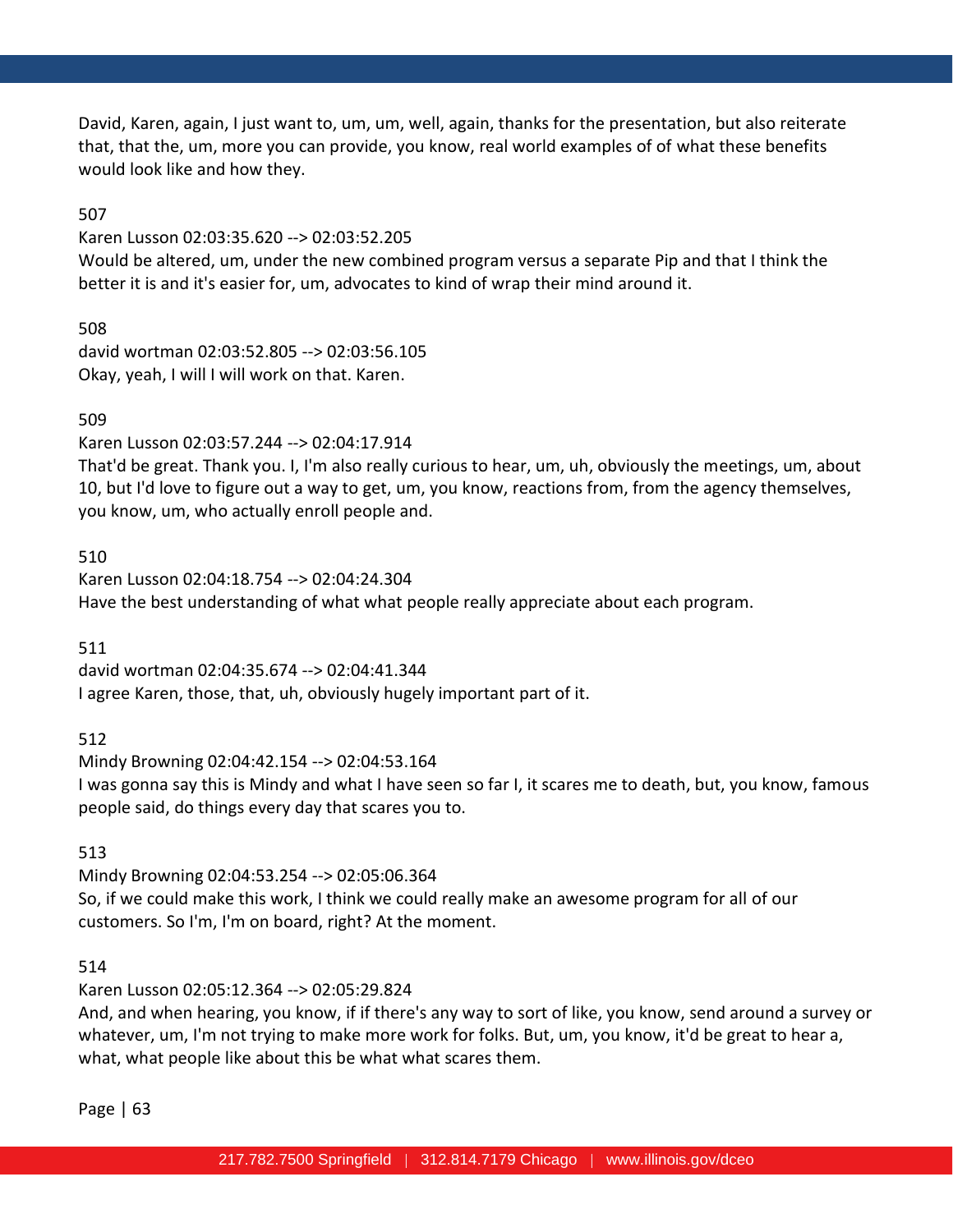Karen Lusson 02:05:29.914 --> 02:05:42.064

As many would say, and and see what they see the failings are of the current 2 prong system, you know, in terms of what's best for the customer.

### 516

david wortman 02:05:47.015 --> 02:05:47.435 Okay.

# 517

david wortman 02:05:50.524 --> 02:06:08.014 So, um, yeah, I didn't realize that it was, uh, 3 o'clock before you said that, Karen um, we still have a couple of items. Um, Maria, what's, uh, your letter renewal? What? What do you have on that?

518 Maria Gallardo 02:06:08.464 --> 02:06:08.944 So.

# 519

Maria Gallardo 02:06:11.105 --> 02:06:31.865 Here chief now, guys to the other business section, so the designee ladders renew, we'll just want to mention to the pack members that the current appointments expired December 31st of this year. So we're gonna be initiating contact.

# 520

Maria Gallardo 02:06:33.125 --> 02:06:53.015

All of you guys requesting that your organization kind of, you know, confirm your appointment or or or set up a new person to represent your organization in the back. And then the new period would start January 1st of 2022.

### 521

Maria Gallardo 02:06:53.044 --> 02:07:14.164 When Danny will expire December 31st 2023 so we'll watch out for an email from us and then we'll, uh, initiate the process and I'll turn it back to you, Dave. We added a new agenda item. So I'm going to.

# 522

Maria Gallardo 02:07:14.554 --> 02:07:19.594 Display momentarily the, the agenda that I think, uh, uh, dear Joel.

### 523

Deirdre Coughlin 02:07:25.234 --> 02:07:26.074 Thank you Maria.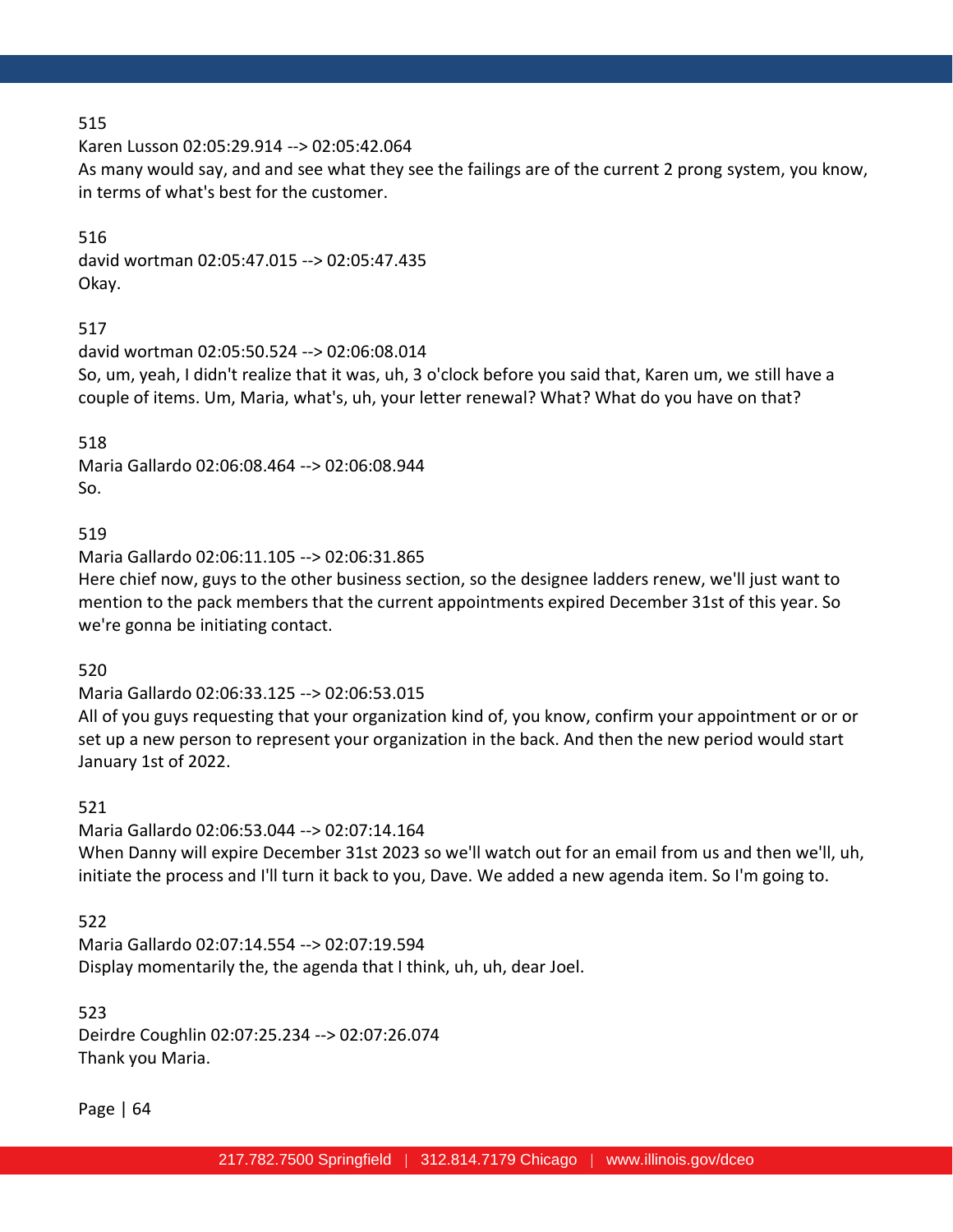david wortman 02:07:46.534 --> 02:07:47.464 Have you.

# 525

david wortman 02:07:49.834 --> 02:08:02.464 Do you know, sometimes you're at your, uh, your, uh, Internet is has some issues if you have you ever heard if it is it better if you're not on video.

### 526

Deirdre Coughlin 02:08:04.534 --> 02:08:10.234 Yeah, I'm I'm going to I just wanted to introduce myself and then I'll jump off the video, but, um, I'm the program.

# 527

Deirdre Coughlin 02:08:10.654 --> 02:08:31.234

And division manager for, and, um, I just wanted to bring this topic up because it was a recent issue and I know a couple of you were familiar with it. Um, so I'm just gonna go through this idea. It's just in the idea stages, just to prompt some thought, and we can talk later about.

### 528

# Deirdre Coughlin 02:08:31.745 --> 02:08:52.865

We might be able to do about it. Thank you. Okay, so we're looking at the heat act of 2020 and some of these references I did change to this was from the website I did change to, which is how we refer to the alternative.

# 529

# Deirdre Coughlin 02:08:52.895 --> 02:09:14.015

Gas suppliers, and so what this is about is that we have some light heap customers. Oh, customers are prohibited from entering into a 3rd party agreement. So let's walk through what is the heat act? What did it do? And what is the problem? So, the heat act took effect January. 1st.

# 530

# Deirdre Coughlin 02:09:14.044 --> 02:09:35.134

20, the original idea was to protect, like, heap customers from bad companies as it were that were offering gift cards for a low rate. And then a couple months later, they would reduce the rate. I mean, I'm sorry increase the rate. So, according to the part of this act was to.

# 531

Deirdre Coughlin 02:09:35.194 --> 02:09:39.964 Have these bonds, there's 500,000 dollar bonds and in addition.

# 532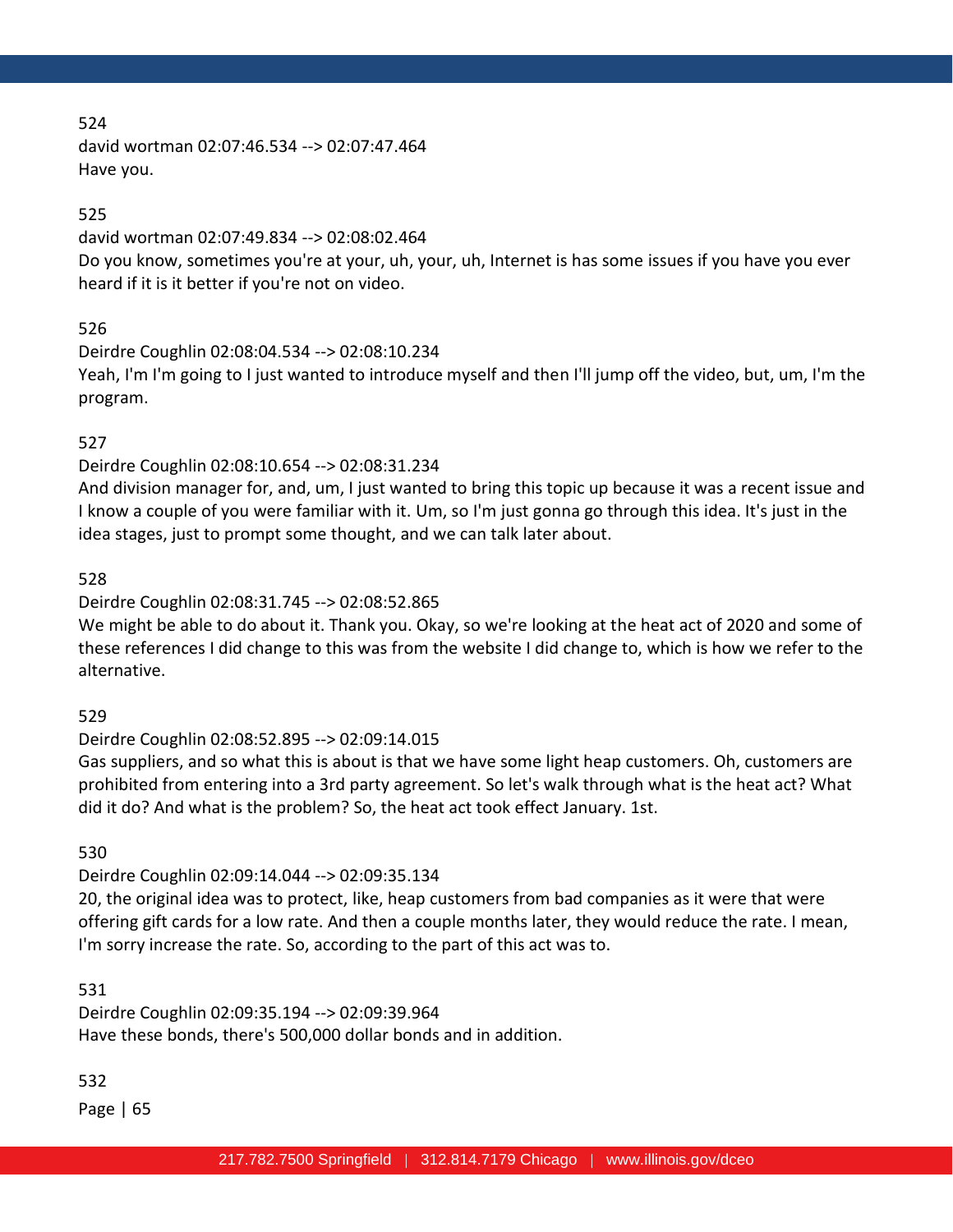### Deirdre Coughlin 02:09:42.220 --> 02:09:57.125

Market if they market residential customers, using the in person solicitation, they have to have an additional bond. So I just want to lay that out there that that is the current practice next slide. Please.

## 533

### Deirdre Coughlin 02:10:00.664 --> 02:10:19.834

So, um, in 2 sections of the act, it lists separately, prohibiting likey Pip customers from entering into a new agreement with a 3rd party energy supplier after 120 and it's 2 sections because the 1st, 1 is for electric and the 2nd is repeated for gas.

### 534

### Deirdre Coughlin 02:10:20.764 --> 02:10:41.194

So, the 1st suggestion is well, municipal electric aggregation is allowed for these customers and electric is underlined, um, any 3rd party energy supplier, who wishes to enroll like, people, Pip customers can petition with a public docketed proceeding to consider whether, or not to approve an alternative retailer.

### 535

# Deirdre Coughlin 02:10:41.674 --> 02:11:01.594

Suppliers application to offer a savings guarantee plan. So this is provided for, in the act. Like, customers could only enter it into a new agreement with a 3rd party energy supplier after they have been off of, like, heat for 12 months. So the only way that they could enter into new agreement is to suspend their life.

### 536

# Deirdre Coughlin 02:11:02.674 --> 02:11:23.284

And or Pip, um, Pip customers are also not allowed to, um, and this is the only way that they be able to get a fixed rate, um, gas. There are other opportunities for electric next slide. So, municipal aggregation is not the answer.

### 537

# Deirdre Coughlin 02:11:23.739 --> 02:11:44.884

Invisible gas aggregation, not possible in Illinois and there was a question that come up during my research about. Why isn't there a home rule exemption for gas? Aggregation I don't know the answer to that. I'm still in the beginning of research, and maybe someone else who has a longer history with the program could answer that municipal electric aggregation is available.

### 538

# Deirdre Coughlin 02:11:44.890 --> 02:12:06.035

But that is dependent on whether the image actually has an agreement. So, if your city doesn't have an aggregation program, then you do not have access to that comment has a negotiated 7.79 cents per kilowatt hour rate available for customers to.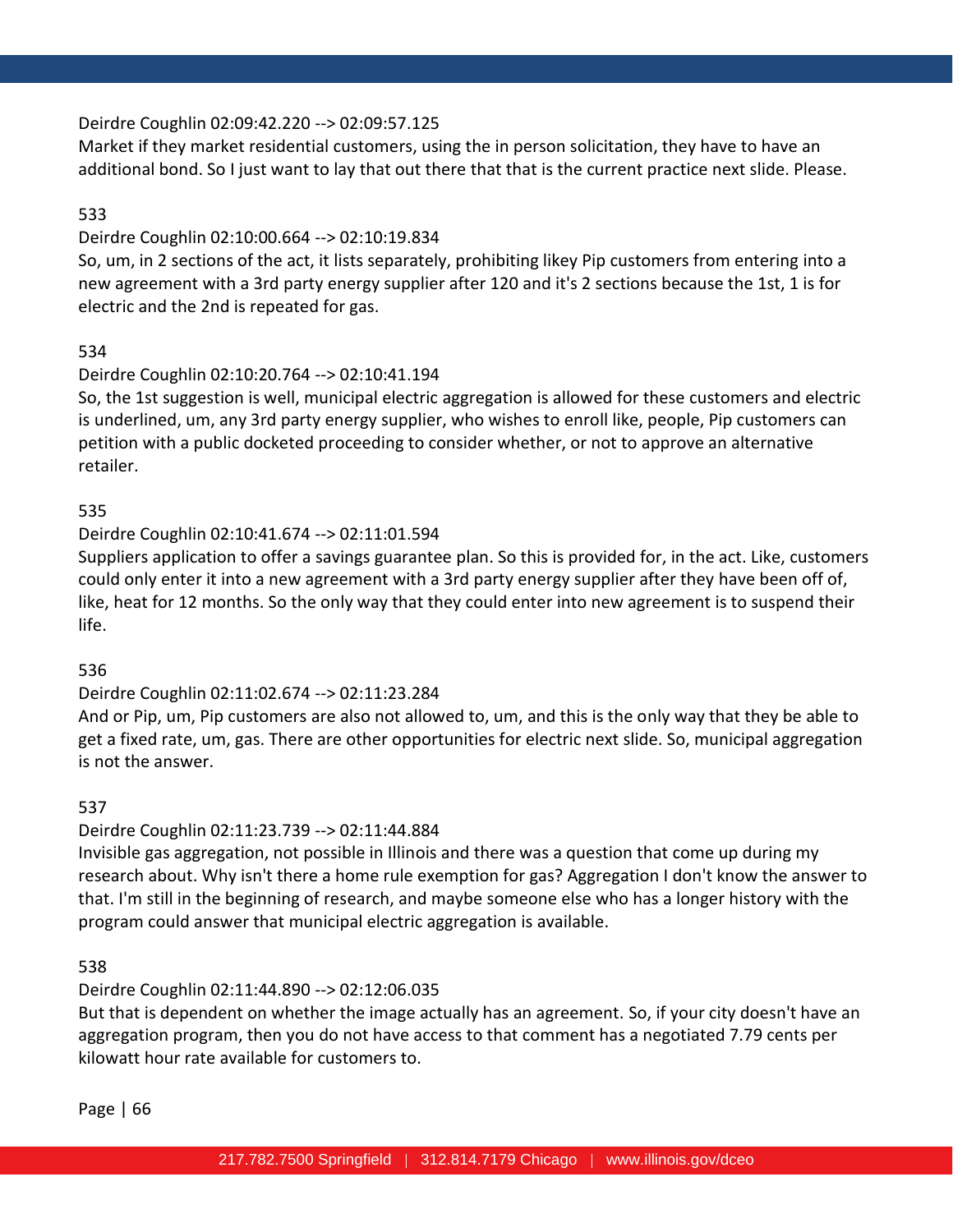### Deirdre Coughlin 02:12:06.064 --> 02:12:27.184

Into between October through May, so that is not an extended program, and I did do some additional research so I hope I'm not misquoting here. nicor does not offer any fixed rate plan directly to the customer. You can only go through a 3rd party supplier. nicor is rates and this example went up from 20.

### 540

## Deirdre Coughlin 02:12:27.214 --> 02:12:48.274

3 cents per Thurman April to 63 cents per Thurman. September 3rd party is an example direct energy has a fixed rate offered 49 cents per 3rd, 30 months at 7.29 cents per kilowatt hour for 32 months. And I'll go more into, um, other 3rd party suppliers. And and what they're.

### 541

### Deirdre Coughlin 02:12:48.454 --> 02:12:59.764

Because I think the assumption that was made in the act is that all 3rd party suppliers are perhaps bad actors and maybe, you know, out to get their customers next slide. Please.

### 542

### Deirdre Coughlin 02:13:04.235 --> 02:13:24.995

Um, you know, the guaranteed savings plan is, in the act, the companies are welcome to petition the FCC, fill it out and we all know, and I have the the actual wording here, but that involves docketing, intervention discovery testimony. You're talking lawyers, you're talking time and.

543

# Deirdre Coughlin 02:13:25.954 --> 02:13:46.114

Is any company going to go to that expense and that time to be able to say, hey, can I have, uh, like, keep them Pip customers? And the answer is none of them have. There's not been 1 to my knowledge company that has said I want to be able to enroll these customers because they don't want to go through the.

544 Deirdre Coughlin 02:13:46.149 --> 02:13:47.224 Trouble next slide.

# 545

### Deirdre Coughlin 02:13:50.644 --> 02:14:11.524

So guaranteed savings plans are not the answer for liking customers. Um, so, again, no company has petition to do this and the savings plan itself could be variable or fixed. And the rules aren't really specific but again, no one's done this yet. Um, and if they did do it, they could offer rate just under that of.

Page | 67 546 Deirdre Coughlin 02:14:11.825 --> 02:14:31.745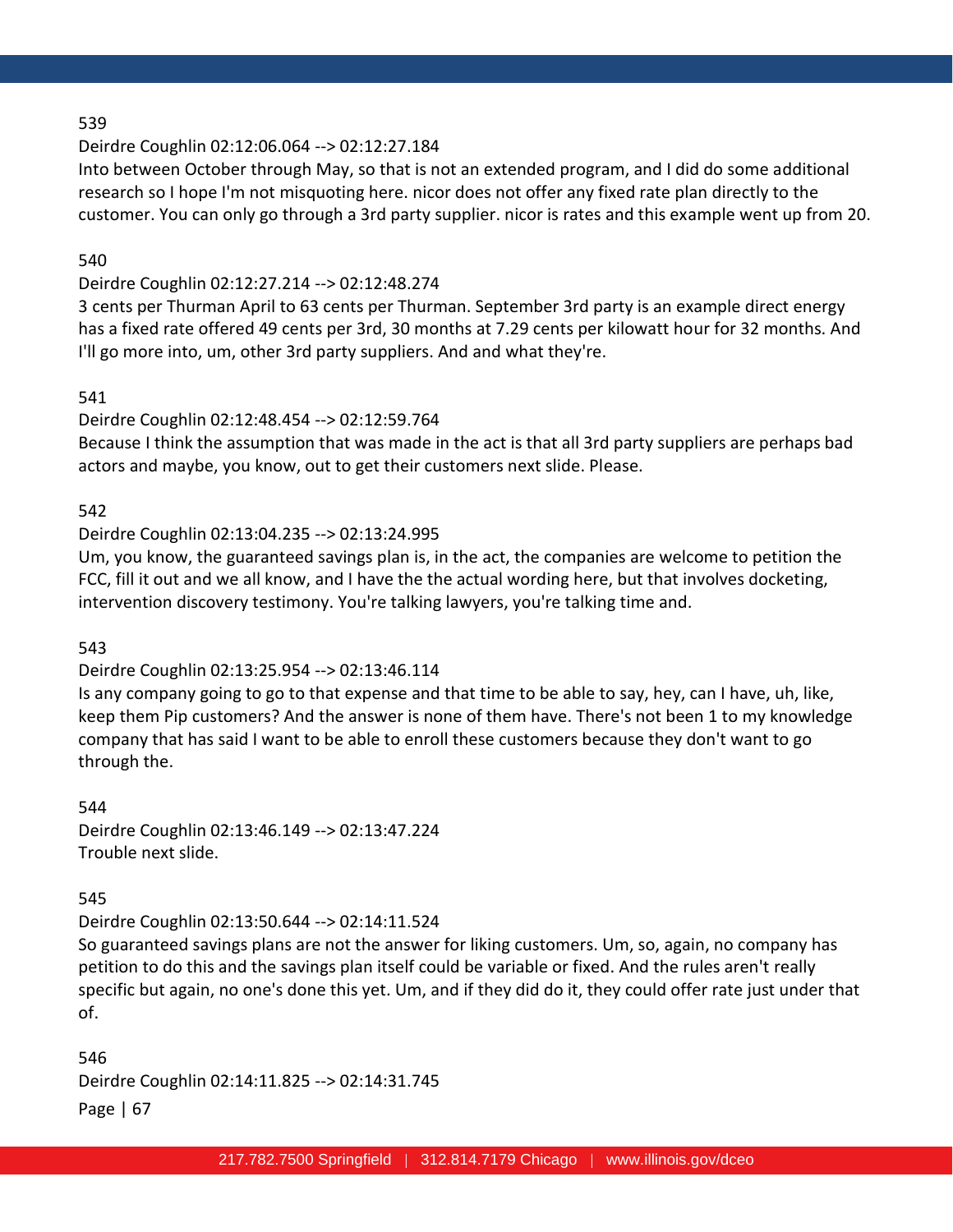Established company or regular utility, except of course, those rates go up and down, you know, in the market. Um, so I don't know how they would be able to just go right under but they could. So, um, we understand that the is still getting complaints from people about predatory energy suppliers. So, this is still happening after January. 1st, 2020.

### 547

### Deirdre Coughlin 02:14:32.704 --> 02:14:53.824

Could be households that are not enrolled in, like, keeper PIP. We don't know. Um, however they are targeting and maybe it's not all low income households. Maybe it's all household. Um, but we're still could be concerned more about people that don't speak English, which again is provided for in the app. So this is still happening.

### 548

Deirdre Coughlin 02:14:54.574 --> 02:15:00.244 As, you know, the tried to prevent this, it's still happening next slide.

### 549

# Deirdre Coughlin 02:15:03.154 --> 02:15:23.434

So, um, as the light state agency, we represent those customers, and I do want to stay for the record that we were not brought in to the construction of the act. That's neither here nor there. Um, we were informed of it. We told our work about it, and I think we're in the same boat as everybody else. What's that?

### 550

# Deirdre Coughlin 02:15:23.439 --> 02:15:43.474

Actually happening what, what actually was the result of not allowing customers to take on that 3rd party agreement. So, in looking at our liking customers, we have a universe of approximately 275,000 customers who cannot take advantage of lower prices this winter because they really.

### 551

# Deirdre Coughlin 02:15:44.794 --> 02:16:05.734

Of the factors that I just went through, do not have those options available to them. However, this population, as we know nationwide is only about 20 of the income eligible Illinois residents. So if we could have 100%, we would have 1.5Million like customers, which we don't have. It's not helping.

### 552

# Deirdre Coughlin 02:16:05.794 --> 02:16:26.704

All low income, if that was the intent, it's only helping we're supposed to help, like customers, which is 20% of the low income population. So we more people out there. Everyone else is still, um, it's could still be preyed upon as it were according to the intent of the act. So.

Page | 68 553 Deirdre Coughlin 02:16:27.035 --> 02:16:48.035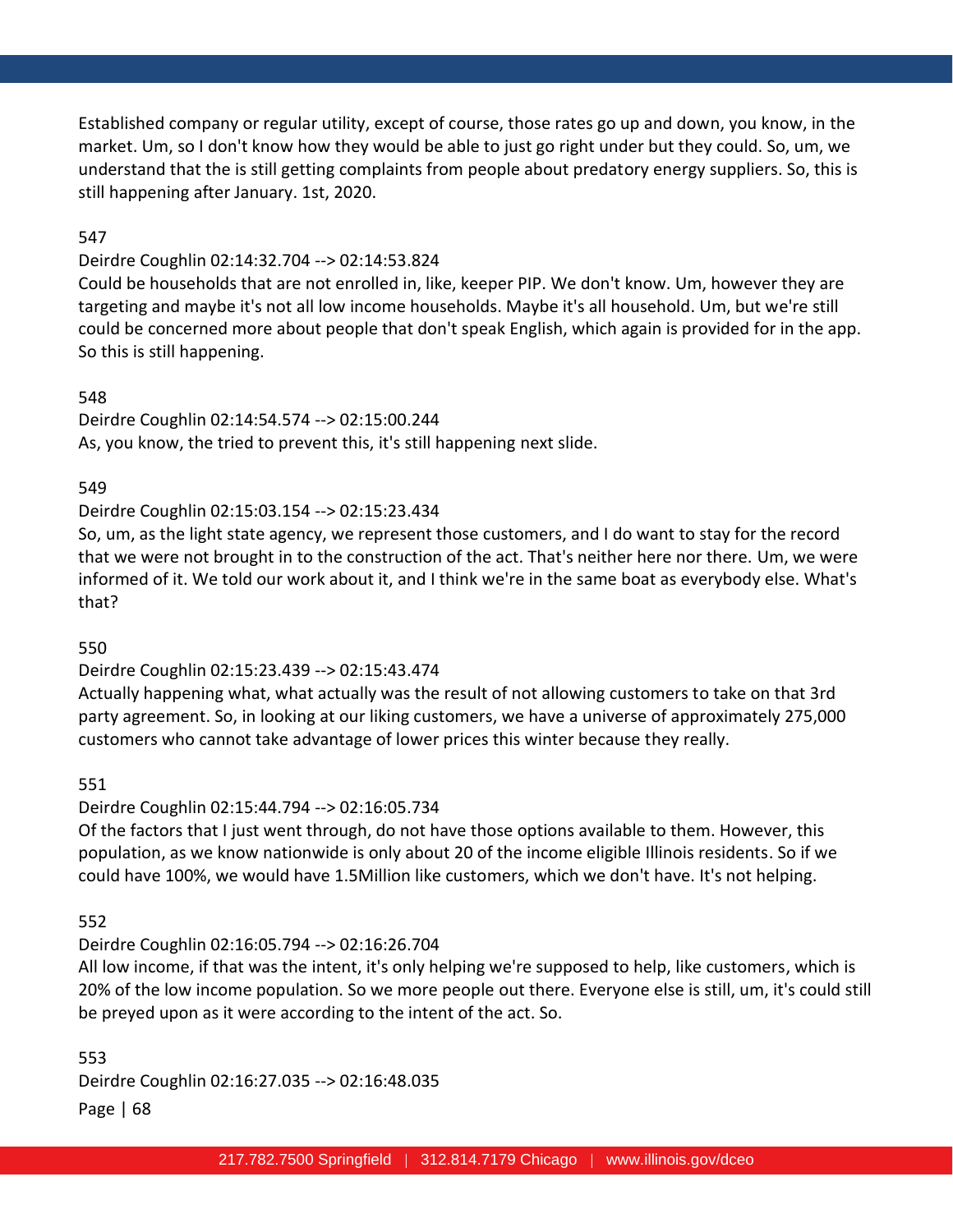The other disadvantage is that a customer is not told, um, they're not aware of the fact that if they remove themselves from their current agreement and break that agreement and then later a few months a year down the road after 1121toenter into a new agreement, they cannot.

## 554

### Deirdre Coughlin 02:16:48.334 --> 02:17:09.183

And they did not know that, or not told that in a regular fashion by whoever would tell them, um, you know, the current energy supplier is not going to say, hey, if you break this agreement, you can't get into it anymore because you're liking customers. So, they're not aware that that's going to be an issue down the road. So the loss prohibiting.

### 555

### Deirdre Coughlin 02:17:10.414 --> 02:17:28.564

Consumers to exercise their right to choose a lower in gas rate while at the same time we've all seen in the news that higher energy prices are coming up. And I'm sure our friends at the utilities is definitely something that we're headed toward next slide.

### 556

### Deirdre Coughlin 02:17:32.044 --> 02:17:51.484

So, um, you know, what are the energy suppliers? Um, this website, Illinois energy ratings, um, aisle, energy ratings dot com has an explanation of 3rd party, and they have a rating system. And I, I took the, the language that they have on there. Uh, well, how do they get the ratings they aggregate.

### 557

### Deirdre Coughlin 02:17:51.489 --> 02:18:12.244

From not only complaint statistics, JD power and associate ratings better business, Bureau, telephone, phone and online surveys to make up these ratings. The Eleanor energy ratings recognizes that they don't want to be just looking at complaints.

### 558

### Deirdre Coughlin 02:18:12.815 --> 02:18:33.755

That they're to put in all aspects of all those factors that they list ahead to come up with ratings next slide. So, when you go to this website, you can put in your information. Um, you can choose for electric, you put in your zip code and, um, they will bring up plans for 12.

### 559

### Deirdre Coughlin 02:18:33.789 --> 02:18:54.933

On 36 month, all these different companies, and what they have to offer. Now, this slide here is showing the ratings of all the companies that they track and you can see that it is a 0 to 5 rating. And so you've got, you know, just a handful here, and they have again backed up what the.

Page | 69 560 Deirdre Coughlin 02:18:54.994 --> 02:19:15.933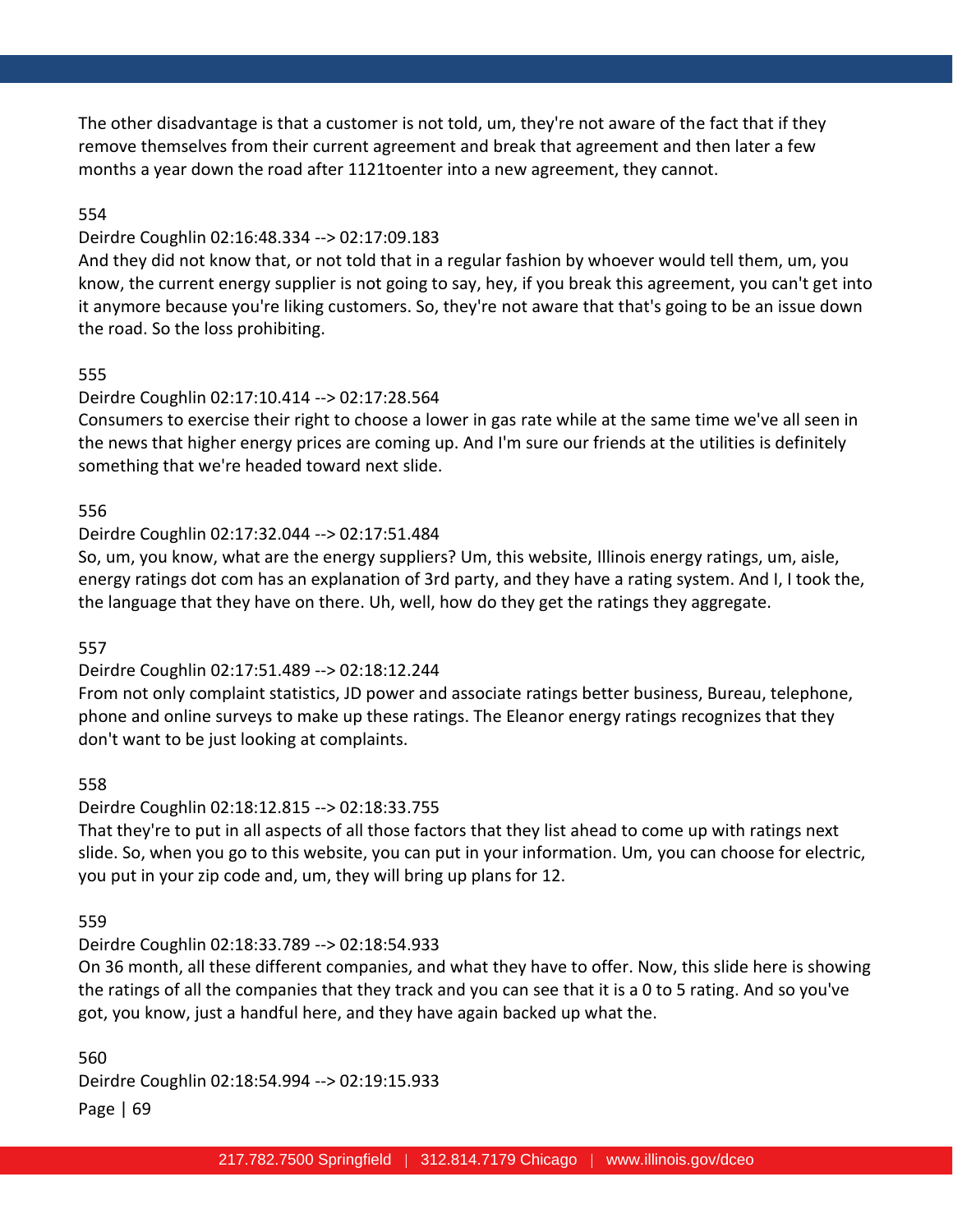Ratings are for many of these are the very same 3rd party suppliers for comment for Ameren for anyone who has 3rd party suppliers next slide. So these are not all bad actors. I think we need to understand that the 3rd party energy supplier does not mean that it's somebody out to get.

561 Deirdre Coughlin 02:19:16.864 --> 02:19:18.154 So, um.

562

Deirdre Coughlin 02:19:20.344 --> 02:19:40.324

Okay, so Sarah just mentioned that they get commission, we can read that, um, that in a minute, but so again, this is all just primary research, if anybody wants to bring out more facts or anything to consider. But the bottom line, whether we take the Illinois energy ratings to heart.

563 Deirdre Coughlin 02:19:41.735 --> 02:19:43.565 The heat act.

564

Deirdre Coughlin 02:19:47.195 --> 02:20:08.255

All these suppliers do have do offer these 12 month, 30 month, 36 month, 24 month rates that are fixed rates. So if a customer says I want that rate, they cannot enter into an agreement and we have prohibited that. So, what do we do.

565

Deirdre Coughlin 02:20:08.314 --> 02:20:29.404

We either have to amend the heat act to reconsider taking that language out to where we're protecting all residents and not just likey presidents from this from being able to enter into agreements or we can. And then that's where the California program comes in. Perhaps we can, we could in addition or separately, go another.

566

Deirdre Coughlin 02:20:29.410 --> 02:20:50.075

Out and look at offering and I understand the is going to be looking into this lower rates for likey customers. If this is allowable in Illinois. I know. Sometimes the law prohibits side of the law would need to be changed next slide. So California's program is such that they enter.

567

# Deirdre Coughlin 02:20:50.559 --> 02:21:11.554

By utility, they have to apply through the utility, the care program and then they have another 1 as well where electric customers get 30 to 35% discount on their electric bill and a 20% discount on their natural gas bill. So this would be in addition to, like, keeper Pip, it would not replace the program, but it would.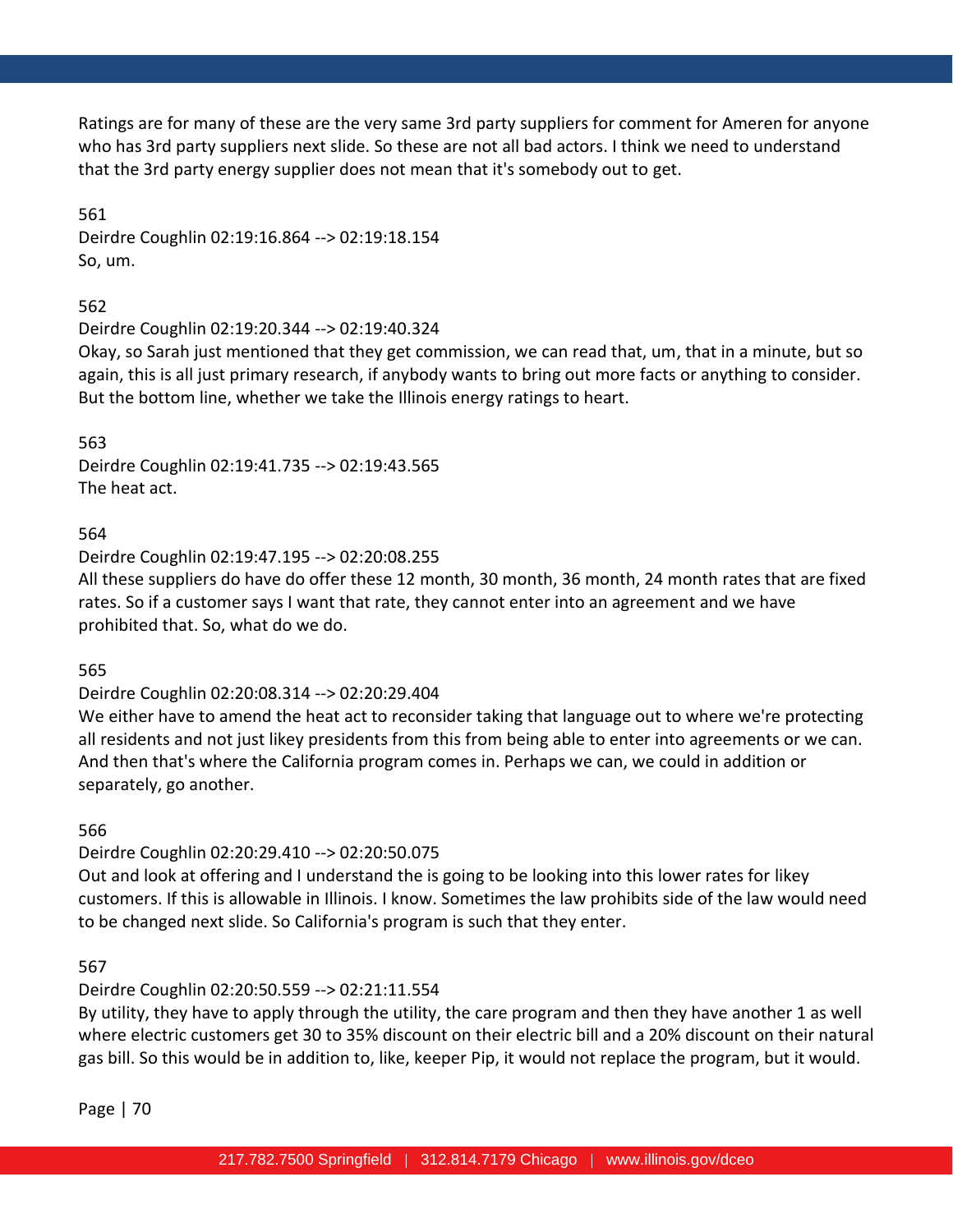### Deirdre Coughlin 02:21:12.424 --> 02:21:32.854

Lower the burden even more for our customers and, um, and I understand there's, you know, this is very simple to just put this out here and a lot would would need to go into, um, either adjusting the law or looking into lower rates or a discount for those with lower income I see we have.

### 569

## Deirdre Coughlin 02:21:32.860 --> 02:21:53.795

Some questions, I think that was my last slide. Let me get to some of those questions. So, Sarah says Eleanor energy ratings gets commissions from suppliers for the leads to generate. Do we know that suppliers aren't going through the process to offer to low income customers? Because the process.

### 570

Deirdre Coughlin 02:21:54.754 --> 02:22:11.284

Yes, we, I understand that no company has applied through the to be able to offer to, like, keep customers. We're not talking low income. We're talking, like heap or are they just unable to do? Not want to offer actuals savings? Yes go ahead.

### 571

Sarah Moskowitz 02:22:11.284 --> 02:22:15.154 My question is, my question is, um, and maybe someone from.

### 572

Sarah Moskowitz 02:22:15.160 --> 02:22:25.565

I see or maybe who it works with or interacts with the suppliers can tell us is it because those processes are onerous or is it because they don't want to offer those plans.

# 573

Joan Howard 02:22:30.275 --> 02:22:31.085 I don't know.

### 574

Sarah Moskowitz 02:22:31.685 --> 02:22:48.995

I I just want to make sure we're not just assuming it's because the process is honorous cause there is a process there. So, if these folks really wanted to gain customers, go through that process and prove that there'll be able to save their customers money, they're actually proving that if they are actually committing to.

### 575

Sarah Moskowitz 02:22:49.024 --> 02:23:09.844

Guarantee savings and can still make money off of that. I think they would go through the process. I mean, unless the process is truly onerous. So, I would be curious to hear from supplying companies if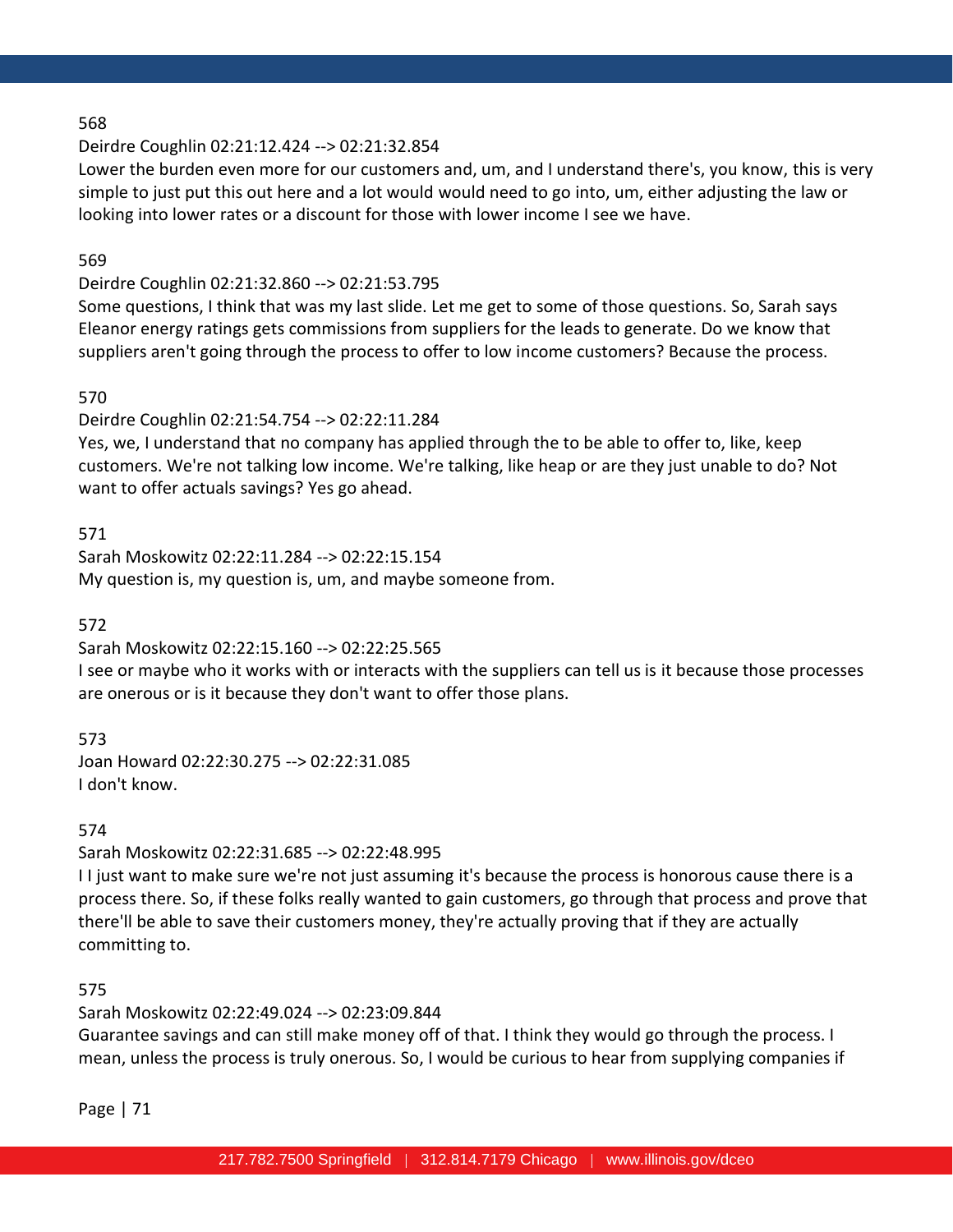they actually really do want to offer a guaranteed savings product. And they just don't be don't because that's a that's that's an honors process or.

## 576

Sarah Moskowitz 02:23:10.174 --> 02:23:22.774

And this is my suspicion, because the vast majority of these alternative suppliers have Uber, charge their customers by so much in our state over 1,000,002,015 do they just not want to guarantee savings.

# 577

Deirdre Coughlin 02:23:24.964 --> 02:23:26.764 Joan, did you have a comment about that?

578

Joan Howard 02:23:27.214 --> 02:23:31.294 You know, I did, and I and I was going to agree that I don't know.

### 579

Joan Howard 02:23:31.299 --> 02:23:31.689 Oh.

### 580

Joan Howard 02:23:34.119 --> 02:23:45.544

Have any, any idea that that is the reason why they haven't petitioned the commission for approval of guaranteed plan.

581

# Deirdre Coughlin 02:23:50.375 --> 02:24:09.335

But I don't think the question is, why haven't they applied because to them, they're still getting customers it's extra work. Um, but I don't think it's even on the radar. But if you have customers who want to enter in agreements, that's coming from the other side that they just can't. So, the law says, well.

# 582

# Deirdre Coughlin 02:24:09.394 --> 02:24:30.514

Yes, they could if your company that you want to enter an agreement with, is gonna do this. I mean, that's just highly unlikely that you're gonna have people on the decide that there's a small pocket that they can't reach. And so they're, they're not, it's not like you have a collective or an association of customers trying to get 1.

# 583

# Deirdre Coughlin 02:24:30.519 --> 02:24:42.394

Company to do this, so you're not getting that action from the customer side to push the company into entering a petition. So that's what I'm trying to bring to light Alan. You said you have a comment.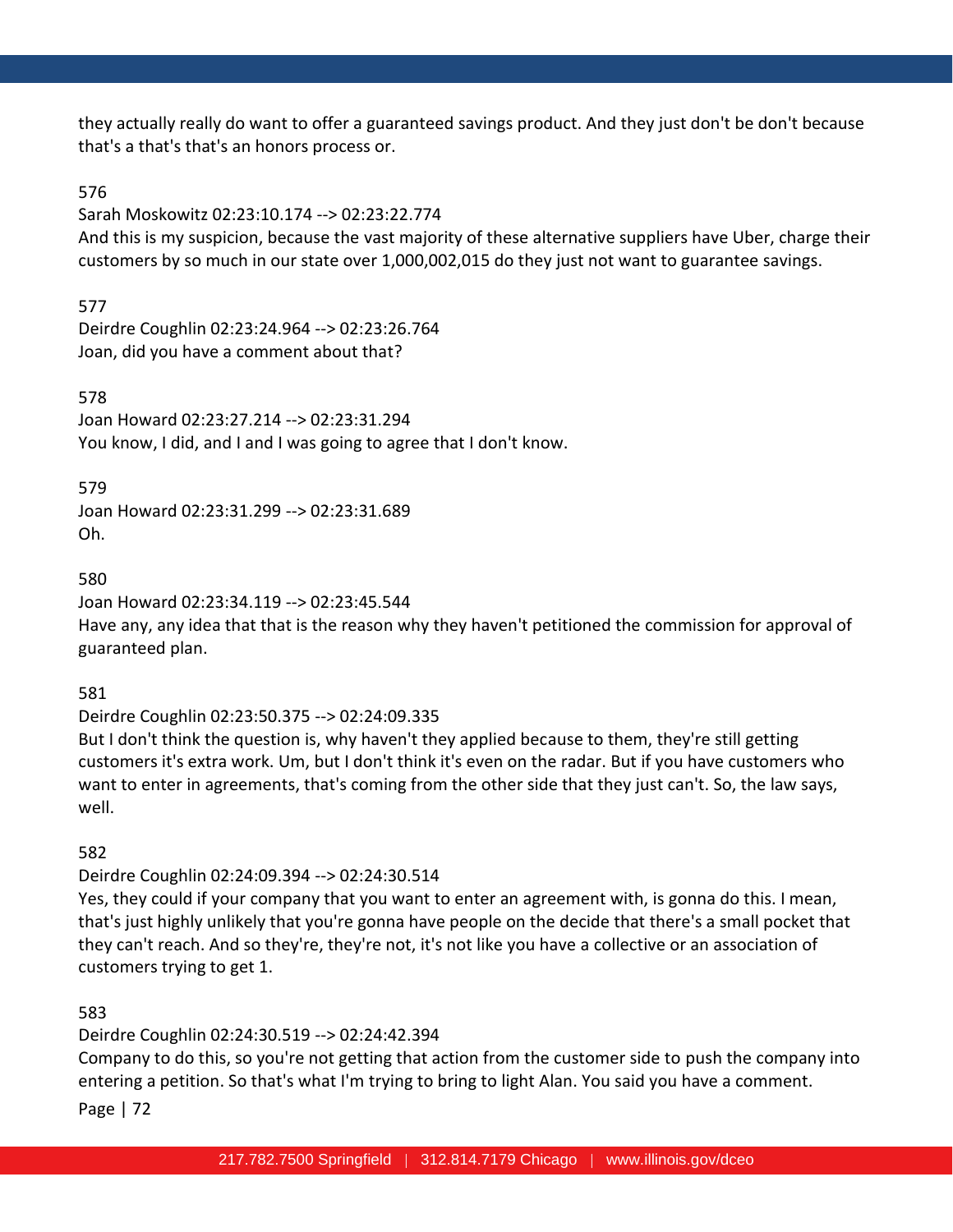#### 584

# Allen Cherry 02:24:44.764 --> 02:25:05.764

Often, I do, and I try to be short and we need to go back a long time, uh, maybe 15 years when there was a huge difference between what the regulated utilities in Illinois were charging and what power could be purchased at on the on the competitive markets, so that.

# 585

# Allen Cherry 02:25:05.769 --> 02:25:26.854

Were 2 visions of how to stop this uh, speaker madigan's was the Illinois power authority, and the governors was this competition, and they really should have only been 1. but that was the point when those 2 leaders were barely talking to each other. So.

# 586

# Allen Cherry 02:25:27.935 --> 02:25:48.065

In the short term before the only power authority started buying power for the utilities, there was a big gap in prices that was filled by marketers and by, uh, municipal aggregation, which was the main 1. now, when you say not all marketers were bad. I think.

# 587

# Allen Cherry 02:25:48.124 --> 02:26:08.434

Hub is established that the likey population seemed to find 100% bad marketers. Uh, there were people that lied about rates. There were people that trick people into signing, uh, variable rate contracts and it cost a lot of money.

# 588

# Allen Cherry 02:26:10.175 --> 02:26:29.975

So, I don't know how we, we go forward, I guess, with all these bad experiences with the population I respect your point, but I understand it doesn't bother me that a lie. He'd been a Pip person can't, uh, shop for power. They.

# 589

# Deirdre Coughlin 02:26:30.664 --> 02:26:51.334

Well, some of these same 3rd, party suppliers are have agreements with our major utilities. If these were terrible actors, then, why would they be a 3rd party supplier, um, into comment or, um, you know, into Ameren? I mean, maybe it's that was the, the situation at the time.

# 590

# Deirdre Coughlin 02:26:51.694 --> 02:27:12.664

Um, and I am, I'm certainly not waving the flag of 3rd party energy suppliers and I don't know if the market has changed, you know, it seems like it has changed but I feel like we also need to take a step back and not not think that all low income customers are not smart, or are not.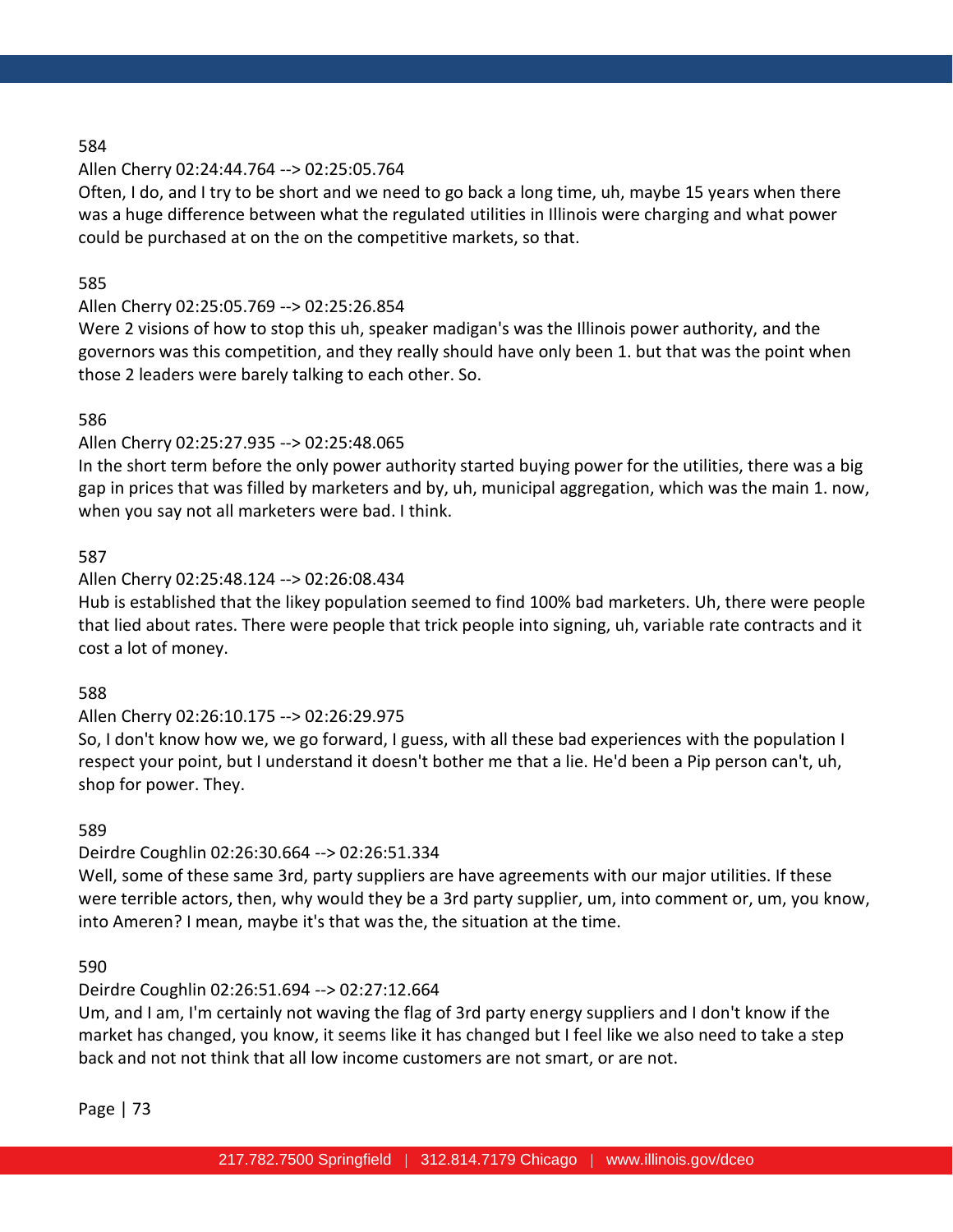# 591

Deirdre Coughlin 02:27:12.695 --> 02:27:33.335

Resourceful and we're limiting a very finite group of people to be able to enter a free market. And again, I don't have the history that all the advocates do. And I see that Karen has another statement. She has.

592 Allen Cherry 02:27:33.335 --> 02:27:33.575 Great.

# 593

Allen Cherry 02:27:34.264 --> 02:27:54.964

I respect both of the points you made, but it is a, my conclusion is, it doesn't bother me. There are sophisticated, low income consumers. There are legitimate power brokers, but we have a long history and of companies, targeting, non, English, speaking, target.

# 594

Allen Cherry 02:27:55.175 --> 02:28:07.175

Seniors, and just ripping them off. Uh, so I think if there's a, you know, in your with your system, ideally, it would work. And it, I'm not sure that it would.

# 595

# Karen Lusson 02:28:11.494 --> 02:28:30.154

Hi, this is Karen lesson. Um, agree. 100% with what Sarah and Alan has said and, and it's not a matter of not, um, assuming that low income customers aren't aren't sophisticated or intelligent or anything like that. I can tell you. Um, I mean.

# 596

# Karen Lusson 02:28:32.314 --> 02:28:52.504

The facts speak for themselves, the publishes a report every year that details how much money consumers have lost, who have been on alternative suppliers. And as Sarah's comment points out it's over a 1Billion dollars. Since I think 2015 also, I have been on so many calls with.

# 597

# Karen Lusson 02:28:52.835 --> 02:29:12.815

Consumers, when I worked at the office, who, who were paying exorbitant alternative gas and electric supply rates, it was heartbreaking when they could have been, you know, they were paying, like, in some instances more than 10 times as much as they should have been had they stuck with the default utility rate.

# 598

Karen Lusson 02:29:13.929 --> 02:29:35.074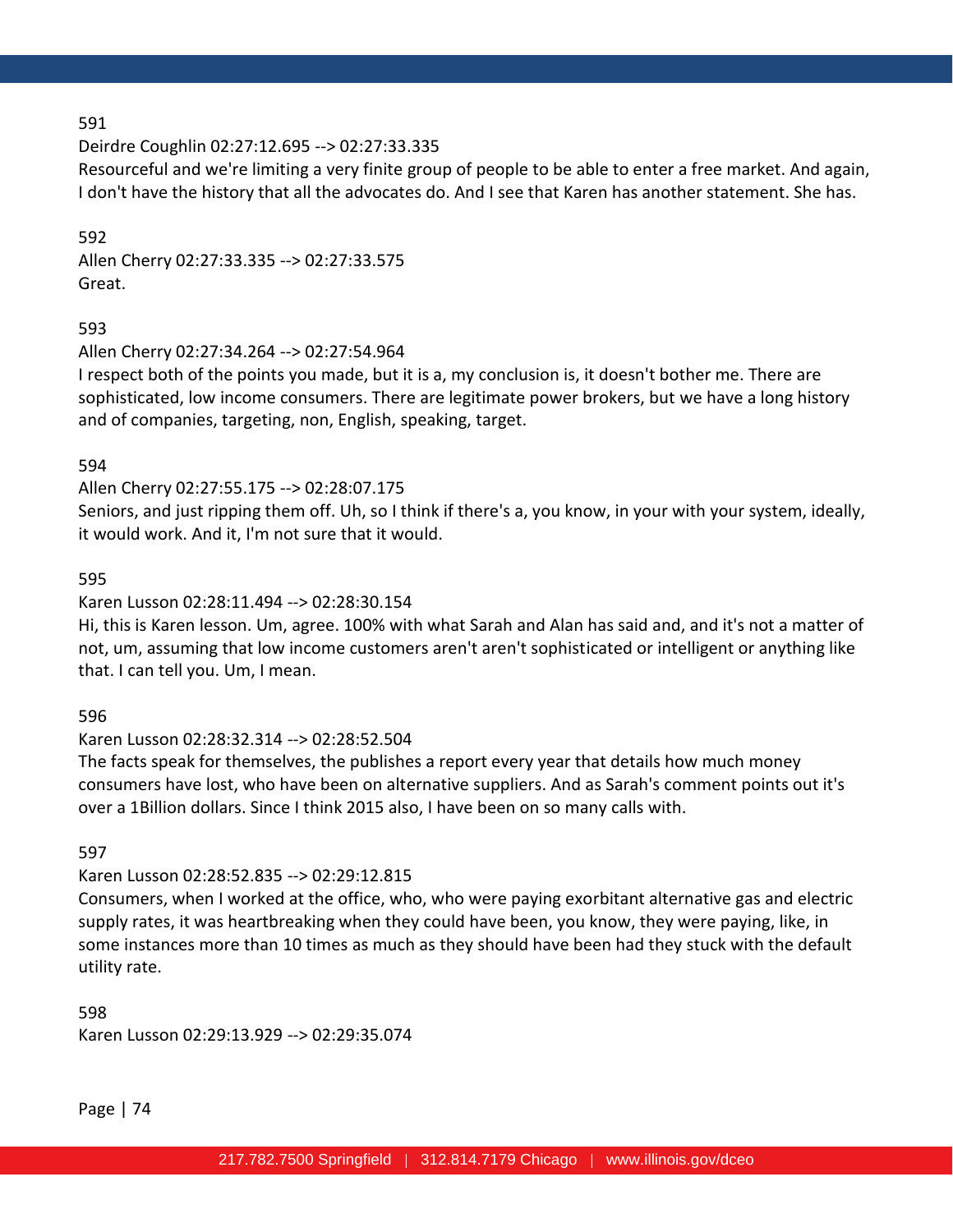And then 2, there are surcharges, um, um, associated quite often with a lot of these alternative supplier contracts. You know, like a 495 surcharge a month. And I understand what you're saying in terms of this year, with the Super high, natural gas prices. Um, you know, that, in, in some instance.

#### 599

#### Karen Lusson 02:29:35.079 --> 02:29:56.224

This is the this, um, offer for lower price, um, sort of stands out on the other hand. Um, it's, it's also, um, what is the duration of the contract? What's gonna happen to natural gas prices by next spring? We know. For a fact that according to the energy.

#### 600

# Karen Lusson 02:29:56.254 --> 02:30:17.374

The Information Administration, um, that, uh, the high prices that we're experiencing now were triggered in part by that bad spring weather and what happened in Texas, and then the sudden increase in demand, which, you know, parcel partially was impacted by.

# 601

# Karen Lusson 02:30:17.644 --> 02:30:38.104

You know, all the changes to our economy do to covet. So it's, it's really a unique year in that regard. And then also too, I would add that, um, you know, what starts out as a good teaser rate. Um, and this was something that the heat act was not able to address because the alternative supply lobby was.

#### 602

# Karen Lusson 02:30:38.675 --> 02:30:59.675

Insisted on it, and, um, they, they won on this point and that was that, um, that there would be automatic renewals. You know, those auto renewals really come to harm people quite often. So, you know, I, I agree with Alan, um, you know, while while this month, it may seem.

603

# Karen Lusson 02:30:59.824 --> 02:31:13.384

Unfair that people can't shop around who are lie even Pip customers I think boy in the long run, they're, um, it it's the heat act is going to hopefully prove to be a success.

# 604

Deirdre Coughlin 02:31:15.604 --> 02:31:17.554 Okay, thank you Karen. Abby has a comment.

# 605

Deirdre Coughlin 02:31:30.035 --> 02:31:31.385 Abby, do you still have a comment.

# 606

Page | 75 Deirdre Coughlin 02:31:37.714 --> 02:31:37.984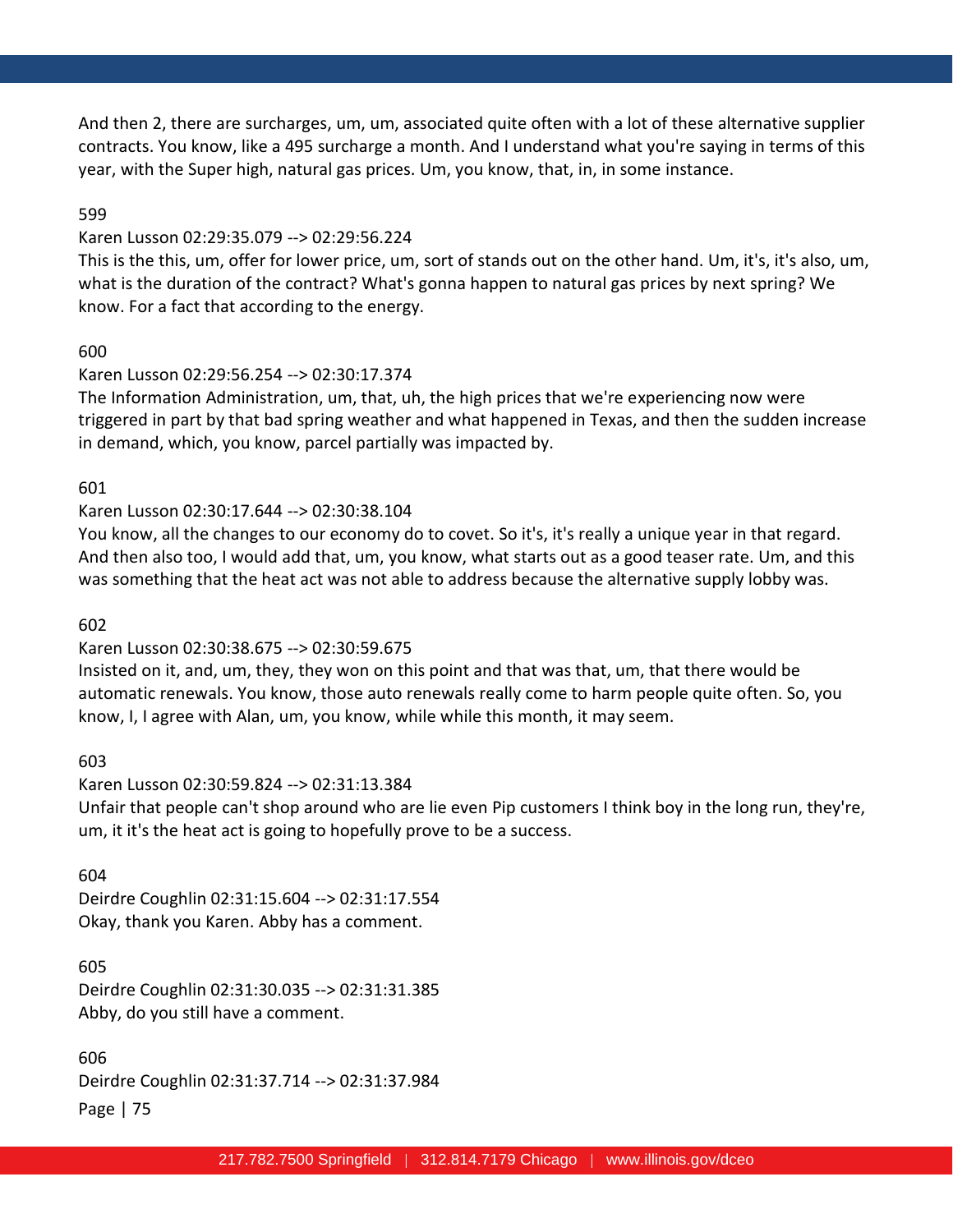Okay.

607

Leslie Ann 02:31:38.944 --> 02:31:40.414 Are you okay?

#### 608

Deirdre Coughlin 02:31:42.154 --> 02:31:42.574 You said.

#### 609

Deirdre Coughlin 02:31:43.174 --> 02:31:45.454 Get on her end. Yeah.

610

Maria Gallardo 02:31:50.195 --> 02:31:50.645 I.

611

Deirdre Coughlin 02:31:50.645 --> 02:31:50.975 Sorry.

612 Maria Gallardo 02:31:50.975 --> 02:31:51.425 True.

# 613

Deirdre Coughlin 02:31:51.425 --> 02:32:02.195 Comments I think that the point I was trying to get it fixed, um, you know, 30 month rates so they say they're gonna have the same rate. I'm sorry, Abby were you able to talk.

614 Deirdre Coughlin 02:32:05.284 --> 02:32:06.364 Not sure that was.

615 Maria Gallardo 02:32:06.814 --> 02:32:10.624 That was me Marie, I tried to.

616 Maria Gallardo 02:32:11.589 --> 02:32:14.884 I tend to see if that helps so go ahead. I mean, if you can.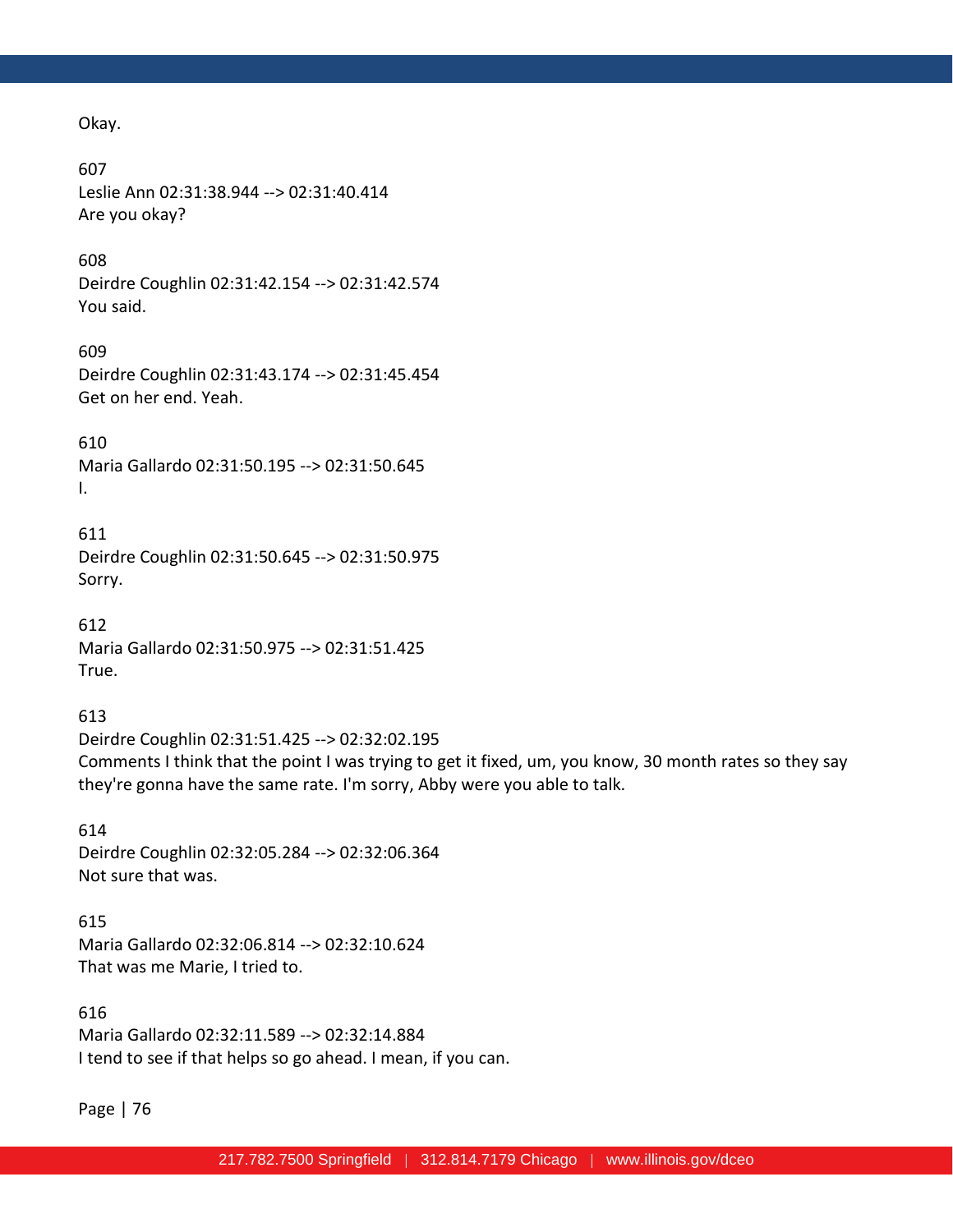# 617

# James Agnew 02:32:28.714 --> 02:32:49.504

Here this is Jim Agnew from the commission. I just wanted to make a few observations to the degree. It might be helpful to the rate. You were pointing out with comment before. That is the 1 Allen was referring to. That's that's that's not something that utility offers that is their price to compare supply rate. So.

# 618

# James Agnew 02:32:49.805 --> 02:33:10.805

There's a difference between delivery and supply, and on the utility side of things, the part where these competitive companies are offering something different is on the supply side. So, I, I don't know everything about the new statute, but my subposition is that the, the part that contemplates low income rates is probably looking more.

# 619

# James Agnew 02:33:10.809 --> 02:33:31.954

Or delivery, I don't know that for sure. Maybe there's someone else here who could comment on that. But the other thing is that, you know, if you're looking at a 30 month rate, nobody knows what the market rate that nicor or people's gas, or the other utilities are going to get during.

# 620

# James Agnew 02:33:31.984 --> 02:33:52.354

That full arc of that 3 months. So there, there's no way to say that that is actually going to save that person over time. Maybe it would maybe the market will be higher, but I think you have to take that into consideration. And then we do have some instructions on our site if a company wanted to petition the commission.

# 621

# James Agnew 02:33:53.285 --> 02:34:07.715

And they could even reach out to staff that's very routine. That when companies are thinking about doing something like this, they could reach out to us for guidance on how, how would they potentially structure a petition like that? And we've gotten no such outreach.

# 622

# Deirdre Coughlin 02:34:12.275 --> 02:34:31.055

Okay, Abby, put in her statement um, she wants to add that part of the intention. I'm sorry? Did I miss some of it? No part of the intention of the heat. Acquiesce to defend the liking fund from being depleted too quickly from paying our grants that were much higher.

# 623

# Deirdre Coughlin 02:34:31.264 --> 02:34:52.324

Then, they would have been, at the same customers had stayed with their default utilities this allows the lighting fund to protect the maximum number of customers possible, as opposed to paying larger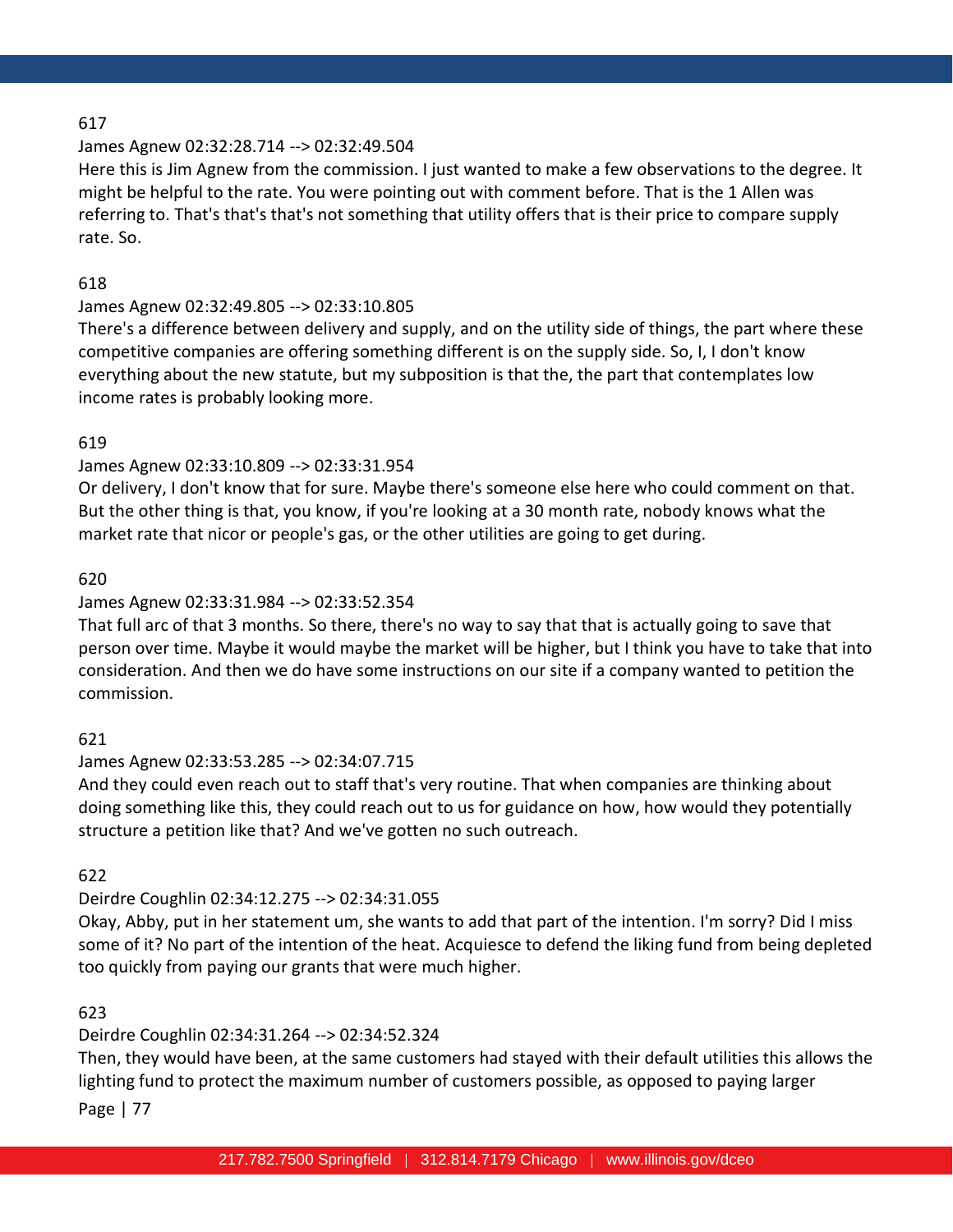benefits across a fewer number of hassles. Thank you. Okay. Well, I appreciate everyone's time and discussion on the topic.

# 624

#### Deirdre Coughlin 02:34:52.329 --> 02:34:59.014

You have anything else you want to add if you want to in the chat. I know we're running kind of long so we can wrap it up.

#### 625

#### david wortman 02:34:59.914 --> 02:35:13.234

Okay, thank you. dierdra the 1 thing I would just like to add. So I think correct me if I'm wrong here deirdra but she received a call from an individual and I think for that individual who knew her.

# 626

# david wortman 02:35:15.214 --> 02:35:34.624

For cost structure very well that that person may have been improved if she had been allowed to but the, the general conversation I'm hearing from the advocates, and the ACC is that, while it's possible that it could damage, or could put 1 this individual client, who was savvy.

#### 627

#### david wortman 02:35:35.074 --> 02:35:55.774

In a, in a slightly worse position, the overall impact of the heat act is is positive. So that's what I'm getting out of this, that, uh, while you may be able to find this person or that person who would be better off. Uh, because of the the way that, uh, the markers have done.

628

david wortman 02:35:56.915 --> 02:36:02.765 Across the board, uh, it's better to have it in place is what I'm hearing. So I think that was a good.

# 629

Deirdre Coughlin 02:36:02.765 --> 02:36:16.925

Conversation and it was yeah, it was a customer and I know she reached out to come and to the attorney general's office, but to me, I brought it forward because it's not about 1 person. It's about, you know, the 275.

# 630

Deirdre Coughlin 02:36:16.929 --> 02:36:27.874 1000 people that we represent, and I wanted to have these questions answered because it is a very nuanced subject. So I appreciate everyone's input. Thank you.

# 631 david wortman 02:36:28.474 --> 02:36:38.074